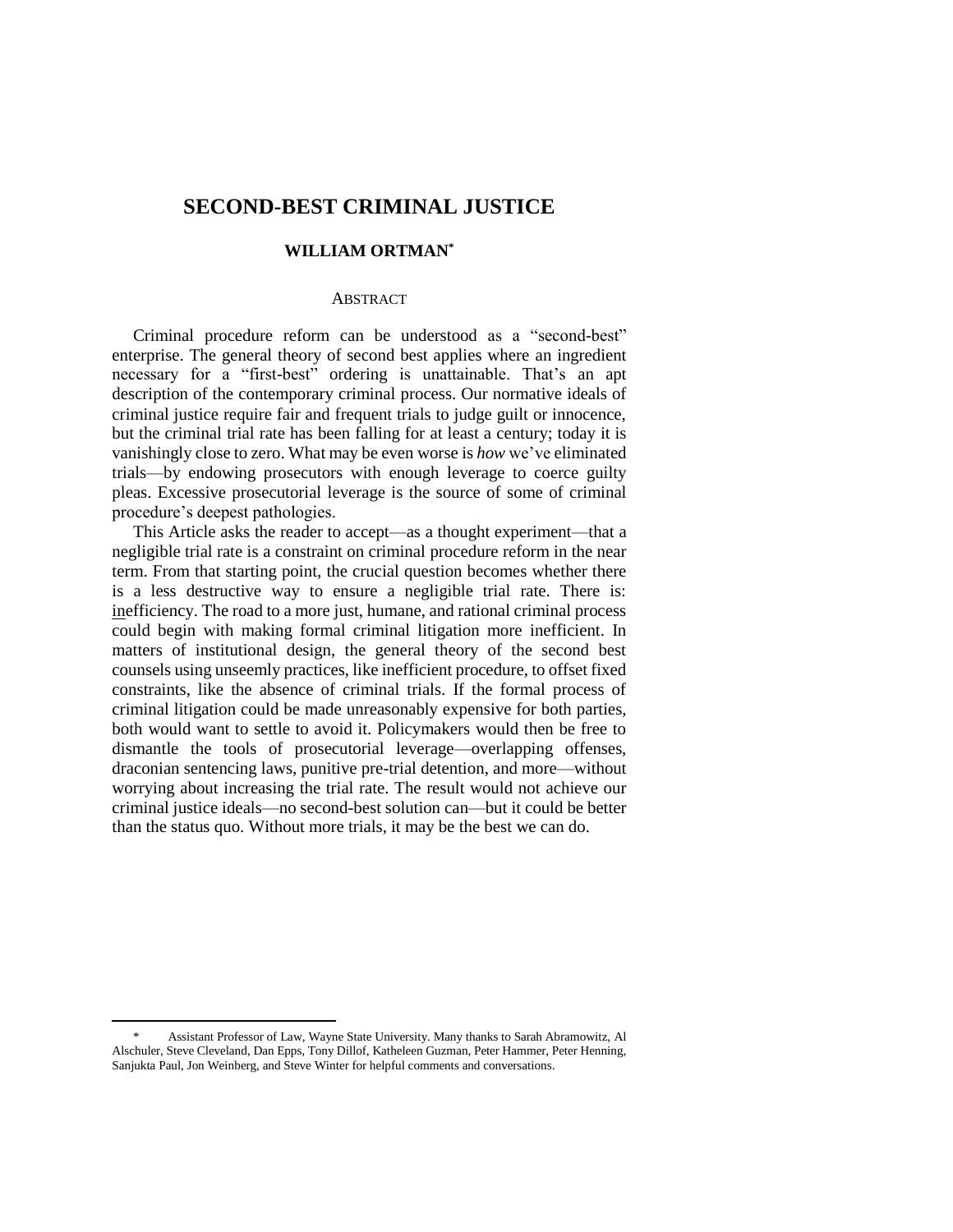## TABLE OF CONTENTS

| <b>B.</b> The Debate.                                            |  |
|------------------------------------------------------------------|--|
|                                                                  |  |
|                                                                  |  |
| a. Coercing Defendants to Convict Themselves 1077                |  |
|                                                                  |  |
| III. THE TRIAL CONSTRAINT AND PLEA BARGAINING REFORM  1083       |  |
|                                                                  |  |
|                                                                  |  |
|                                                                  |  |
| IV. TOWARDS SECOND-BEST CRIMINAL PROCEDURE 1093                  |  |
|                                                                  |  |
| B. Second-Best Criminal Justice: The Civil Justice Model 1097    |  |
|                                                                  |  |
|                                                                  |  |
| C. Alternative Second Best: The Administrative Enforcement Model |  |
| 1107                                                             |  |
|                                                                  |  |
| 2. Comparison to the Civil Justice Model 1110                    |  |
|                                                                  |  |

#### **INTRODUCTION**

We have mourned the criminal trial for a long time. In 1928, Raymond Moley wrote in one of the first academic treatments of plea bargaining that the criminal trial was "vanishing."<sup>1</sup> In the nine decades since, countless writers have echoed Moley's observation.<sup>2</sup> The time has come to consider

l

<sup>1.</sup> *See generally* Raymond Moley, *The Vanishing Jury*, 2 S. CAL. L. REV. 97 (1928).

<sup>2.</sup> *See* Frank O. Bowman, III, *American Buffalo: Vanishing Acquittals and the Gradual Extinction of the Federal Criminal Trial Lawyer*, 156 U. PA. L. REV. PENNUMBRA 226, 226 (2007) ("[The] number and percentage of civil and criminal cases that go to trial are now so small that a cottage industry has arisen to study the 'vanishing trial.'"); *see also* SUJA THOMAS, THE MISSING AMERICAN JURY 2 (2016) ("Despite frequent highlights in media and pop-cultural displays in movies and television, juries have come to play almost no role in the American Legal System."); Marc Galanter, *A World Without Trials?*, 1 J. DISP. RESOL. 7, 7–12 (2006); Malcolm M. Feeley, *Plea Bargaining and the Structure of the Criminal Process*, 7 JUST. SYS. J. 338, 339 (1982); John H. Langbein, *Torture and Plea Bargaining*, 46 U. CHI. L. REV. 3, 9 (1978). *See generally* GEORGE FISHER, PLEA BARGAINING'S TRIUMPH: A HISTORY OF PLEA BARGAINING IN AMERICA (2004).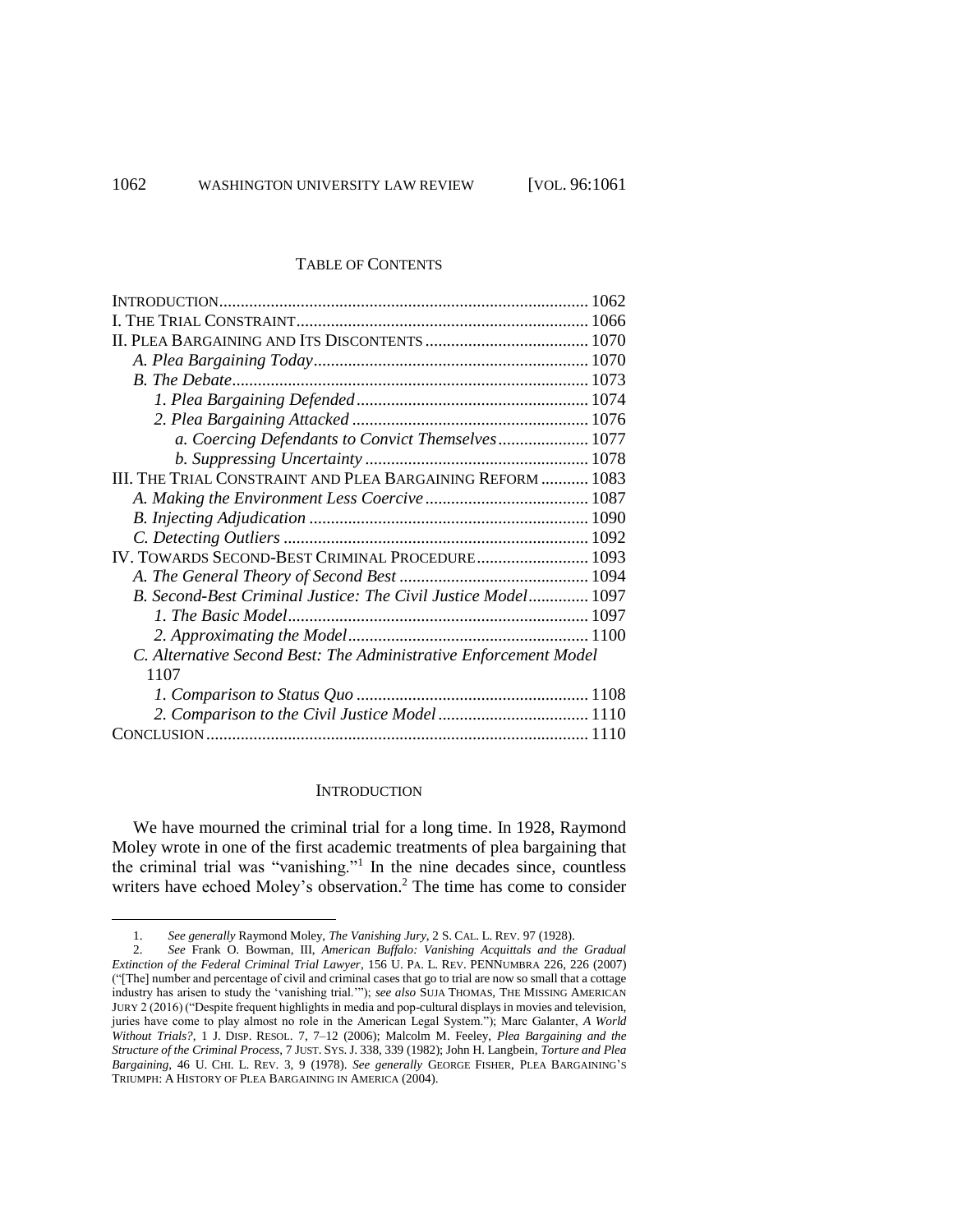the possibility that the criminal trial is not dying, but, for practical purposes, dead.

If the criminal trial is dead, the question confronting criminal procedure reform becomes this: what's the best system we can have *without* trials? The economists have a term for this scenario—it is a "second best," in which one of the inputs required for an optimal ordering is unavailable. And they have a theory—the general theory of second best—with insights about how to design institutions under second-best conditions.<sup>3</sup> This paper deploys that theory to plot a thought experiment about criminal procedure reform in a "post-trial" world.<sup>4</sup>

Part I sets out the thought experiment's premise. Trial rates have been declining basically since plea bargaining began ascending. During that same period of time, however, nearly every other important feature of criminal justice—incarceration rates, crime rates, etc.—moved both up *and* down. From the juxtaposition of these two facts, I draw the tentative hypothesis that plea bargaining, once introduced, operates like a one-way ratchet on the criminal trial rate. This hypothesis cannot be proven, but the circumstantial evidence is strong. If it is right, it implies that a low trial rate is a stable feature of our criminal procedure, not some transitory characteristic. That has an important, though unhappy, corollary—that criminal procedure reforms that would require more trials are not likely to be adopted. I call this the "trial constraint." The paper explores the trial constraint's implications.

Part II provides some background on the trial's vanquisher—plea bargaining. It first explains the trial penalty, the mechanism that propels plea bargaining.<sup>5</sup> Next it examines the scholarly debate about plea bargaining.<sup>6</sup> Part II concludes by identifying two core objections to status quo plea bargaining. Plea bargaining today transpires in the shadow of overlapping offenses, draconian sentencing laws, and punitive pre-trial detention, facets of our criminal law that add up to enormous prosecutorial leverage. The result is a system where defendants are coerced to convict themselves, 7 and where, in many criminal cases (though not all), uncertainty about guilt is irrelevant to punishment.<sup>8</sup>

Part III confronts the extant literature on plea bargaining reform. Spurred on by a pair of 2012 Supreme Court decisions taking courts deeper into the regulation of plea bargaining than they had gone before,<sup>9</sup> that literature has

<sup>3.</sup> *See infra* Section IV.A.

<sup>4.</sup> *See* Jocelyn Simonson, *The Criminal Court Audience in a Post-Trial World*, 127 HARV. L. REV. 2173, 2177 (2014) (coining the phrase "post-trial world").

<sup>5.</sup> *See infra* Section II.A.

<sup>6.</sup> *See infra* Section II.B.

<sup>7.</sup> *See infra* Section II.B.1.

<sup>8.</sup> *See infra* Section II.B.2.

<sup>9.</sup> *See* Missouri v. Frye, 566 U.S. 134 (2012); Lafler v. Cooper, 566 U.S. 156 (2012).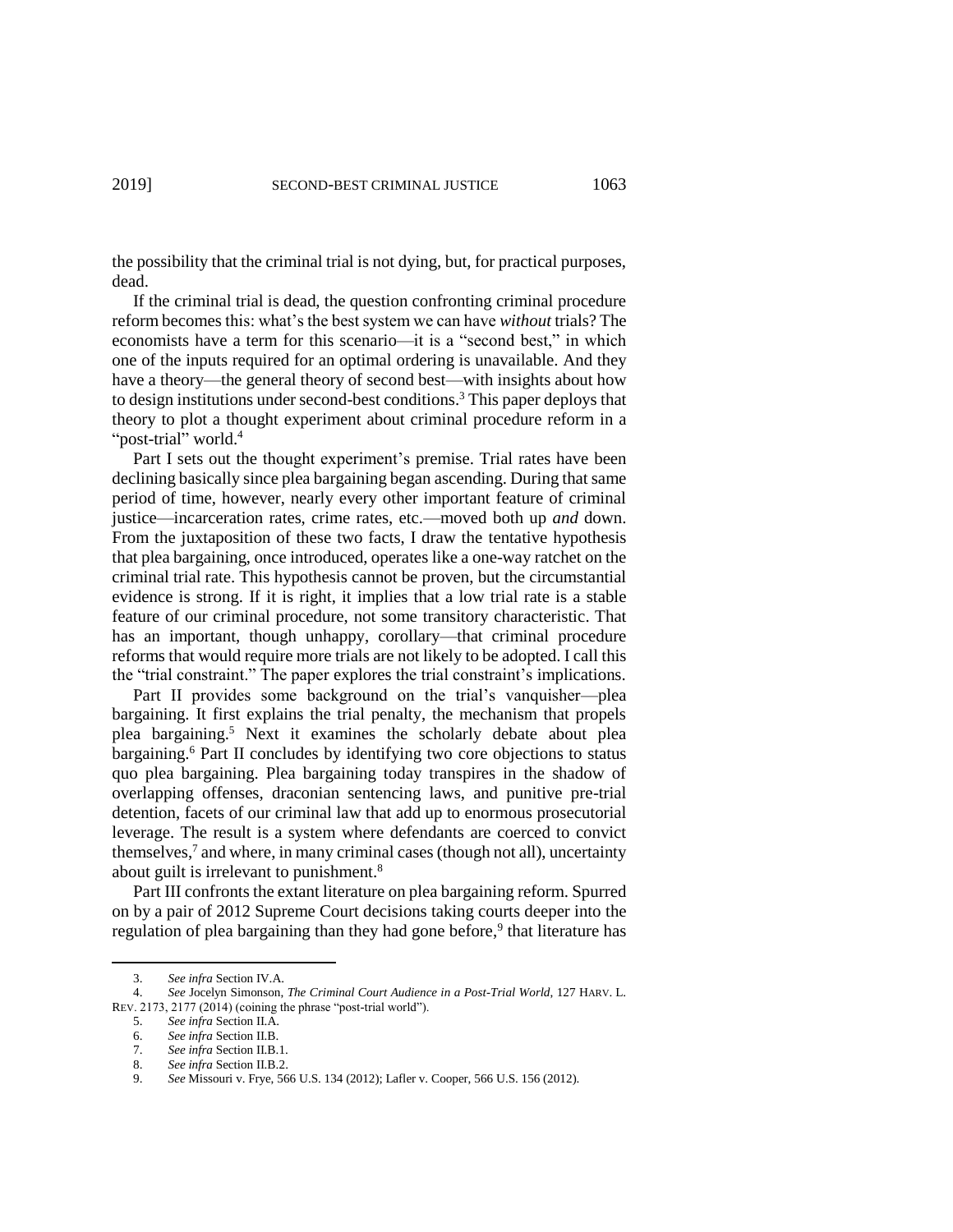flourished in recent years. That's a good thing. But many prominent proposals for fixing plea bargaining would, if implemented, increase the trial rate.<sup>10</sup> Sometimes that's the express goal of a proposal, but often it is an unstated yet predictable consequence. If the trial constraint described in Part I is real, it implies that reforms that would increase the trial rate are less likely to be adopted than they should be on their merits.<sup>11</sup>

Taken together, Parts I, II, and III form a conundrum. We know what is wrong with contemporary plea bargaining (Part II) and, in theory, how to fix it (Part III). But we do not know how to reform plea bargaining without violating the trial constraint (Part I). Part IV turns to the general theory of second best for help.

The general theory of second best, which originated in welfare economics, provides that when one "ingredient" required for a first-best optimum cannot be realized, it is generally unwise to keep the remaining first-best ingredients at the levels they would take in the optimum.<sup>12</sup> That sounds abstract, but the theory's implications are profound. When applied to questions of institutional design, the theory often recommends practices that are unseemly, as a matter of first principles, on the grounds that they offset other unseemly practices. In a second-best environment, two wrongs sometimes do make a right, or more precisely they make things less wrong.

The contemporary criminal justice system uses prosecutorial leverage to eliminate trials. The general theory of second best invites us to ask whether there is a better way to avoid trials. There is, and it is right in front of us.

In American courts, civil trial rates are about as low as criminal trial rates.<sup>13</sup> Yet in civil cases (generally speaking), no party is imbued with unilateral leverage sufficient to compel settlement. How does civil justice pull this off? Seeing a civil case through to judgment is enormously expensive. While no one thing compels civil litigants to settle, the desire to avoid the high costs of motions practice, discovery, pre-trial hearings, trial, and appeal is a key driver.<sup>14</sup> The result is a system without many trials and, in general, without one-sided leverage.

Part IV argues that the plea bargaining reforms discussed in Part III could be made feasible by "logrolling" them with measures that make formal criminal litigation more expensive.<sup>15</sup> If criminal trials can be avoided because they are too expensive *for both sides*, then policymakers could

<sup>10.</sup> *See infra* Sections III.A–III.C.

<sup>11.</sup> This is certainly not to say that existing proposals to reform plea bargaining are bad ideas. Many, perhaps all, of the reforms discussed in Part III would make plea bargaining more just, rational, and humane.<br> $12.$ 

<sup>12.</sup> *See infra* Section IV.A.

<sup>13.</sup> *See infra* note 192 and accompanying text.

<sup>14.</sup> *See infra* notes 208, 211–212 and accompanying text.

<sup>15.</sup> *See infra* Section IV.B.2.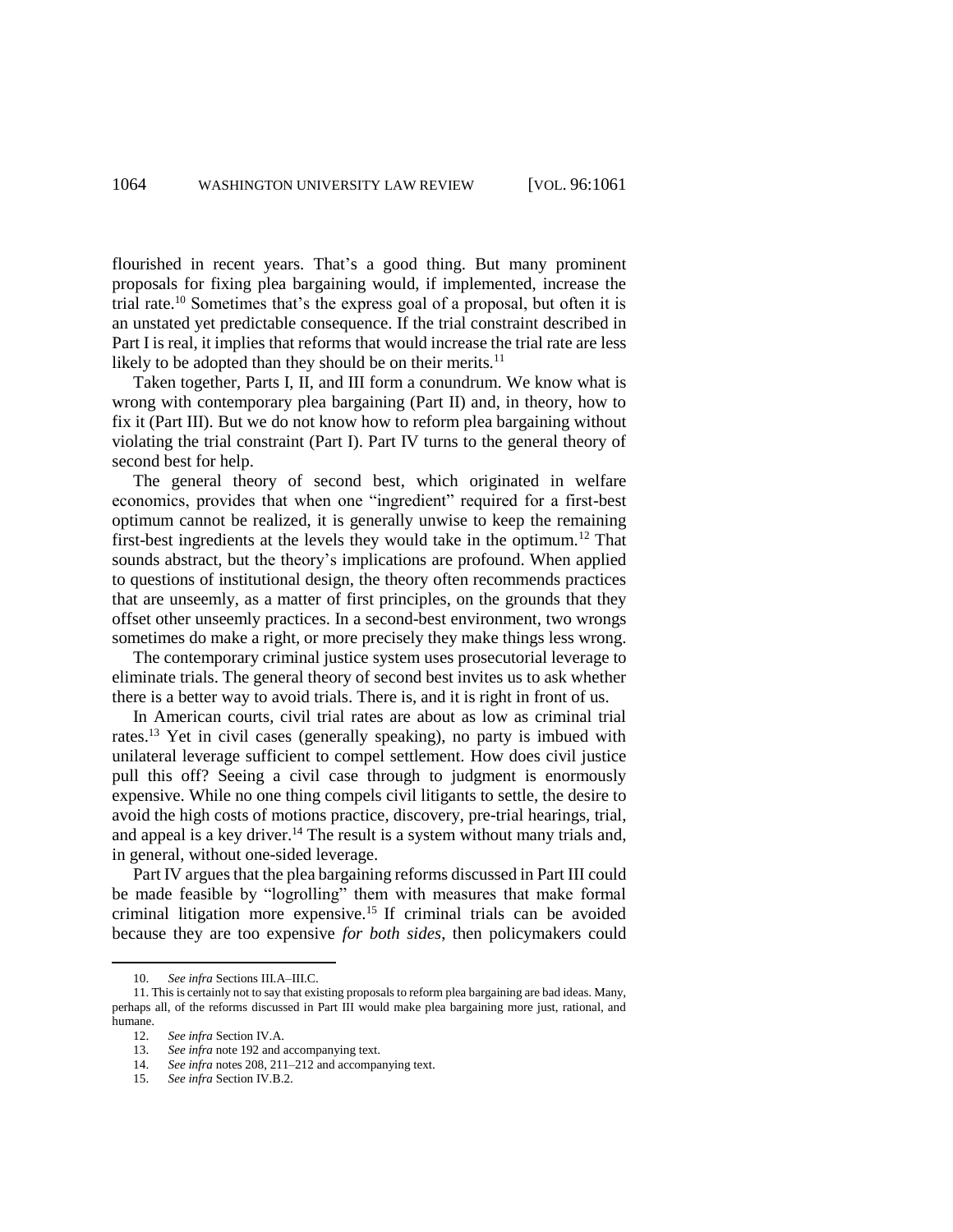eliminate prosecutorial leverage while maintaining a low trial rate. And while it would be difficult to make the criminal trial itself more expensive, inefficiencies could be added on both the front end (with beefed-up motions practice and discovery) and the back-end (by liberalizing interlocutory appeals). The core idea of the thought experiment is to remake American criminal justice in the image of American civil justice, not because American civil justice is "first best," but because it would be better than the coercive plea bargaining status quo.

The civil justice model is not the only possible path to "second-best" criminal justice. Part IV also briefly considers a second approach, one more analogous to enforcement in administrative law than to civil justice.<sup>16</sup> If prosecutors could formally determine that a defendant is guilty, then they would not need leverage to coerce pleas. And while such unchecked prosecutorial power would (obviously) be problematic, it's plausible that even an administrative enforcement-style second best would, in many cases, be superior to the status quo. $^{17}$ 

\* \* \* \* \* \* \* \* \* \* \* \* \* \* \*

In the end, this paper offers a thought experiment built from the premise that a negligible trial rate is a fixed feature of our criminal justice system. It then explores how we might improve our criminal process while working within this basic constraint. Lest there by any misunderstanding, I acknowledge that the reform packages this paper describes will not be attractive to reformers in the real world of criminal justice. They are not really meant to be. So what *is* their point?

The visions of criminal adjudication this paper sketches are—judged from first principles—unattractive. Yet, I will argue, they are the best systems possible if we are stuck with the trial constraint, and they are at least plausibly better than the status quo. If this is correct, either a pessimistic or a constructive interpretation is possible. That a rotten second best could be better than the status quo reflects very poorly on the status quo, and offers (yet another) avenue for criticizing it. That is the pessimistic reading.

The second-best models lay bare the shortcomings of *any* criminal justice reform that conforms to the trial constraint. If the models are normatively unacceptable—and I believe they are—the implication is that the way to get to an acceptable criminal justice system is by shedding the trial constraint

 $\overline{a}$ 

<sup>16.</sup> *See infra* Section IV.C.

<sup>17.</sup> *See infra* Section IV.C.1. Even if the administrative enforcement approach is better than the status quo, however, it falters in a head-to-head comparison with the civil justice approach. *See infra* Section IV.C.2.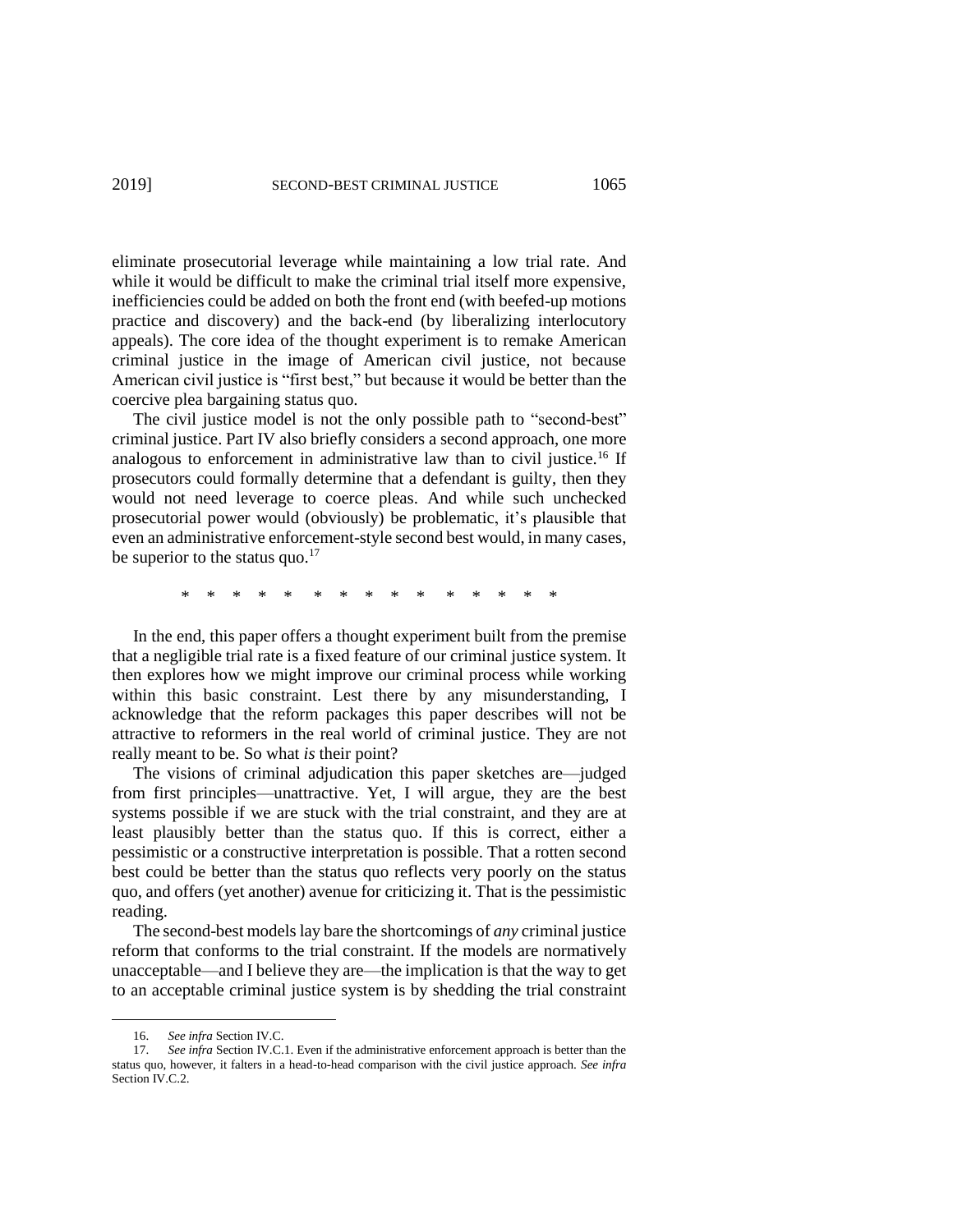itself. Fortunately, the trial constraint stems from politics, not some natural order. The thought experiment's constructive reading—and its ultimate ambition—lies in the hope that understanding the limitations of second-best criminal justice will help ease the path towards resuscitating the criminal trial.

#### I. THE TRIAL CONSTRAINT

For as long as we have the data to know, plea bargaining has relentlessly chipped away at the criminal trial rate. After developing sub-rosa in the second half of the nineteenth century,<sup>18</sup> plea bargaining was "discovered" by criminal justice commissions and scholars in the 1920s.<sup>19</sup> In 1928, Raymond Moley examined the guilty plea rate in twenty-four urban jurisdictions.<sup>20</sup> He found that guilty pleas accounted for between 33% and 95% of criminal convictions, with seventeen jurisdictions registering guilty plea rates between 70% and 90%. <sup>21</sup> From that starting point, guilty pleas continued to rise (and trials to vanish) over most of the twentieth century.<sup>22</sup> Albert Alschuler reported federal guilty plea rates of 77% in 1936, 80% in 1938, and 86% in 1940.<sup>23</sup> Though the federal trial rate ticked up briefly during the middle of the twentieth century, it reverted to its usual direction by the early  $1980s<sup>24</sup>$  In the closing decades of the twentieth century, the trial rate inched ever downwards, with trials accounting for about 14% of convictions in 1990, and 5% in 2000.<sup>25</sup> We lack similarly definitive statistics for the state courts but the same basic trends appear there as well.<sup>26</sup>

<sup>18.</sup> *See* William Ortman, *Probable Cause Revisited*, 68 STAN. L. REV. 511, 552–53 (2016) (collecting sources).

<sup>19.</sup> *See* FISHER, *supra* note 2, at 6–7.

<sup>20.</sup> Moley, *supra* note 1, at 105.

<sup>21.</sup> *Id.*

<sup>22.</sup> *See* Stephen J. Schulhofer, *Criminal Justice, Local Democracy, and Constitutional Rights*, 111 MICH. L. REV. 1045, 1064 (2013) ("Guilty plea rates have been rising, more or less steadily, since the Civil War or earlier . . . .").

<sup>23.</sup> Albert W. Alschuler, *Plea Bargaining and Its History*, 79 COLUM. L. REV. 1, 33 (1979).

<sup>24.</sup> *See* Ronald F. Wright, *Trial Distortion and the End of Innocence in Federal Criminal Justice*, 154 U. PA. L. REV. 79, 89 (2005).

<sup>25.</sup> *See* Patrick E. Higginbotham, *Judge Robert A. Ainsworth, Jr. Memorial Lecture, Loyola University School of Law: So Why Do We Call Them Trial Courts?*, 55 SMU L. REV. 1405, 1414 (2002). 26. *See* Galanter, *supra* note 2, at 9 ("[Available data on state courts] provides a picture of trends

in the state courts that, overall, bear an unmistakable resemblance to trends in federal courts."); *see also* T. Ward Frampton, Comment, *The Uneven Bulwark: How (and Why) Criminal Jury Trial Rates Vary by State*, 100 CALIF. L. REV. 183, 191 n.48 (2012) (collecting sources). These aggregate figures mask variation between jurisdictions, *id.*, and between offenses. *See generally* Kyle Graham, *Crime, Widgets, and Plea Bargaining: An Analysis of Charge Content, Pleas, and Trials*, 100 CALIF. L. REV. 1573 (2012). But the aggregate picture is enough for present purposes.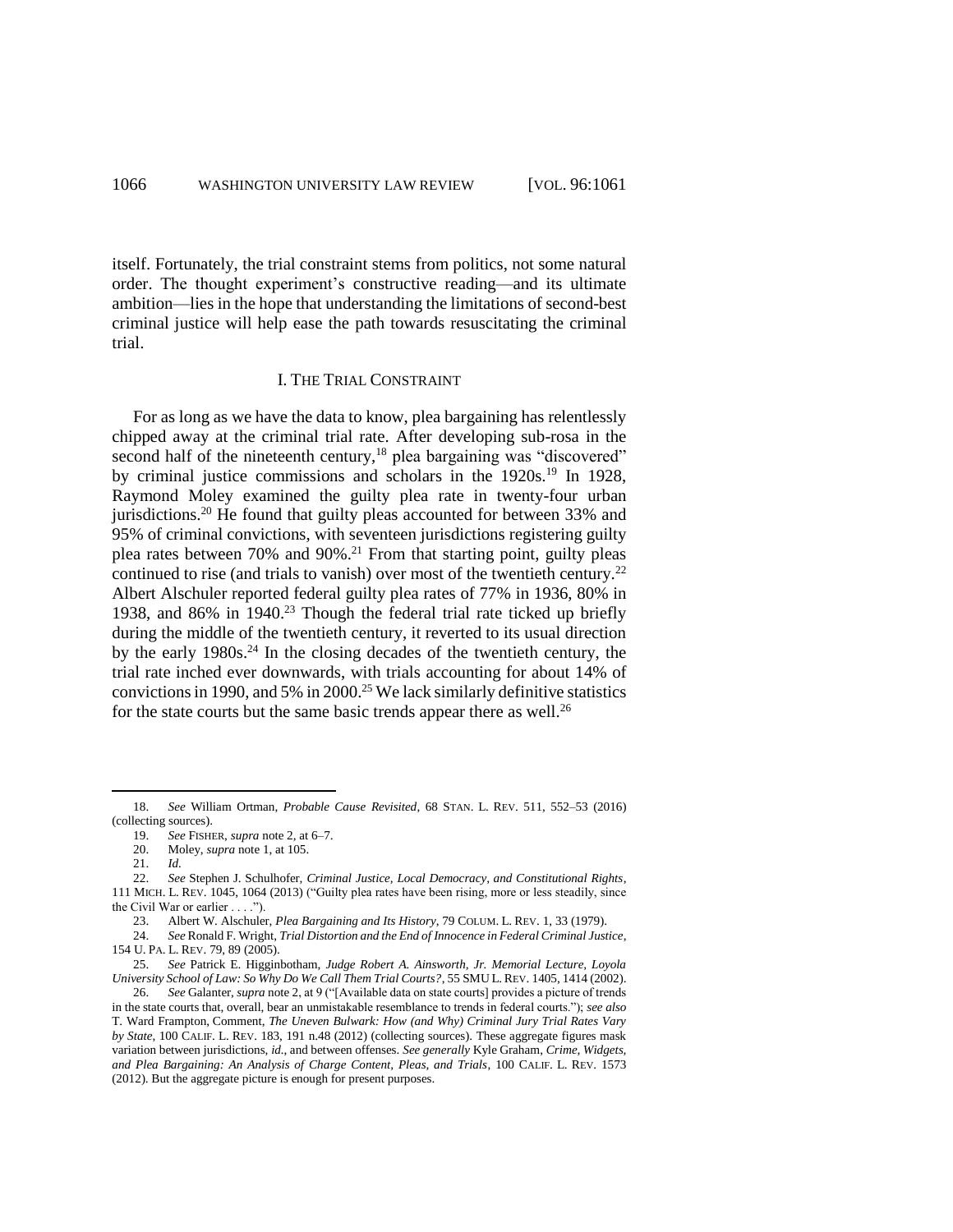Criminal trials continued to disappear over the last decade, as criminal justice took a turn towards reform.<sup>27</sup> According to data from the Administrative Office of the U.S. Courts, trials accounted for 3.1% of federal convictions in 2008, 2.5% in 2012, and 2.4% in 2016.<sup>28</sup> Again we lack precise measures for the states, but it is revealing that the three states that decreased their imprisonment rates the most between 2006 and 2014— California, Hawaii, and New Jersey—each had *lower* felony trial rates in 2014 than the three states that raised their imprisonment rates the most— West Virginia, Nebraska, and Arkansas.<sup>29</sup> Though there are surely complicated stories to be told about the trial and imprisonment rates in each state, it seems that recent criminal justice reform has not meant more trials.<sup>30</sup>

Meanwhile, much else about the criminal justice system moved cyclically. Since the 1920s (when extensive data on trial rates begins), criminal justice has moved through periods of punitiveness and periods of reform.<sup>31</sup> Incarceration has gone up, and, very recently, it has started to

29. For changes to state imprisonment rates from 2006 to 2014, see LAUREN-BROOKE EISEN & JAMES CULLEN, BRENNAN CTR. FOR JUSTICE, UPDATE: CHANGES IN STATE IMPRISONMENT (2016), https://www.brennancenter.org/sites/default/files/analysis/UpdateChangesinStateImprisonment.pdf. Trial rate information comes from the National Center for State Courts. *Criminal Caseloads – Trial Courts*, COURT STATISTICS PROJECT, http://popup.ncsc.org/CSP/CSP\_Intro.aspx (last visited Jan. 21, 2019). The 2014 felony trial rates for the states that decreased prison populations the most were 2.5% in California, 4.7% in Hawaii, and 1.6% in New Jersey. The equivalent rates for the states that increased their prisoner rates the most were 12.1% for Arkansas, 8% for Nebraska, and 6% for West Virginia. *Id.*

30. The decline of trial rates over the last decade is consistent with a rhetoric of criminal justice reform that has emphasized spending less on the criminal justice system, not more. *See* Mary D. Fan, *Beyond Budget-Cut Criminal Justice: The Future of Penal Law*, 90 N.C. L. REV. 581, 634 (2012) (arguing that criminal justice reform has been "made possible by the social meaning shift in viewing harshness-mitigating measures as cost savings"); *see also* Jessica M. Eaglin, *Against Neorehabilitation*, 66 SMU L. REV. 189, 205 (2013); David Cole, *Turning the Corner on Mass Incarceration?*, 9 OHIO ST. J. CRIM. L. 27, 33 (2011); Roger A. Fairfax, Jr., *Searching for Solutions to the Indigent Defense Crisis in the Broader Criminal Justice Reform Agenda*, 122 YALE L.J. 2316, 2327 (2013); Ashley T. Rubin, *The Unintended Consequences of Penal Reform: A Case Study of Penal Transportation in Eighteenth-Century London*, 46 L. & SOC'Y REV. 815, 845 (2012).

31. *See* Bryant S. Green, *As the Pendulum Swings: The Reformation of Compassionate Release to Accommodate Changing Perceptions of Corrections*, 46 U. TOL. L. REV. 123, 146 (2014) ("Criminal justice scholars compare the historical shifts in justifications for imposing criminal sentences

<sup>27.</sup> On the reform turn in criminal justice in the last decade, see generally Barack Obama, *The President's Role in Advancing Criminal Justice Reform*, 130 HARV. L. REV. 811, 814 (2017) ("Thanks to the dedicated efforts of so many in my Administration, the bipartisan push for reform from federal, state, and local officials, and the work of so many committed citizens outside government, America has made important strides.")*. See also* sources cited *infra* note 30. *But see* Lynn Adelman, *Criminal Justice Reform: The Present Moment*, 2015 WIS. L. REV. 181, 183 (2015).

<sup>28.</sup> *See U.S. District Courts—Criminal Defendants Disposed of, by Type of Disposition and Major Offense (Excluding Transfers), During the 12-Month Period Ending December 31, 2008*, FEDERAL JUDICIAL CASELOAD STATISTICS, https://www.uscourts.gov/sites/default/files/statistics\_impo rt\_dir/D04Dec08.pdf; *U.S. District Courts—Criminal Defendants Disposed of, by Type of Disposition and Major Offenses, During the 12-Month Period Ending December 31, 2012*, STATISTICAL TABLES FOR THE FEDERAL JUDICIARY, https://www.uscourts.gov/statistics/table/d-4/statistical-tables-federal-ju diciary/2012/12/31; *U.S. District Courts—Criminal Defendants Disposed of, by Type of Disposition and Offense, During the 12-Month Period Ending December 31, 2016*, STATISTICAL TABLES FOR THE FEDERAL JUDICIARY, https://www.uscourts.gov/sites/default/files/data\_tables/stfj\_d4\_1231.2016.pdf.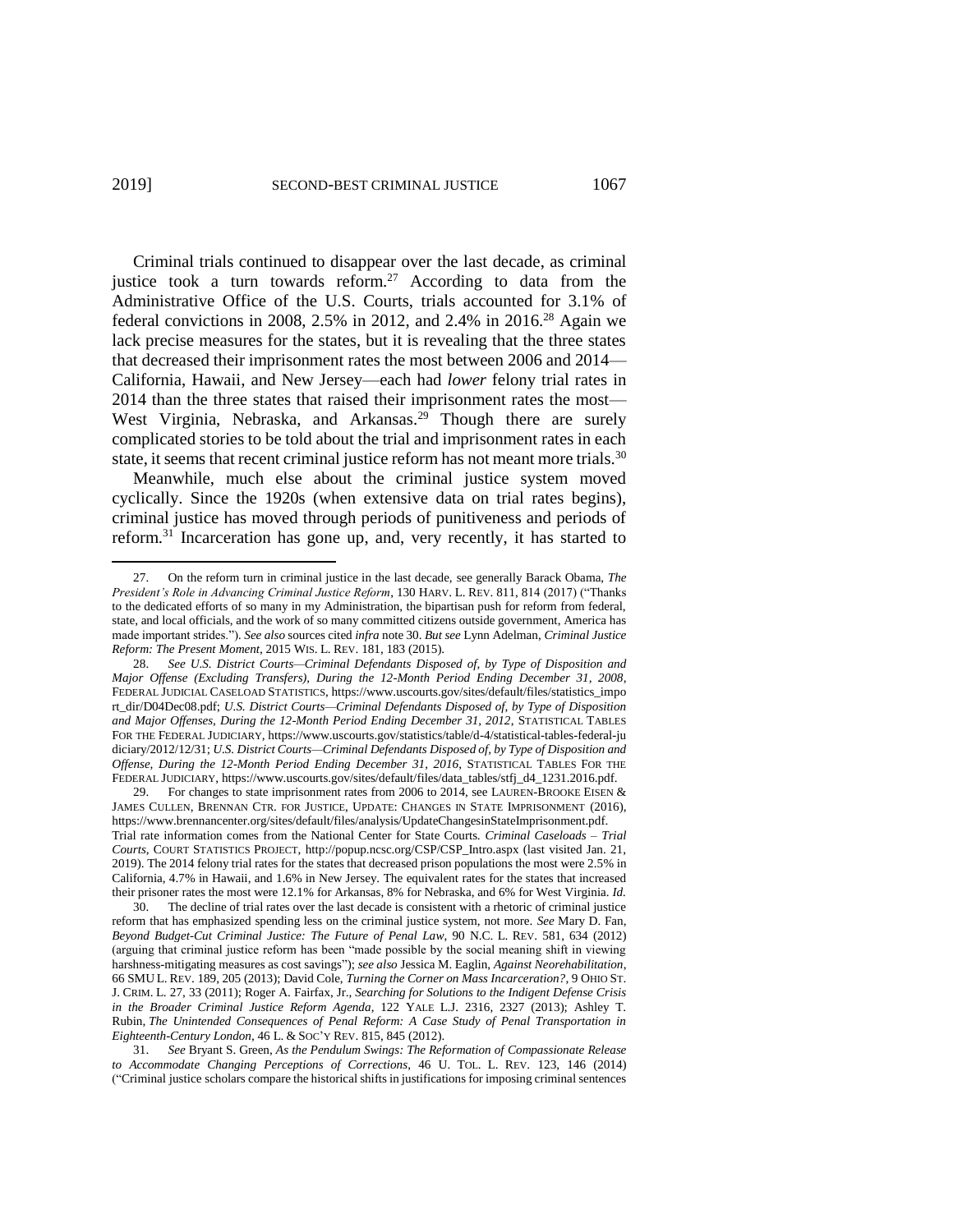come down.<sup>32</sup> Crime itself rose and fell.<sup>33</sup> Impervious to these ebbs and flows in the broader world of criminal justice, the trial rate continued marching towards zero.

An uncomfortable hypothesis presents itself. Could it be that once plea bargaining takes root, declining trial rates become an inexorable feature of criminal justice? The hypothesis has a corollary—that whatever reforms criminal justice policymakers might be persuaded to try, measures that would materially increase the trial rate are not likely to be among them. I call this the "trial constraint" on criminal procedure reform.

The trial constraint is a hypothesis about the behavior of criminal justice policymakers. It conjectures that they will not be inclined to adopt reform measures that would materially increase the trial rate. The hypothesis cannot be proven, and I make no attempt to do so. The circumstantial evidence that supports it is about a century of nearly uninterrupted declines in the trial rate while much else in the criminal justice system fluctuated. This paper's thought experiment proceeds on the premise that the trial constraint is real, at least in the short- and medium-terms. 34

To identify a political constraint on criminal procedure reform is emphatically not to endorse the constraint as a matter of normative justice. As Part IV explains, a criminal justice system with a negligible trial rate is relegated to what the economists call "second best," but which we might, without economic jargon, simply call unjust. But condemning it does not make the trial constraint any more or less real.<sup>35</sup>

to a figurative pendulum that swings between retributive and utilitarian theories of punishment."). *But see generally* PHILIP GOODMAN, JOSHUA PAGE, & MICHELLE PHELPS, BREAKING THE PENDULUM: THE LONG STRUGGLE OVER CRIMINAL JUSTICE (2017). For a history of criminal justice reform movements, see generally Roger A. Fairfax, Jr., *From "Overcriminalization" to "Smart on Crime": American Criminal Justice Reform—Legacy and Prospects*, 7 J. L. ECON. & POL'Y 597 (2011).

<sup>32.</sup> *See* EISEN & CULLEN, *supra* note 29, at 1.

<sup>33.</sup> *See, e.g.*, PATRICK SHARKEY, UNEASY PEACE: THE GREAT CRIME DECLINE, THE RENEWAL OF CITY LIFE, AND THE NEXT WAR ON VIOLENCE 1–7 (2018); Carissa Byrne Hessick, *Mandatory Minimums and Popular Punitiveness*, 2011 CARDOZO L. REV. DE NOVO 23, 24 (2011) ("Although the United States experienced a dramatic increase in crime rates in the last half of the twentieth century, more recent decades have seen reductions in those rates."); Elizabeth S. Scott & Laurence Steinberg, *Social Welfare and Fairness in Juvenile Crime Regulation*, 71 LA. L. REV. 35, 51 (2010) ("Historical reviews indicate that crime rates fluctuate over time and that many factors contribute to the variations."); David Cole, *As Freedom Advances: The Paradox of Severity in American Criminal Justice*, 3 U. PA. J. CONST. L. 455, 462 (2001) ("But as the discussion above illustrates, that account is difficult to square with the findings that our incarceration rates have mushroomed while crime rates have fluctuated and that they have not stopped climbing even as crime rates have experienced a sustained decline.").

<sup>34.</sup> *But see* William H. Riker, *Implications from the Disequilibrium of Majority Rule for the Study of Institutions*, 74 AM. POL. SCI. REV. 432, 446 (1980) ("[I]n the long run, nearly anything can happen in politics.").

<sup>35.</sup> Some readers may wonder whether the recently enacted First Step Act of 2018, Pub. L. No. 115-391, is inconsistent with the trial constraint hypothesis. For the reasons noted in the text, I wish that it were. But while the First Step Act is indeed a valuable "first step" in the overhaul of federal criminal justice, it seems unlikely that it will have a material impact on the federal criminal trial rate. Although, as I explain below, significant reform of mandatory minimum sentencing *would* likely increase the trial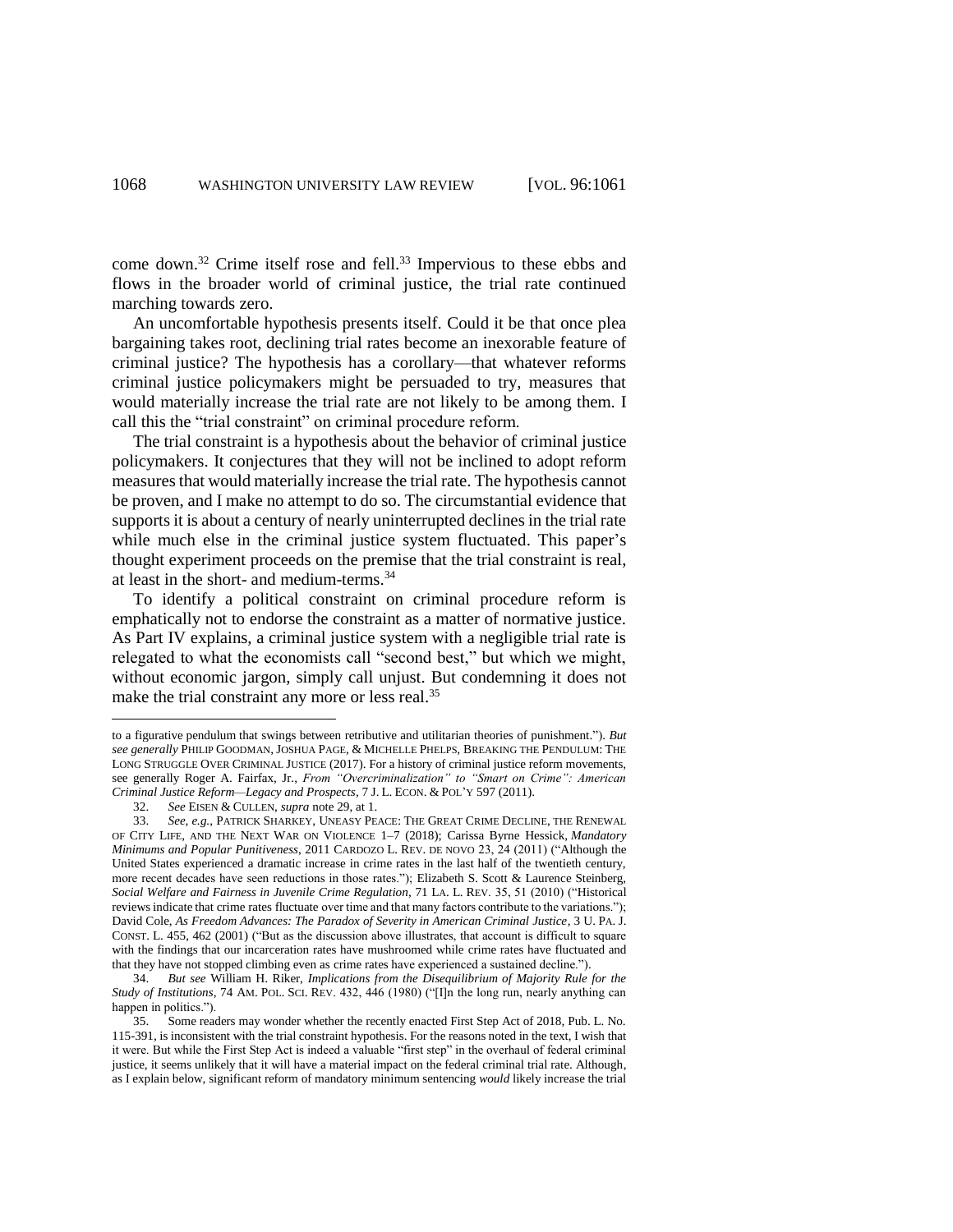If the trial constraint plausibly exists, then its implications for criminal justice reform are worth considering, and that is my task. For the most part, I will bracket a related question—*why* American criminal justice policymakers are (apparently) allergic to trials. Answering that question will require another paper. Still, because the trial constraint's origins may bear on the remedy, it is worth briefly identifying some possibilities.

One obvious root cause is that trials are expensive.<sup>36</sup> As John Langbein notes, "[i]n the two centuries from the mid-eighteenth to the mid-twentieth, a vast transformation overcame the Anglo-American institution of criminal jury trial, rendering it absolutely unworkable as an ordinary dispositive procedure."<sup>37</sup> Because the government must supply the prosecutorial, judicial, and (often) defense resource for trials,<sup>38</sup> policymakers' revealed allergy to trials may be simply about saving money. If so, then perhaps the real fixed constraint on criminal procedure reform is not about trials, but costs.

Yet costs may not fully explain the allergy to trials. In every case where a defendant enters a guilty plea, the state gets a conviction; it "wins."<sup>39</sup> Trials, on the other hand, expose the government to losing, and the public embarrassment that comes with it. Perhaps policymakers constructed a system for processing criminal cases (effectively) without trials in part because that ensures that the government (effectively) never loses. James Whitman argues that there is a relationship between the comparatively weak American state and the harshness of American carceral practices.<sup>40</sup> Only a strong state, Whitman explains, can show mercy.<sup>41</sup> Likewise, perhaps only a strong state can permit the prosecution to lose a non-trivial percentage of criminal cases. If so, the "harsh procedure" of coercive American plea bargaining has a similar source as Whitman's "harsh punishment."

There is obviously much more to be said about these—and other explanations for the trial constraint. Yet medical doctors do not postpone treating disease until they have a complete understanding of a malady's

40. JAMES Q. WHITMAN, HARSH JUSTICE 6 (2003).

 $\overline{a}$ 

rate, *see supra* at Part III.A, the First Step Act's mandatory minimum reforms were incremental and modest. *See* Pub. L. No. 115-391 § 401 (2018) (reducing an existing mandatory minimum of twenty years to fifteen years and an existing mandatory life imprisonment to twenty-five). Another piece of criminal justice reform introduced during the 115th Congress, The SAFE Justice Act, H.R. 4261, 115th Cong. (1st Sess. 2017) *did* have measures aimed at plea bargaining reform, but it perished in committee.

<sup>36.</sup> *See, e.g.*, Feeley, *supra* note 2, at 350.

<sup>37.</sup> Langbein, *supra* note 2, at 9. *See* JOHN H. LANGBEIN, THE ORIGINS OF ADVERSARY CRIMINAL TRIAL 9 (2005).

<sup>38.</sup> *See* Steven Duke, *The Right to Appointed Counsel:* Argersinger *and Beyond*, 12 AM. CRIM. L. REV. 601, 626 (1975).

<sup>39.</sup> *See* Stephanos Bibas, *Plea Bargaining Outside the Shadow of Trial*, 117 HARV. L. REV. 2464, 2471 (2004) ("[Prosecutors] may further their careers by racking up good win-loss records, in which every plea bargain counts as a win but trials risk being losses.").

<sup>41.</sup> *Id.* at 11–15.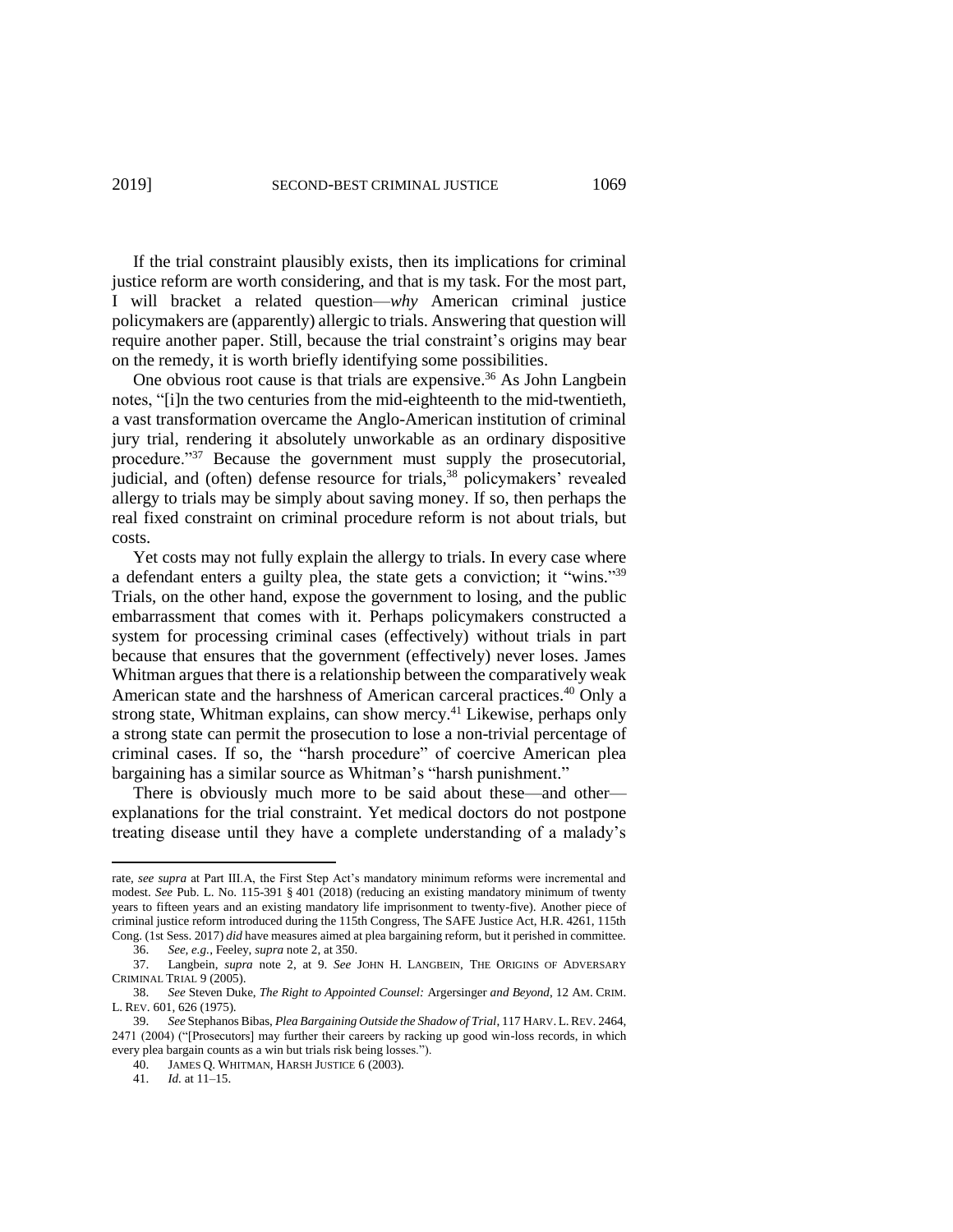origin. In the same spirit, I focus on the trial constraint's consequences for reforming criminal procedure, leaving its root causes for another day.

#### II. PLEA BARGAINING AND ITS DISCONTENTS

In order to analyze the trial constraint's implications for reform, we need firm footholds in the existing law and literature. Part II.A provides an overview of contemporary plea bargaining. Part II.B then explores the scholarly debate about plea bargaining's virtues and vices.

## *A. Plea Bargaining Today*

 $\overline{\phantom{a}}$ 

The Supreme Court and criminal justice scholars agree: plea bargaining "is not some adjunct to the criminal justice system; it *is* the criminal justice system."<sup>42</sup> The numbers tell the story. Take the three largest states according to data from the National Center for State Courts, in 2015 the felony trial rates for California, New York, and Texas were 2.3%, 4.0%, and 2.1%. <sup>43</sup> Trials are even rarer in misdemeanor cases. The 2015 trial rate for misdemeanors in Texas was 1.4%; in California it was 0.9%. <sup>44</sup> The same patterns hold in the federal criminal justice system. In 2016 only 2.8% of federal convictions resulted from trials.<sup>45</sup> Although defendants sometimes plead guilty without an agreement—called an "open plea"—most guilty pleas are products of some sort of agreement.<sup>46</sup>

Defendants who plead guilty give up valuable rights, as judges explain to them daily in colloquies. $47$  Why do the vast majority of defendants waive

<sup>42.</sup> Missouri v. Frye, 566 U.S. 133, 144 (2012) (quoting Robert E. Scott & William J. Stuntz, *Plea Bargaining as Contract*, 101 YALE L.J. 1909, 1912 (1992)) (emphasis in original).

<sup>43.</sup> The reported data is available from *2015 Criminal Caseloads – Trial Courts*, COURT STATISTICS PROJECT, http://popup.ncsc.org/CSP/CSP\_Intro.aspx (last visited Jan. 21, 2019). If anything, these percentages overstate the number of trials, as the National Center for State Courts instructs jurisdictions to report a case as having been tried if a jury is empaneled or, for bench trials, if evidence is received. *See State Court Guide to Statistical Reporting*, COURT STATISTICS PROJECT 38 (last updated Mar. 20, 2017), http://www.courtstatistics.org/~/media/Microsites/Files/CSP/State%20Co urt%20Guide%20to%20Statistical%20Reporting%20v%202point1point2.ashx. Thus, if a plea bargain is reached during trial, the case is still counted as a trial.

<sup>44.</sup> *See 2015 Criminal Caseloads – Trial Courts*, COURT STATISTICS PROJECT, http://popup.ncs c.org/CSP/CSP\_Intro.aspx (last visited Jan. 21, 2019). New York misdemeanor data is not available.

<sup>45.</sup> *U.S. District Courts—Criminal Defendants Disposed of, by Type of Disposition and Offense, During the 12-Month Period Ending December 31, 2016*, STATISTICAL TABLES FOR THE FEDERAL JUDICIARY, https://www.uscourts.gov/sites/default/files/data\_tables/stfj\_d4\_1231.2016.pdf.

<sup>46.</sup> Stephanos Bibas, *Transparency and Participation in Criminal Procedure*, 81 N.Y.U. L. REV. 911, 912 n.1, 957 (2006) ("While not all guilty pleas result from plea bargains, most felony guilty pleas do.").<br> $47.$ 

<sup>47.</sup> *See* FED. R. CRIM. P. 11; United States v. Vonn, 535 U.S. 55, 78 (2002) (Stevens, J., concurring in part and dissenting in part) ("The very premise of the required Rule 11 colloquy is that, even if counsel is present, the defendant may not adequately understand the rights set forth in the Rule unless the judge explains them."); *see also* Pierre N. Leval, *Judging Under the Constitution: Dicta About*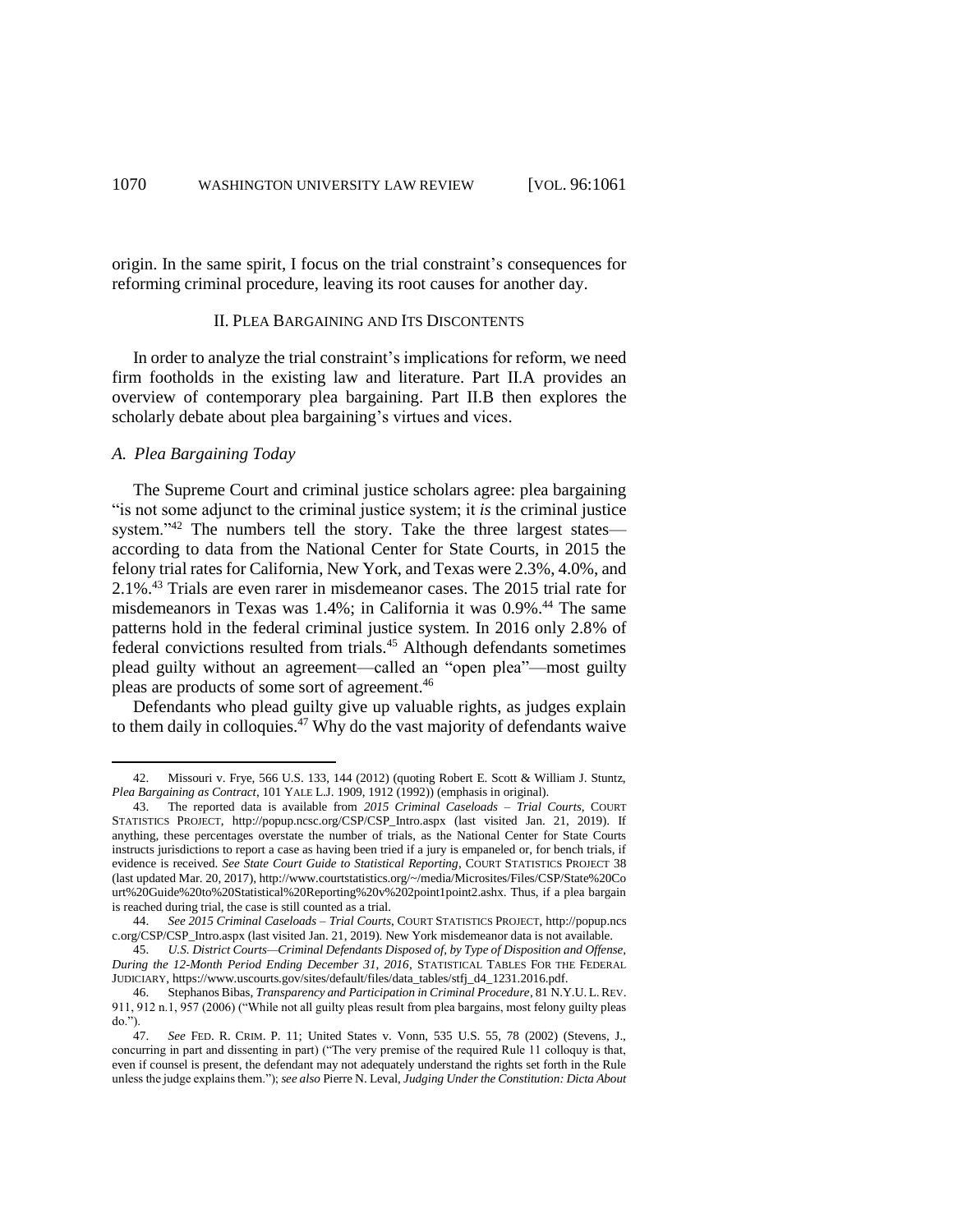their right to have a judge or jury adjudicate their guilt under the favorable beyond a reasonable doubt standard? One explanation is that the vast majority of defendants are unambiguously guilty, and waiving a preordained trial outcome is not much of a concession. This account has a tough time explaining trial rates that approach zero. Trials are, after all, unpredictable.<sup>48</sup> Even for the unambiguously guilty defendant, a trial means some chance of acquittal resulting from a prosecutor's blunder, a sympathetic (i.e., nullifying) jury, or the discovery of a previously unnoticed constitutional problem during the investigation of the case.

The better explanation for a near-zero trial rate is the existence of large trial penalties—i.e., large differences between the sentences defendants can expect after trials and the sentences they receive after guilty pleas.<sup>49</sup> Without some trial penalty, plea bargaining would probably not happen in any significant numbers. $50$  As trial penalties rise, guilty pleas become more likely. A defendant who faces a fifteen-year mandatory minimum prison sentence if he is convicted at trial is likely to accept a plea for time served, even if the evidence against him is less than overwhelming. Indeed, he is likely to take the plea even if he is, in fact, not guilty.<sup>51</sup>

In assessing plea bargaining as a method of criminal adjudication, understanding the size of trial penalties is critical. Unfortunately, the true size of trial penalties is effectively unobservable.<sup>52</sup> Prosecutors and defendants negotiate over both the offense of conviction ("charge bargaining"), and the sentence ("sentence bargaining"). Charge bargaining is invisible to everyone but the participants, making it impervious to

*Dicta*, 81 N.Y.U. L. REV. 1249, 1272–73 (2006) ("Numerous states have followed suit [with Fed. R. Crim. P. 11], requiring their courts to establish a defendant's understanding of the rights mentioned in *Boykin* before accepting a guilty plea.").

<sup>48.</sup> Gregory M. Gilchrist, *Trial Bargaining*, 101 IOWA L. REV. 609, 633 (2016) ("Even in a case with a known quantum of evidence, there often remains an unknown, and largely unknowable, set of possible trial outcomes.").

<sup>49.</sup> *See* Russell D. Covey, *Plea Bargaining and Price Theory*, 84 GEO. WASH. L. REV. 920, 961– 62 (2016) ("The mechanism of inducement is the plea discount/trial penalty. Abolish plea bargaining, and the trial penalty necessarily disappears.").

<sup>50.</sup> *See* Albert W. Alschuler, *The Trial Judge's Role in Plea Bargaining, Part I*, 76 COLUM. L. REV. 1059, 1124 (1976) ("If we are truly committed to a bargaining system that can maintain the current level of guilty pleas, we are also committed to a system in which defendants convicted at trial will be sentenced more severely than defendants who plead guilty.").

<sup>51.</sup> *See generally* Lucian E. Dervan & Vanessa A. Edkins, *The Innocent Defendant's Dilemma: An Innovative Empirical Study of Plea Bargaining's Innocence Problem*, 103 J. CRIM. L. & CRIMINOLOGY 1 (2013).

<sup>52.</sup> Likewise, strictly speaking, empirical evidence cannot confirm that the difference between post-trial and plea bargained sentences represents a "penalty" for going to trial rather than a "discount" for pleading guilty. *See* Ben Grunwald, *The Fragile Promise of Open-File Discovery*, 49 CONN. L. REV. 771, 804–05 (2017). That said, in a world where more than 95% of convictions are the result of guilty pleas, it seems farfetched to suppose that post-trial sentences provide the appropriate normative baseline. *See* Albert W. Alschuler, *Lafler and Frye: Two Small Band-Aids for a Festering Wound Plea Bargaining after Lafler* and *Frye*, 51 DUQ. L. REV. 673, 702 (2013).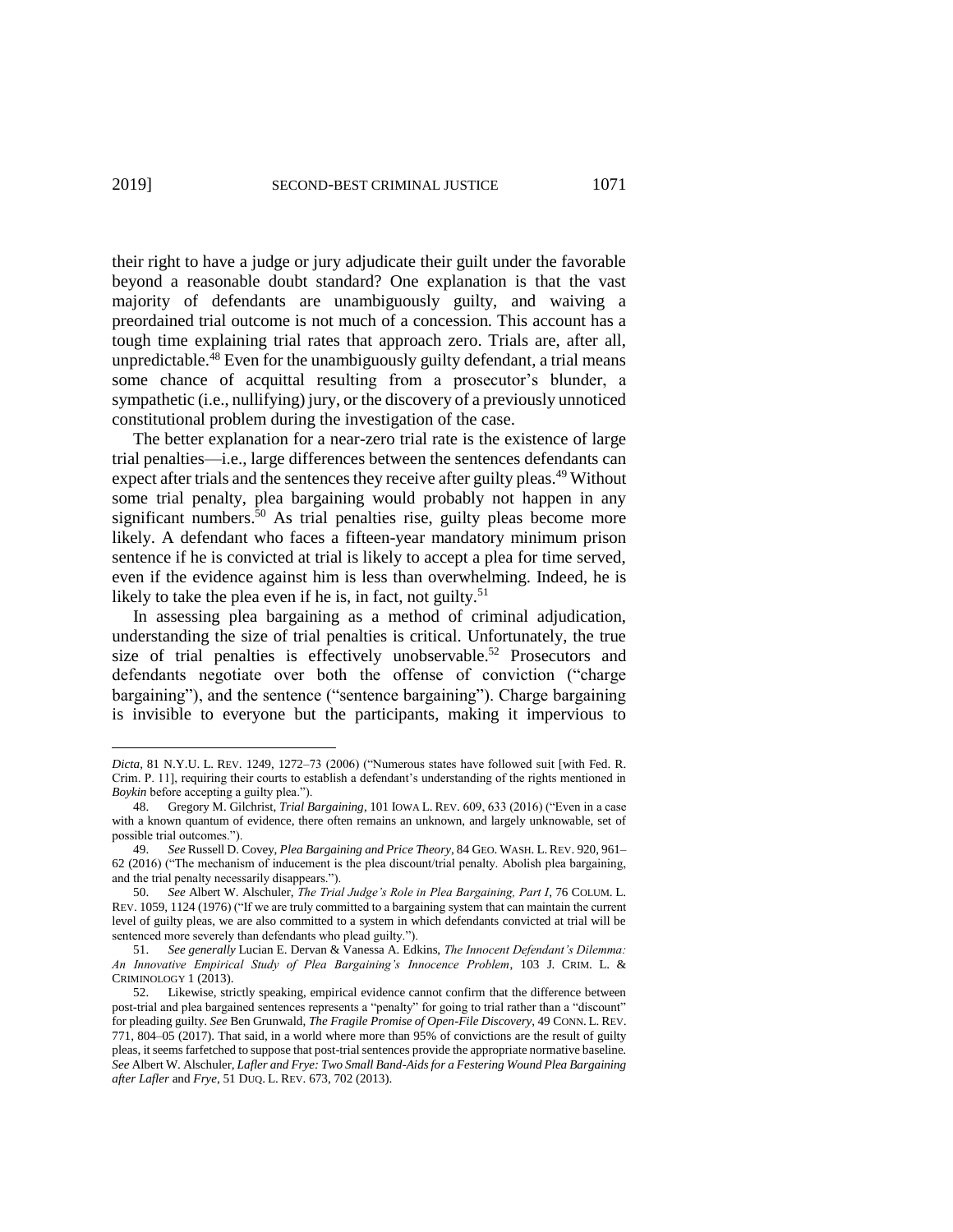quantitative research.<sup>53</sup> Still, we can get some perspective on the size of trial penalties by looking at studies on sentence bargaining. Using data on federal sentencing from 2006 to 2008, Andrew Kim found a trial penalty (attributable to sentence bargaining) of 64%. <sup>54</sup> Nancy King and a team of researchers found that the size of trial penalties in five states varied with the type of crime and between bench and jury trials, but for most crimes and in most states, defendants convicted at trial were more likely to be incarcerated and for longer periods.<sup>55</sup> For many crimes in King's study, moreover, posttrial sentences were multiples of post-plea sentences. In Maryland, for example, defendants convicted of heroin distribution at jury trials received sentences 350% longer than defendants who pled guilty to heroin distribution.<sup>56</sup> Other studies suggest that the trial penalty assessments in the Kim and King et al. analyses are far too low.<sup>57</sup>

Even before we get to charge bargaining, then, trial penalties appear to be significant. But the limitations of quantitative research notwithstanding, there is every reason to believe that with charge bargaining, trial penalties go from significant to overwhelming. Substantive criminal codes at the state and federal levels, William Stuntz observed, "are filled with overlapping crimes, such that a single criminal incident typically violates a half dozen or more prohibitions."<sup>58</sup> The point of overlapping offenses and mandatory sentences, Stuntz explained, is to present the prosecutor with "a menu from which [she] may order as she wishes."<sup>59</sup> A prosecutor's discretion to choose what charges to file, and what charges to threaten to file, is a principal source of her control over criminal adjudication.<sup>60</sup> Charging menus typically

<sup>53.</sup> Andrew Chongseh Kim, *Underestimating the Trial Penalty: An Empirical Analysis of the Federal Trial Penalty and Critique of the Abrams Study*, 84 MISS. L.J. 1195, 1202 n.22 (2015).

<sup>54.</sup> *Id.* at 1254.

<sup>55.</sup> Nancy J. King et al., *When Process Affects Punishment: Differences in Sentences after Guilty Plea, Bench Trial, and Jury Trial in Five Guidelines States*, 105 COLUM. L. REV. 959, 973–75 (2005). 56. *Id.* at 973.

<sup>57.</sup> *See* Russell Covey, *Police Misconduct as a Cause of Wrongful Convictions*, 90 WASH. U. L. REV. 1133, 1169 (2013) (finding that trial penalties in two mass exoneration matters were between 400% and 1300%); Candace McCoy, *Plea Bargaining as Coercion: The Trial Penalty and Plea Bargaining Reform*, 50 CRIM. L.Q. 67, 89–90 (2005).

<sup>58.</sup> William J. Stuntz, *The Pathological Politics of Criminal Law*, 100 MICH. L. REV. 505, 507 (2001).

<sup>59.</sup> William J. Stuntz, *Plea Bargaining and Criminal Law's Disappearing Shadow*, 117 HARV. L. REV. 2548, 2549 (2004).

<sup>60.</sup> Anne R. Traum, *Using Outcomes to Reframe Guilty Plea Adjudication*, 66 FLA. L. REV. 823, 858 (2014) ("The prosecutor has wide latitude to add, reduce, dismiss, or substitute charges during pleabargaining with little oversight."); Carrie Leonetti, *When the Emperor Has No Clothes III: Personnel Policies and Conflicts of Interest in Prosecutors' Offices*, 22 CORNELL J.L. & PUB. POL'Y 53, 54 (2012) ("Through their charging decisions, choices among case-ending options [including dismissal and plea offers], and sentencing recommendations, they often become adjudicators of guilt and punishment, with courts simply confirming their underlying decisions."); Lucian E. Dervan, *Bargained Justice: Plea-Bargaining's Innocence Problem and the Brady Safety-Value*, 2012 UTAH L. REV. 51, 61 (2012) ("The key element of this machine, of course, is prosecutorial discretion and the ability to select among various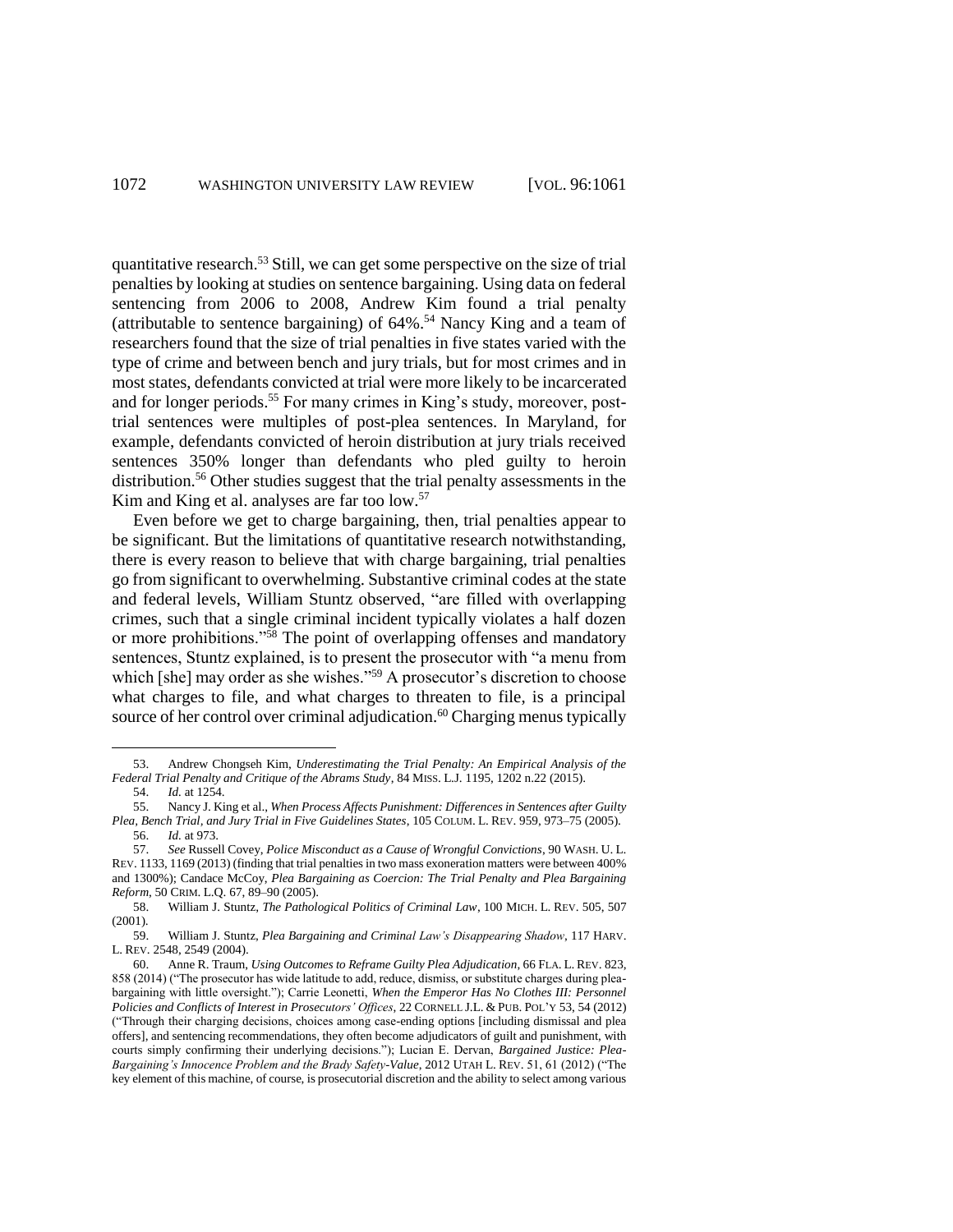include offenses with (relatively) lenient sentences at one end, and offenses with severe sentences, often with mandatory minimums, at the other.<sup>61</sup> In all but the most serious or high-profile cases, the prosecutors' incentive is not to seek the most severe punishment available—an option that would require a trial—but to threaten the harsh punishment to procure a guilty plea to an offense lower on the menu.<sup>62</sup> As John Pfaff explains, a prosecutor who threatens a thirty-year mandatory minimum for using a gun in a drug deal but promises to "make the gun disappear" in exchange for a guilty plea can "terrify most defendants into agreeing."<sup>63</sup> The full trial penalty in the case is the difference between the thirty-year mandatory minimum the defendant faced after trial and the—presumably much lower—plea bargained sentence for unarmed drug dealing.<sup>64</sup> This dynamic explains why mandatory minimums, though rarely actually imposed, loom large over plea bargaining.<sup>65</sup>

## *B. The Debate*

 $\overline{\phantom{a}}$ 

Plea bargaining has spawned a vigorous scholarly debate, which this subsection explores. This subsection also develops the claim that two deep pathologies blight status quo plea bargaining—it coerces defendants to

*Id.* at 2563.

criminal statutes with significantly different sentences."); Stuntz, *supra* note 59, at 2588 ("But given the array of weapons the law provides, prosecutors are often in a position to dictate outcomes, and almost always have much more to say about those outcomes than do defense attorneys.").

<sup>61.</sup> *See* Rachel E. Barkow, *Clemency and Presidential Administration of Criminal Law*, 90 N.Y.U. L. REV. 802, 857 (2015) ("Prosecutors benefit from having a menu of broad laws with mandatory sentences from which to choose because it gives them greater control over the bargaining process and makes it more likely that defendants will cooperate with them to avoid the mandatory term.")*; see also* Stephanos Bibas, *Prosecutorial Regulation versus Prosecutorial Accountability*, 157 U. PA. L. REV. 959, 971 (2009) ("Even in the majority of states that retain indeterminate sentencing, statutory mandatory penalties and menus of overlapping crimes give prosecutors the dominant role in setting sentences."); Ronald F. Wright & Rodney L. Engen, *The Effects of Depth and Distance in a Criminal Code on Charging, Sentencing, and Prosecutor Power*, 84 N.C. L. REV. 1935, 1939–40 (2006) (proposing analytical distinction between depth and distance in criminal codes).

<sup>62.</sup> Stuntz, *supra* note 59, at 2554. In homicide cases, Stuntz explains,

prosecutors generally pursue every case they can, which is why the acquittal rate in such cases is so much higher than for felonies generally. Cases cannot be dropped out of fear that the defendants might win at trial; voters may forgive an acquittal, but they surely won't forgive blowing off a homicide.

<sup>63.</sup> JOHN PFAFF, LOCKED IN: THE TRUE CAUSES OF MASS INCARCERATION AND HOW TO ACHIEVE REAL REFORM 132 (2017).

<sup>64.</sup> *See* Darryl K. Brown, *The Perverse Effects of Efficiency in Criminal Process*, 100 VA. L. REV. 183, 188 (2014) ("While the federal sentencing guidelines fix a comparable discount for 'acceptance of responsibility,' the size of plea discounts in federal as well as state practice is in fact effectively unregulated, because no law meaningfully limits prosecutors' discretion to add or dismiss charges depending on a defendant's willingness to plead guilty.").

<sup>65.</sup> PFAFF, *supra* note 63, at 132.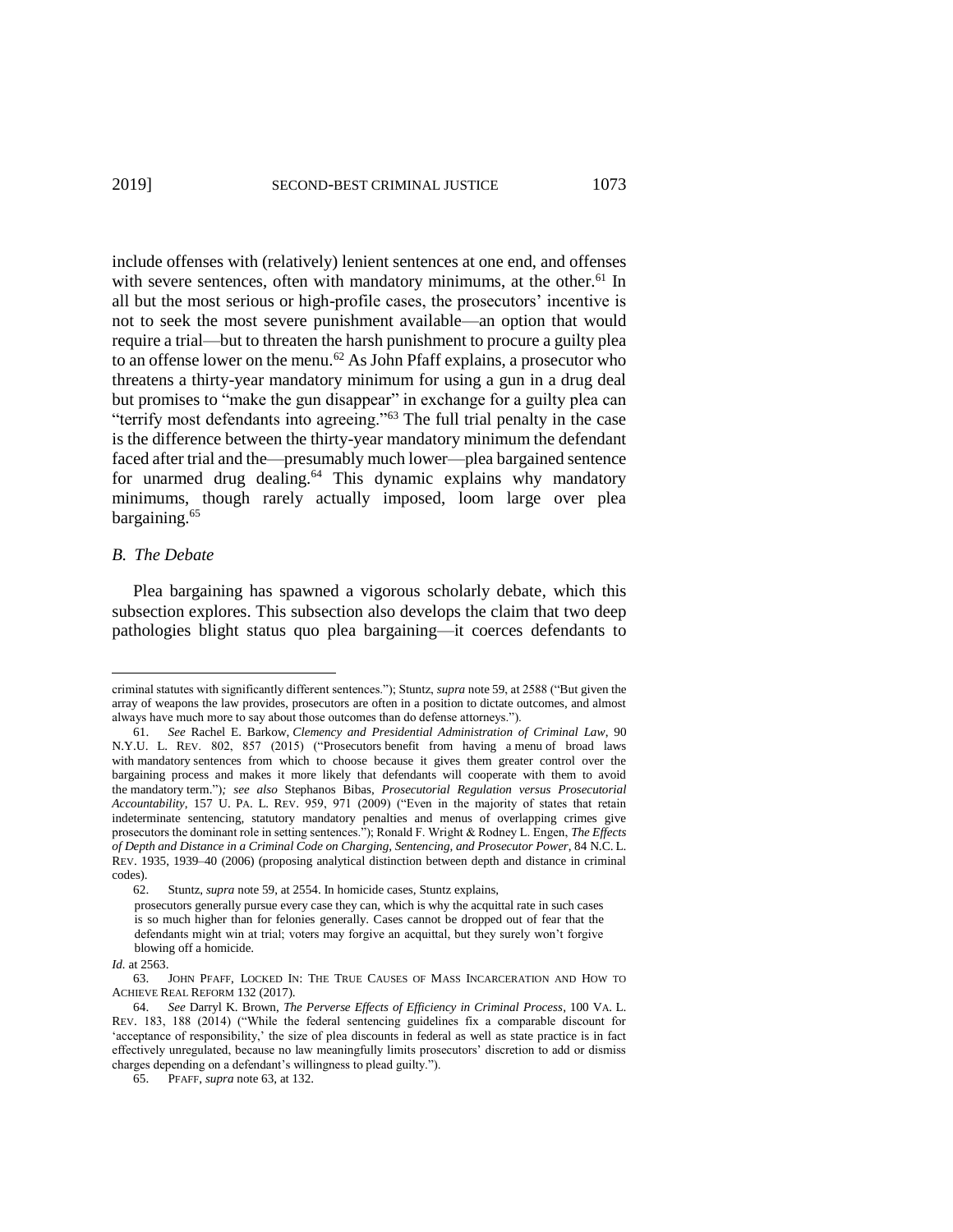convict themselves, <sup>66</sup> and, in some cases, it makes factual, legal, and normative uncertainty effectively irrelevant to punishment.<sup>67</sup>

## *1. Plea Bargaining Defended*

Plea-dominated criminal justice has its defenders. The basic defense of plea bargaining points to its efficiency.<sup>68</sup> Efficiency is sometimes cast in moral terms—a defendant who is willing to preserve government resources by admitting his crime, on this approach, deserves less punishment than one who insists on trial.<sup>69</sup> More often efficiency is invoked to argue that plea bargaining is welfare-enhancing in the same manner (and for the same reasons) as ordinary contracts. Frank Easterbrook explained the welfaremaximizing benefits of trade in the context of criminal cases thusly:

The parties save the costs of trials. Defendants presumably prefer the lower sentences to the exercise of their trial rights or they would not strike the deals. Prosecutors also prefer the agreements; they may put the released resources to use in other cases, thus increasing deterrence. If defendants and prosecutors (representing society) both gain, the process is desirable.<sup>70</sup>

<sup>66.</sup> *See infra* Section II.B.2.a.

<sup>67.</sup> *See infra* Section II.B.2.b.

<sup>68.</sup> *See* Gilchrist, *supra* note 48, at 645 ("Plea bargaining persists for one reason: efficiency."); Traum, *supra* note 60, at 860 ("Champions of plea-bargaining view it as an efficient and cost-effective system that affords defendants an important choice."); Ronald Wright & Marc Miller, *The Screening/Bargaining Tradeoff*, 55 STAN. L. REV. 29, 38 (2002) ("Most discussions of plea bargaining begin with the observation that plea bargaining makes the prosecutor more administratively efficient."); John H. Blume & Rebecca K. Helm, *The Unexonerated: Factually Innocent Defendants Who Plead Guilty*, 100 CORNELL L. REV. 157, 163 (2014) ("Once thought to be a "necessary evil," plea bargaining is now applauded as an efficient means of disposition."). Of course, one can believe that plea bargaining *is* efficient without believing that this fact constitutes a *defense* of plea bargaining. As Darryl Brown points out, the efficiency gains from plea bargaining "can perversely increase demand for criminal prosecutions, rather than serving as a means to meet demand for enforcement that is driven by crime rates." Brown, *supra* note 64, at 186 (emphasis omitted).

<sup>69.</sup> *See* James Q. Whitman, *Presumption of Innocence or Presumption of Mercy: Weighing Two Western Modes of Justice*, 94 TEX. L. REV. 933, 957 (2016) ("Indeed, we might believe that a manifestly guilty defendant who insists on putting the state to the expense of a trial deserves to pay the 'trial penalty' that American criminal judges notoriously impose—the harsh sentence, usually the maximum, visited on obviously guilty defendants who refuse to submit to a plea bargain."); Gerard V. Bradley, *Plea Bargaining and the Criminal Defendant's Obligation to Plead Guilty*, 40 S. TEX. L. REV. 65, 71 (1999) ("The pleading defendant also acts directly for the benefit of many individuals. In so doing, he further evidences a changing character—a change for the better."); *see also* Alschuler, *supra* note 50, at 1083 n.82 ("Leniency for defendants who plead guilty is sometimes rationalized on the ground that a guilty plea manifests . . . a willingness to accept responsibility for one's conduct, on the ground that a defendant deserves consideration for making conviction certain in a doubtful case.").

<sup>70.</sup> Frank H. Easterbrook, *Criminal Procedure as a Market System*, 12 J. LEGAL STUD. 289, 309 (1983).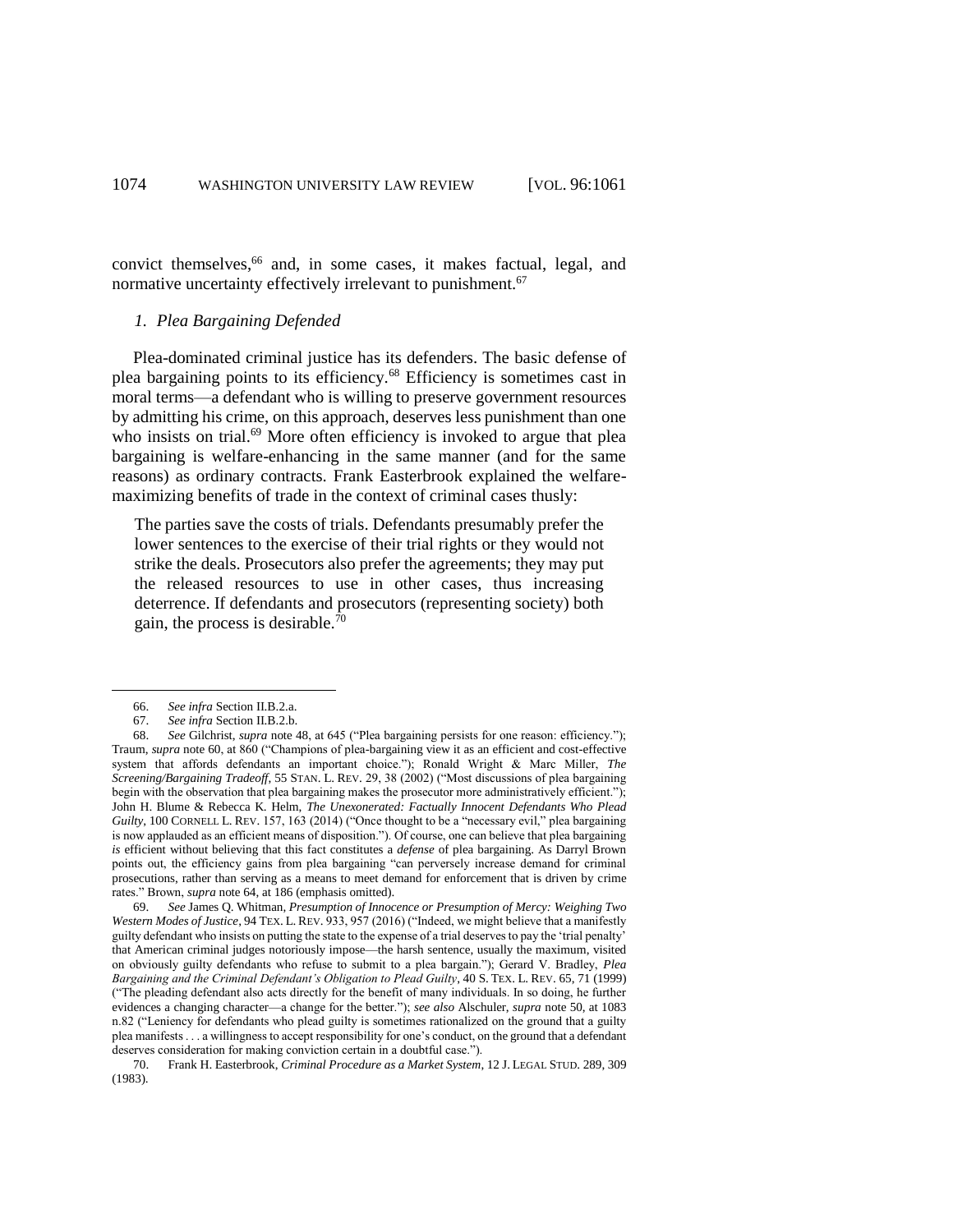In their oft-cited article on plea bargaining as a form of contract, $^{71}$  Robert Scott and William Stuntz emphasized that plea-bargained justice serves both efficiency and autonomy ends.<sup>72</sup> Both parties to a criminal case enter with entitlements. The defendant is entitled to a trial, and the prosecutor is entitled to seek the maximum sentence legally available.<sup>73</sup> Sometimes, Scott and Stuntz explained, "each party values the other's entitlement more than his own."<sup>74</sup> When that happens, "the conditions exist for an exchange that benefits both parties and harms neither."<sup>75</sup>

Scott and Stuntz's contractual defense of plea bargaining depends on the invisible-hand rationality of self-interested negotiation.<sup>76</sup> Another sophisticated defense of institutionalized plea bargaining depends on the guided-hand rationality of prosecutors. Gerard Lynch argues that our criminal justice system relies on an "administrative" approach, by which he means that for "most defendants the primary adjudication they receive is, in fact, an administrative decision by a state functionary, the prosecutor, who acts in an inquisitorial mode."<sup>77</sup> A "Martian anthropologist," Lynch postulates, "sent to observe criminal justice" on Earth would have "relatively little to say about trials," but would identify the "substantive evaluation of the evidence and assessment of the defendant's responsibility" as being done in the prosecutor's office.<sup>78</sup> Lynch acknowledges that prosecutorial adjudication departs from the "idealized model of adversary justice described in the textbooks,"<sup>79</sup> but stresses that it is nonetheless a reasonable mechanism to process criminal cases.<sup>80</sup>

l

<sup>71.</sup> Frank H. Easterbrook, *Plea Bargaining as Compromise*, 101 YALE L.J. 1969, 1969 (1992) (identifying Scott and Stuntz as having provided the "best defense in the literature" of "plea bargaining based on autonomy and efficiency").

<sup>72.</sup> Scott & Stuntz, *supra* note 42, at 1913.

<sup>73.</sup> *Id.* at 1914.

<sup>74.</sup> *Id.*

<sup>75.</sup> *Id.*

<sup>76.</sup> S*ee generally* Adrian Vermeule, *The Invisible Hand in Legal and Political Theory*, 96 VA. L. REV. 1417, 1422 (2010) ("The common ground [of invisible hand arguments] is that in every case some good arises as an unintended byproduct of decentralized action.").

<sup>77.</sup> Gerard E. Lynch, *Our Administrative System of Criminal Justice*, 66 FORDHAM L. REV. 2117, 2120 (1998).

<sup>78.</sup> *Id.* at 2121, 2123.

<sup>79.</sup> *Id.* at 2121.

<sup>80.</sup> *Id.* at 2121, 2141–42. Maximo Langer agrees in part, arguing that prosecutors sometimes adjudicate unilaterally (which he calls the Prosecutorial Adjudication System), but departs from Lynch's normative assessment. *See* Maximo Langer, *Rethinking Plea Bargaining: The Practice and Reform of Prosecutorial Adjudication in American Criminal Procedure*, 33 AM. J. CRIM. L. 223, 225–26 (2006).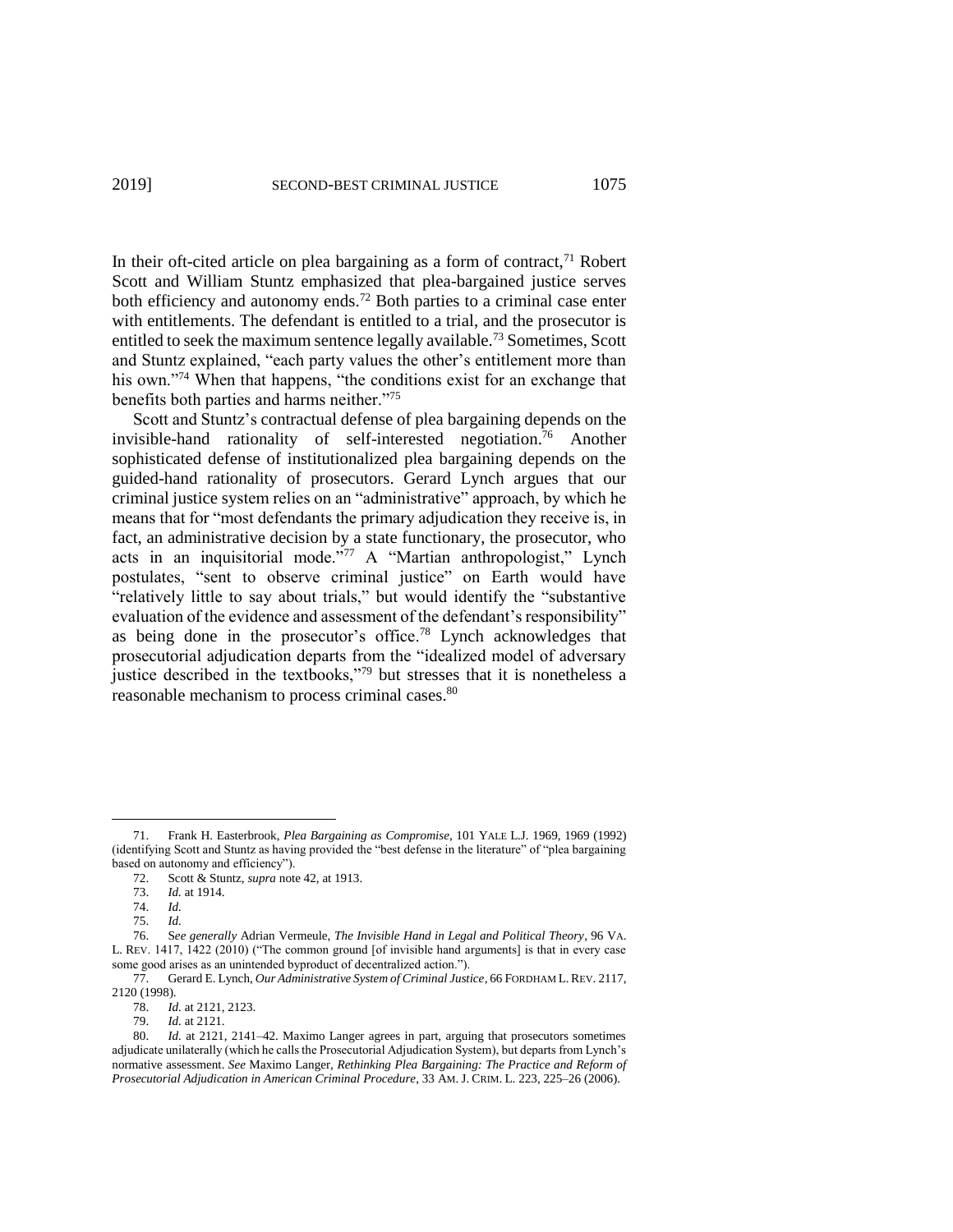#### *2. Plea Bargaining Attacked*

Easterbrook, Scott and Stuntz, and Lynch notwithstanding, attacks on plea-fueled criminal justice outpace defenses in the criminal law academy.<sup>81</sup> Many commentators have focused on implementation problems. For example, critics point to cognitive biases and heuristics that prevent plea bargaining participants (defendants, prosecutors, and defense lawyers) from negotiating the sort of deals supposed by the "plea bargain as contract" model.<sup>82</sup> Many highlight the principal-agent problems stemming from underfunded indigent defense.<sup>83</sup> No matter how well-intentioned, overwhelmed public defenders have strong incentives to plead cases in order to move dockets along.<sup>84</sup> Principal-agent problems are not limited to the defense, moreover. Line prosecutors may have interests not perfectly aligned with their politically accountable superiors, and their superiors' interests may not align perfectly with the public they represent.<sup>85</sup>

Other critiques of plea bargaining center less on questions of implementation than on questions of design. One such criticism, already alluded to, is that excessive trial penalties lead innocent defendants to plead guilty. As Darryl Brown notes, "[t]here is little debate that pleading guilty in spite of one's innocence can be a *rational* decision under the right conditions, and the rules of plea bargaining aggravate those conditions."<sup>86</sup> The "innocence problem" is among the most common complaints about plea bargaining.<sup>87</sup> On one level, this is understandable. No matter that false guilty pleas are typically rational, they are deeply unsettling.<sup>88</sup> On another level,

<sup>81.</sup> *See* Joseph A. Colquitt, *Ad Hoc Plea Bargaining*, 75 TUL. L. REV. 695, 706 (2001) (noting the "lackluster support plea bargaining garners and the intense criticism it attracts").

<sup>82.</sup> *See generally* Bibas, *supra* note 39.

<sup>83.</sup> *Id.* at 2476 ("In some ways, defense representation is even more variable and vulnerable to skewing than is the prosecution. One of the main culprits is funding.").

<sup>84.</sup> *Id.* at 2477 ("To put it bluntly, appointed or flat-fee defense lawyers can make more money with less time and effort by pushing clients to plead.").

<sup>85.</sup> Covey, *supra* note 49, at 958 ("Prosecutors' interest in resolving cases do [sic] not neatly align with those of the 'general public,' and are influenced by a wide variety of factors, including political considerations, professional advancement, and the desire to minimize workload."); *see also*  Bibas, *supra* note 61, at 963 ("Prosecutors are agents who imperfectly serve their principals [the public] and other stakeholders [such as victims and defendants].").

<sup>86.</sup> DARRYL K. BROWN, FREE MARKET CRIMINAL JUSTICE: HOW DEMOCRACY AND LAISSEZ FAIRE UNDERMINE THE RULE OF LAW 92 (2016).

<sup>87.</sup> *See* Gregory M. Gilchrist, *Plea Bargains, Convictions and Legitimacy*, 48 AM. CRIM. L. REV. 143, 148 (2011) ("The objections that have been leveled against plea bargaining are numerous and diverse, but most stem from a common problem: plea bargaining reduces the ability of the criminal justice system to avoid convicting the innocent."); Josh Bowers, *Punishing the Innocent*, 156 U. PA. L. REV. 1117, 1119 (2008) ("Much has been made of an 'innocence problem' in plea bargaining.").

<sup>88.</sup> *See* Oren Gazal-Ayal & Avishalom Tor, *The Innocence Effect*, 62 DUKE L.J. 339, 393 (2012) ("The argument against false pleading is based in part on society's moral obligation to prevent wrongful convictions."); James W. Diehm, *Pleading Guilty While Claiming Innocence: Reconsidering the Mysterious Alford Plea*, 26 U. FLA. J. L. & PUB. POL'Y 27, 42–43 (2015) ("Most would probably prefer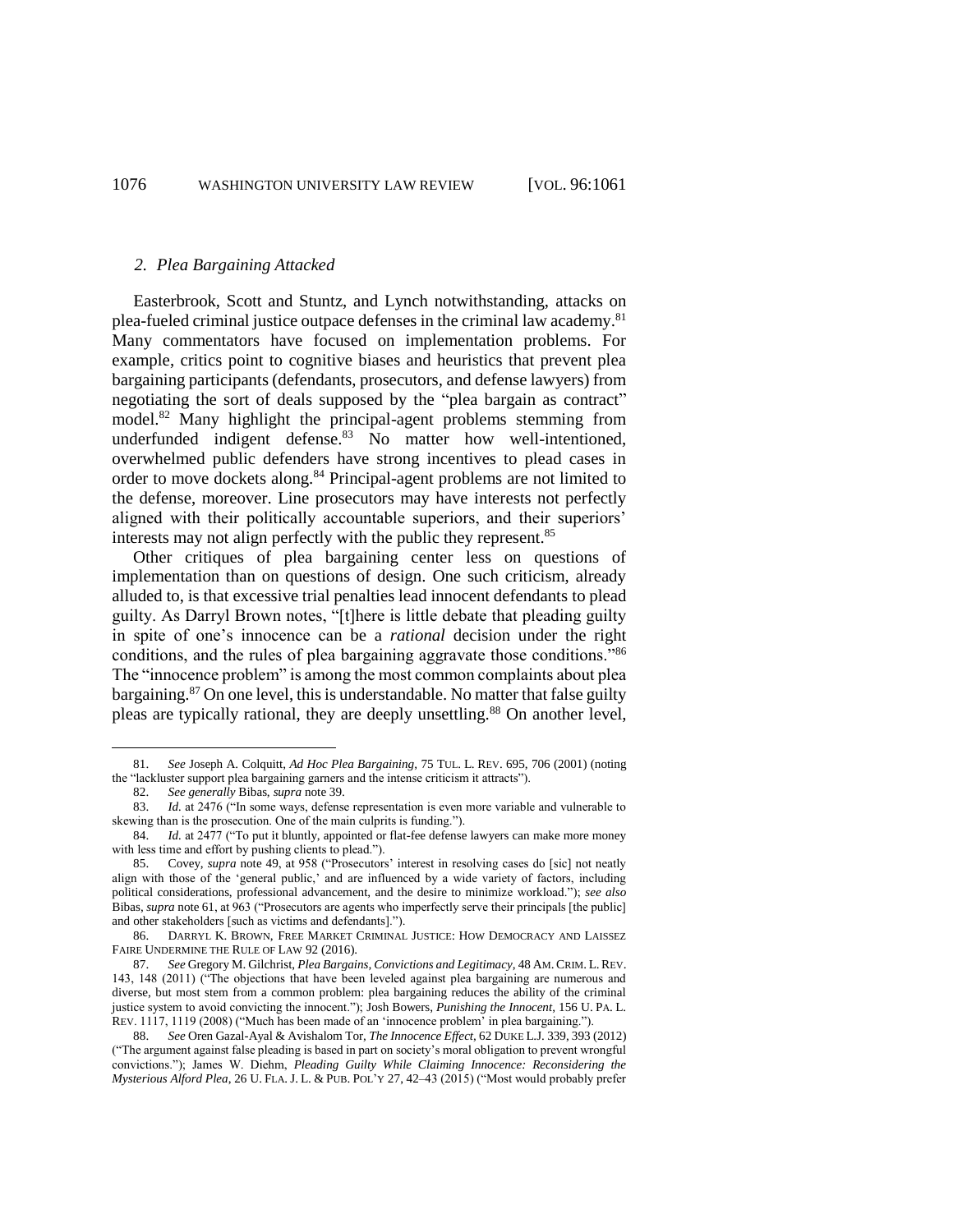assessing plea bargaining is, like all questions of institutional design, a comparative endeavor. The question is not whether innocent people plead guilty, but whether innocence is necessarily a *bigger* problem in a criminal justice system dominated by pleas than it would be in a criminal justice system dominated by trials. While there are good reasons to believe that it is, we do not—and cannot—know with certainty.<sup>89</sup>

The innocence problem may not provide a firm foundation for preferring criminal adjudication by trial to criminal adjudication by plea, but two further objections to plea bargaining do. They are explored in the subsections below.

#### *a. Coercing Defendants to Convict Themselves*

 $\overline{a}$ 

Plea bargaining, when conducted under the thumb of hefty trial penalties, coerces defendants (innocent and guilty alike) to convict themselves.<sup>90</sup> The problem is two-fold: coercion and *self*-conviction. Trial penalties, and thus plea bargains, are coercive when maximum penalties are inflated to ensure that going to trial will be irrational from the defendant's perspective.<sup>91</sup> The defendant who can take a plea for time served or chance a fifteen-year sentence after trial lacks a meaningful alternative to pleading guilty, and it is hard to imagine (given the prosecutor's willingness to accept time served) that the fifteen-year post-trial sentence on the books serves any purpose other than to induce pleas.<sup>92</sup> The pressure on the defendant to take the deal

to take the moral and ethical position that they will not in any way be involved in a situation where an innocent client pleads guilty."). *Cf.* Josh Bowers, *The Unusual Man in the Usual Place Response*, 157 U. PA. L. REV. PENNUMBRA 260, 261 (2008) ("No doubt, it would be a moral horror to permit innocent defendants to plead guilty in a well-functioning and transparent criminal justice system.").

<sup>89.</sup> *See* Bowers, *supra* note 87, at 1159 ("After all, trials are imperfect, particularly for recidivist defendants who cannot so easily challenge wrongful charges."); *see also* RICHARD L. LIPPKE, THE ETHICS OF PLEA BARGAINING 225 (2011) ("There are, in fact, numerous reasons to doubt that adversary trials, as they are structured and conducted in the United States, are more reliable mechanisms for producing truthful verdicts and sentences than robust plea bargaining.").

<sup>90.</sup> *See, e.g.*, Albert W. Alschuler, *A Nearly Perfect System for Convicting the Innocent*, 79 ALB. L. REV. 919, 928 (2015) ("Plea bargaining induces many innocent defendants to convict themselves."); Donald A. Dripps, *Guilt, Innocence, and Due Process of Plea Bargaining Plea Bargaining Regulation:*  The Next Criminal Procedure Frontier Symposium, 57 WM. & MARY L. REV. 1343, 1347 (2016) ("From that baseline, current law tolerates what seems to be increasingly common: plea offers that are functionally coercive."); Daniel Epps, *Adversarial Asymmetry in the Criminal Process*, 91 N.Y.U. L. REV. 762, 766 (2016) ("But because prosecutors do not inevitably desire to maximize punishment, plea bargaining becomes a coercive process in which prosecutors use the threat of overly harsh sentences as weapons for extracting guilty pleas from defendants."); Langer, *supra* note 80, at 250 ("When the prosecutor makes her final coercive plea proposal, the prosecutor effectively convicts the defendant of a specific charge or charges.").

<sup>91.</sup> Concerns about the coerciveness of plea bargaining are widespread. *See* Ortman, *supra* note 18, at 555–56 (collecting sources). Not all agree. *See, e.g.*, Easterbrook, *supra* note 70, at 311.

<sup>92.</sup> *See* Rachel Barkow, *Separation of Powers and the Criminal Law*, 58 STAN. L. REV. 989, 1034 (2006) ("[T]hose who do take their case to trial and lose receive longer sentences than even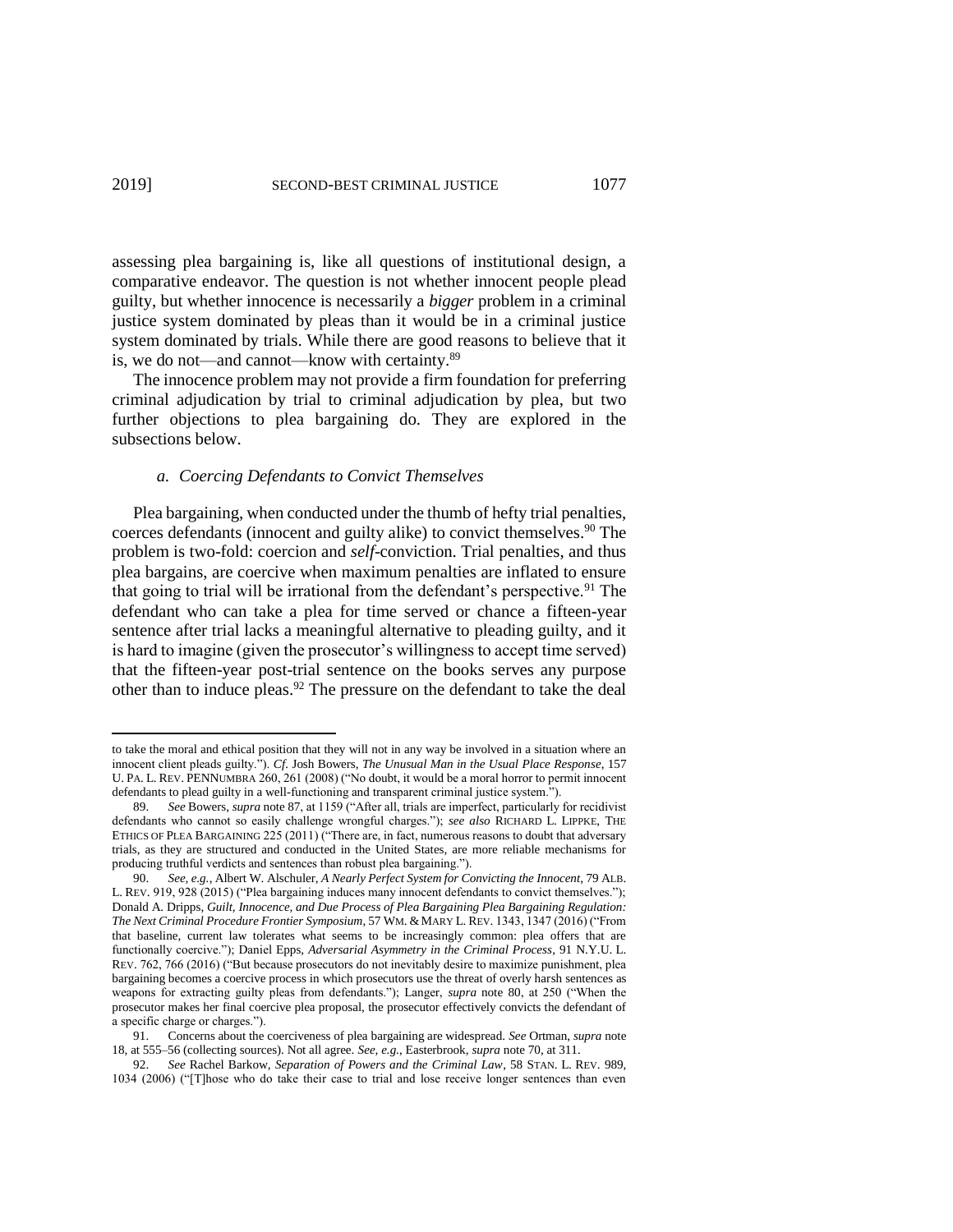is amplified, moreover, if he is incarcerated pending trial.<sup>93</sup> As John Langbein memorably argued, the coercive logic of plea bargaining is different in degree, but not in kind, from the medieval continental practice of securing confessions by torture.<sup>94</sup>

Of course, governments act coercively in many contexts that most find unobjectionable, from taxes to compulsory military service to eminent domain. Plea bargaining is different because it uses coercion to compel a defendant to do the state's work for it. That the accused must convict himself is a strike against his autonomy distinct from, though amplified by, state coercion.<sup>95</sup> As Albert Alschuler explains, hinging a "substantial portion of a defendant's punishment on a single tactical decision [to go to trial or not]. . . assign[s] to the defendant a responsibility that he cannot fairly be required to bear."<sup>96</sup> Langbein makes a similar point in comparing the coerciveness of trial to the coerciveness of pleas: "Coercing people to stand trial is different from coercing them to waive trial and to bring upon themselves sanctions that should only be imposed after impartial adjudication."<sup>97</sup>

### *b. Suppressing Uncertainty*

There is a second deep objection to the plea bargaining status quo. With outsized prosecutorial leverage, plea bargaining makes uncertainty about whether a defendant is guilty less relevant—and sometimes irrelevant—to punishment. That is because in a range of cases, the prosecutor can unilaterally set the price of a plea without having to take uncertainties about a defendant's guilt or innocence into account. This objection, which draws on a point made by Stuntz, <sup>98</sup> is less intuitive than the first and requires more explanation.

 $\overline{a}$ 

Congress or the prosecutor might think appropriate, because the longer sentence exists on the books largely for bargaining purposes.").

<sup>93.</sup> Several recent empirical studies have found that "pretrial detention causally increases a defendant's chance of conviction, as well as the likely sentence length." Megan T. Stevenson & Sandra G. Mayson, *Bail Reform: New Directions for Pretrial Detention and Release*, *in* ACADEMY FOR JUSTICE, A REPORT ON SCHOLARSHIP AND CRIMINAL JUSTICE REFORM 2 (Erik Luna, ed. 2017); *id.* at n.5 (collecting studies).

<sup>94.</sup> Langbein, *supra* note 2, at 12–13.

<sup>95.</sup> David Lynch, *The Impropriety of Plea Agreements: A Tale of Two Counties*, 19 L. & SOC. INQUIRY 115, 133 (1994) (describing plea bargains as the defendant's "safe but dehumanizing" option). 96. Albert W. Alschuler, *The Changing Plea Bargaining Debate*, 69 CALIF. L. REV. 652, 668 (1981).

<sup>97.</sup> Langbein, *supra* note 2, at 13 n.24.<br>98. Stuntz makes appearances on both s

<sup>98.</sup> Stuntz makes appearances on both sides of the debate. *Compare* text accompanying this note *with* text accompanying notes 72–75. Indeed, Stuntz was responsible for one of the most influential defenses of plea bargaining, Scott & Stuntz, *supra* note 42, and for one of the most sophisticated critiques, Stuntz, *supra* note 59. To his enormous credit, Stuntz was open-minded and candid enough to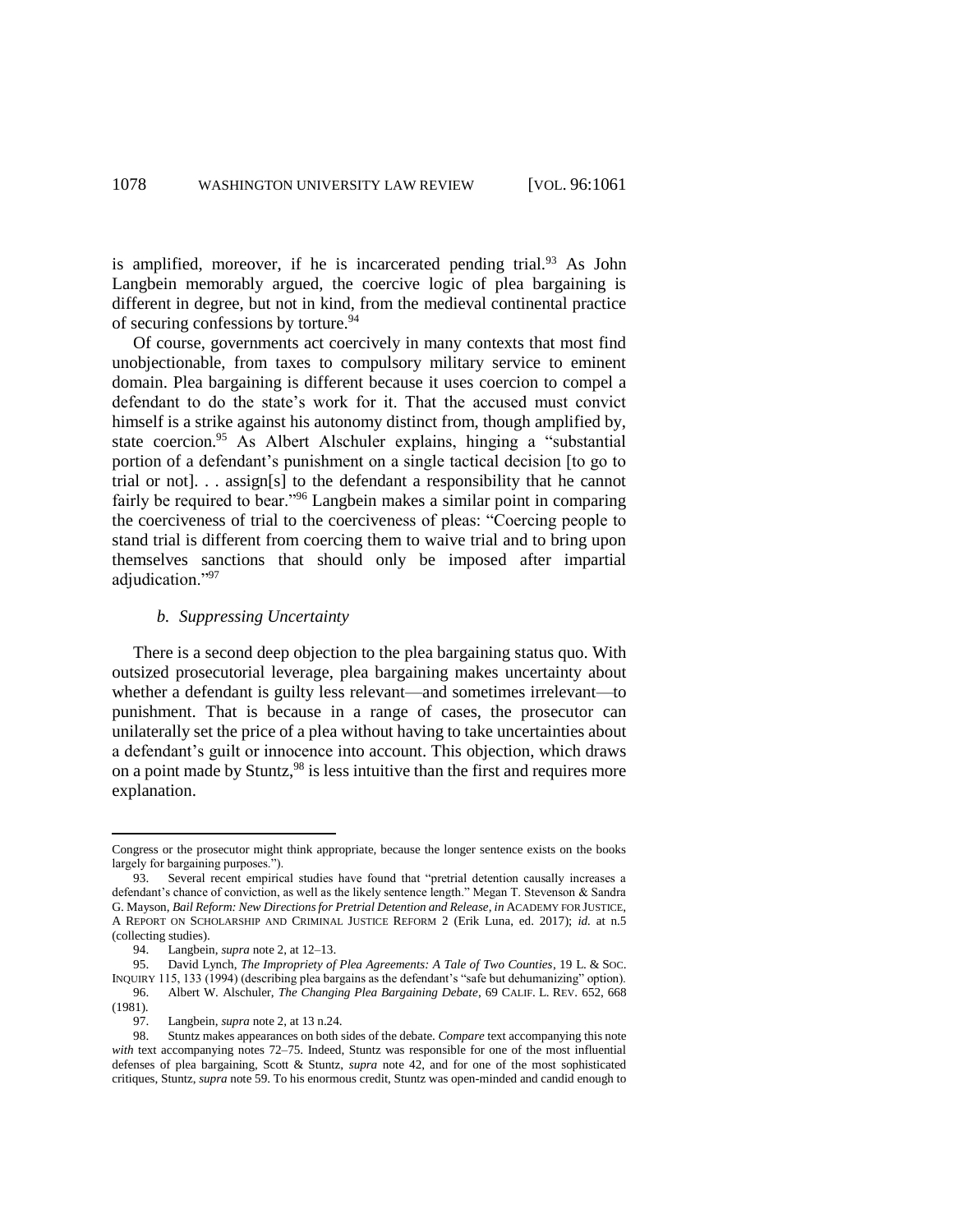Stuntz argued that when criminal codes are stacked with overlapping offenses, pleas are not negotiated "in the shadow of the law."<sup>99</sup> The point can be illustrated graphically with an example borrowed (with some modifications) from Stuntz.<sup>100</sup> Assume a jurisdiction in which armed robbery carries a mandatory ten-year sentence and unarmed robbery a fiveyear sentence. Assume further that prosecutors in the jurisdiction believe that five years is the appropriate sentence for armed robbery, and that they have discretion to charge armed robbery as unarmed robbery.



In Figure 1, the horizontal axis represents the probability that the government would prevail at an armed robbery trial and the vertical axis represents the sentence. Dotted line AB shows expected settlement values if plea bargaining outcomes were determined in the shadow of trial outcomes. The greater the government's chances of winning at trial, the higher the expected punishment. Because prosecutors have determined that five years is the appropriate sentence for armed robbery, however, the expected settlement values for our jurisdiction are not shown by AB, but by the solid line EF. So long as the government has sufficient evidence to bring a charge, we expect a five-year plea deal.<sup>101</sup> For any "strength of case" value

reconsider his published views. *Id.* at 2549 n.4 ("Even so, I think we [Scott & Stuntz] overemphasized the role trials play—and hence the role law plays—in plea bargains.").<br>99. Stuntz, *supra* note 59, at 2550.

Stuntz, *supra* note 59, at 2550.

<sup>100.</sup> *Id.* at 2551.

<sup>101.</sup> Here, my model differs slightly from Stuntz's. Stuntz assumed that prosecutors only file charges when they have at least a 75% chance of winning if the case went to trial. Stuntz justified this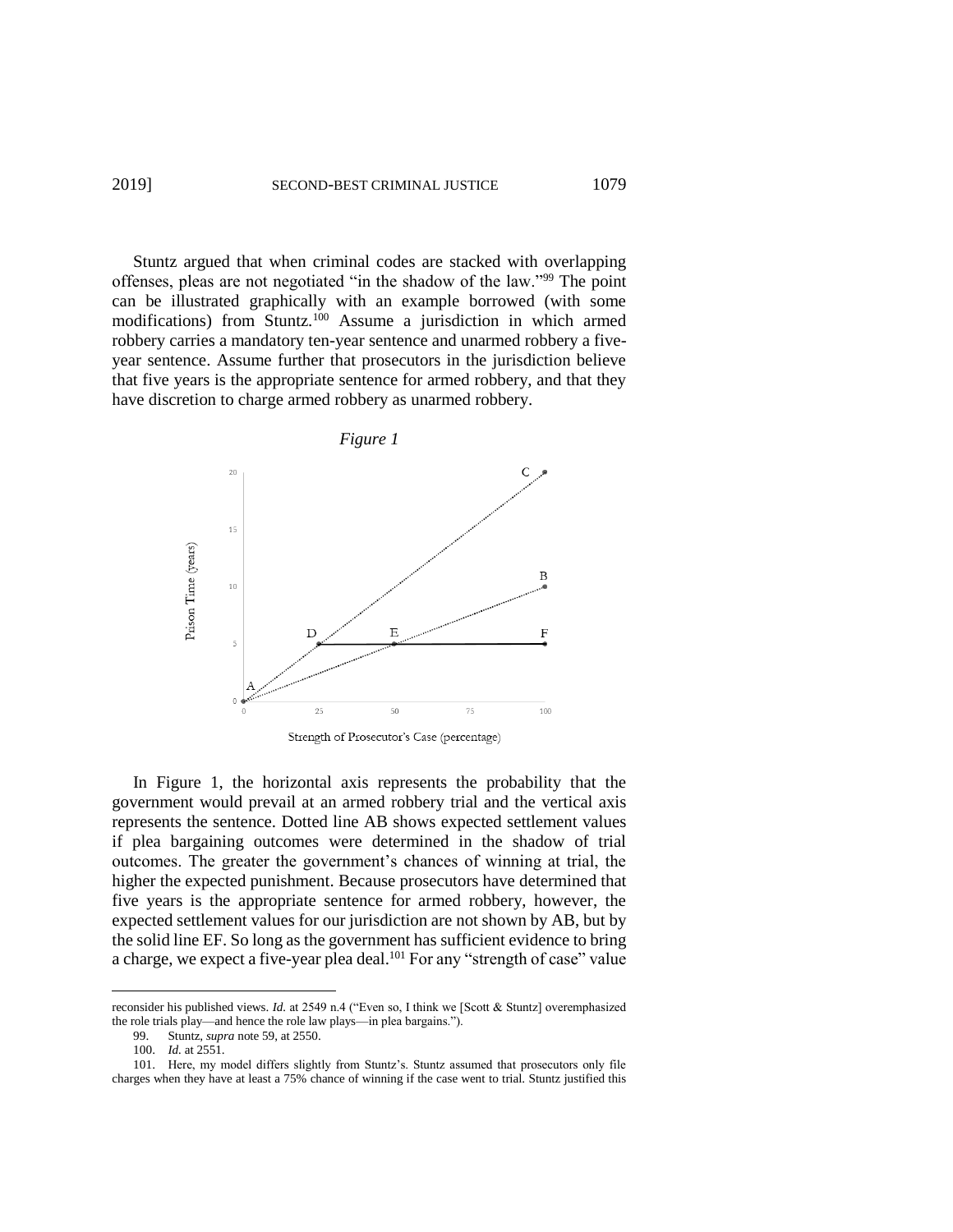higher than 50% (point E), both the prosecutor and the defendant prefer a five-year sentence to the expected outcome of trial, represented by AB. In the terminology of negotiation theory, both sides have a BATNA (best alternative to negotiated agreement) worse than settlement, implying (setting aside barriers to negotiation) that they will settle.<sup>102</sup>

Now assume that the jurisdiction changes the penalty for armed robbery from ten years to twenty. Dotted line AC shows the new expected settlement values if plea bargaining worked in the shadow of trial outcomes, while solid line DF shows the new expected settlement values for our jurisdiction. Despite the change in substantive law we *still* anticipate that all armed robbery defendants will receive five-year plea deals. From this, Stuntz concluded that for many crimes, the details of substantive law are unlikely to affect plea outcomes.

Stuntz's point is important, but notice another feature of Figure 1: the expected settlement values for our jurisdiction (DF and EF) are horizontal lines. That means that so long as the strength of the government's case gets to the threshold starting point (D or E, depending on the maximum punishment for armed robbery), the strength of the government's case ceases to be relevant to the plea outcome. If the strength of the government's case does not reach D or E, the government will not file charges, but beyond these points, it does not matter.

Now in plain English. In some criminal cases, the prosecutor is a price setter, not a price negotiator.<sup>103</sup> And in setting plea prices (unlike when negotiating them) the prosecutor does not need to take into account the strength of her case.<sup>104</sup>

Several caveats are in order. Prosecutors can unilaterally set plea prices only when substantive law supplies large punishment differentials between available charges, and even then, only when prosecutors believe that the lesser punishment level fits the crime. But is this generally true? (More formally, do the Stuntzian conditions accurately describe American

 $\overline{a}$ 

restriction on the theory that "prosecutors in this jurisdiction operate under severe resource constraints." *Id.* at 2552. The restriction, however, is unnecessary. There are many ways in which a prosecutor might deal with resource constraints, and it is far from inevitable that dismissing robbery cases in which the prosecutor could easily extract a plea would be a preferred strategy. I assume instead that prosecutors will only bring cases in which they can secure a plea to their preferred sentence. Thus, if the strength of the government's case would entail a settlement in the AE range, my assumption is that prosecutors would decline to charge.

<sup>102.</sup> *See* FISHER, *supra* note 2, at 102; Rebecca Hollander-Blumoff, *Getting to Guilty: Plea Bargaining as Negotiation Notes*, 2 HARV. NEGOT. L. REV. 115, 121–22 (1997).

<sup>103.</sup> Anne R. Traum, *Fairly Pricing Guilty Pleas*, 58 HOW. L.J. 437 (2015) ("In the guilty plea state, prosecutors set the 'price' for plea-bargaining through charging decisions.").

<sup>104.</sup> *See* Wright, *supra* note 24, at 93 ("When a defendant faces a possible life sentence after conviction at trial and the prosecutor offers to reduce charges, making possible a sentence of only a few years, the resulting guilty plea is considered voluntary so long as the defendant says the magic words at the guilty plea hearing. The strength of the defendant's available defense does not figure at all.").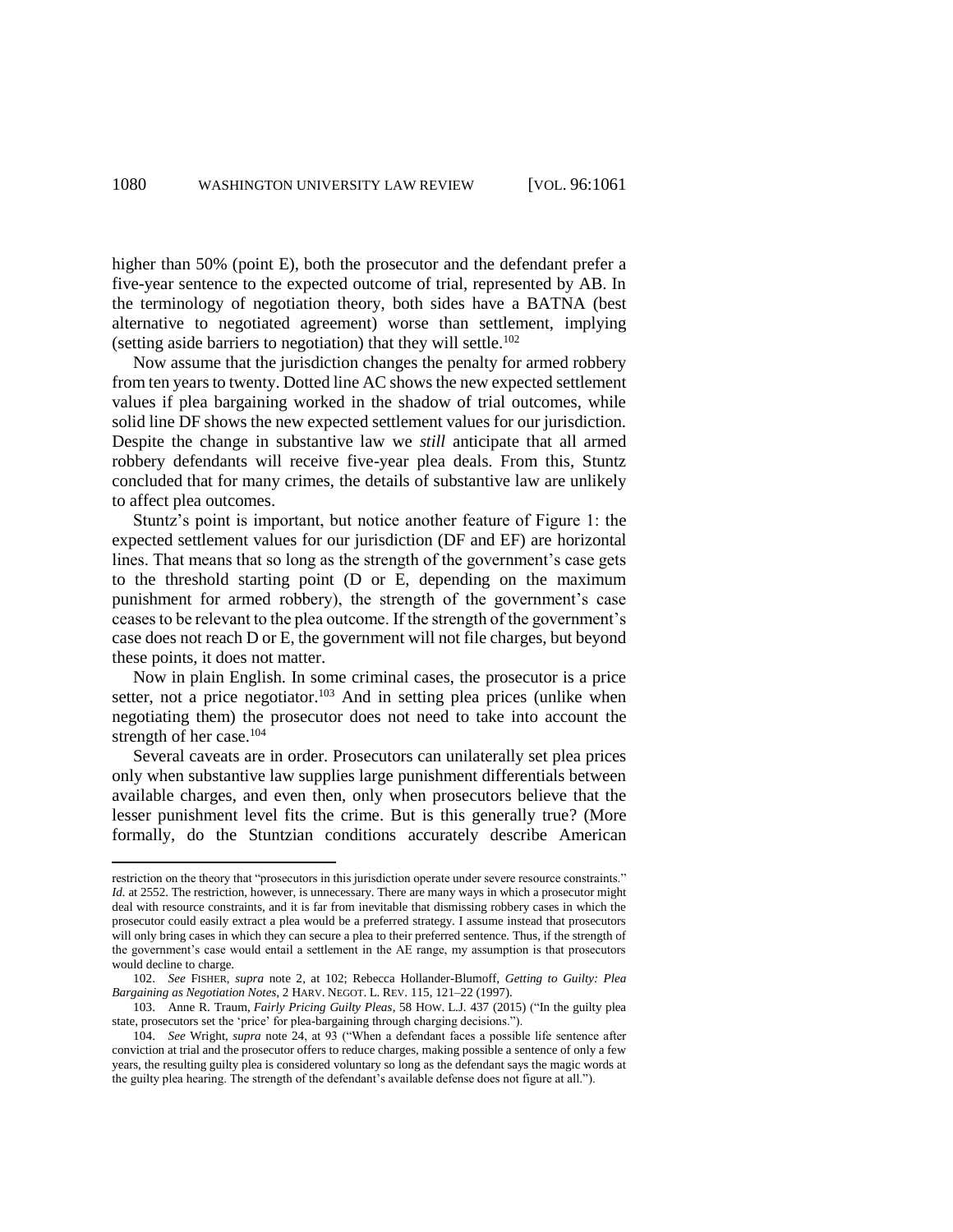criminal practice?) Certainly not always. There are two categories of cases in which plea prices surely are negotiated between the parties, not set by prosecutors unilaterally, and thus where uncertainty does affect prices. The first consists of criminal cases with high stakes, where the prosecutor's objective is more likely to be maximizing the sentence.<sup>105</sup> In high-stakes cases—think homicides and serious white collar offenses—the prosecutor is unlikely to believe that the lower level of punishment associated with a less serious charge fits the crime. When prosecutors seek to maximize sentences, they cannot set the plea price unilaterally, as defendants have no reason to voluntarily accept the maximum punishment. Thus, when the stakes are high, plea prices must be negotiated in the shadow of probable trial outcomes.

Second, the Stuntzian conditions may not apply (regardless of the stakes) when the government's case is very weak. Consider once more the jurisdiction depicted in Figure 1, where the statutory punishment for armed robbery is thirty years but prosecutors believe that the appropriate punishment is five years. Take the case of a defendant whose probability of conviction at trial is only 10%. Perhaps prosecutors filed charges believing the odds of conviction were much better, but subsequent developments hurt their case. The "expected outcome" of a trial for the defendant is three years—thirty years multiplied by the ten percent probability of conviction. The prosecutor will be unable to insist on her preferred five-year plea price, and will have to give the defendant an extremely favorable plea offer, dismiss the case, or (least likely) go to trial. This is the sort of scenario that gives rise to the "half a loaf is better than none" sentiment that Alschuler found endorsed by an "overwhelming majority of prosecutors."<sup>106</sup> "When we have a weak case," Alschuler reports a prosecutor telling him, "we'll reduce to almost anything rather than lose."<sup>107</sup>

High-stakes and very weak cases aside, there is good reason to believe that across a wide range of criminal matters, prosecutors can and do set plea prices. As Stuntz explained, "[p]lea bargains do not always, maybe not even usually, involve haggling over a surplus as in negotiated settlements in civil cases."<sup>108</sup> Gerard Lynch makes a similar point in more vivid language. The "rules" in criminal cases, Lynch observes, "are more like those of the supermarket than those of the flea market: there is a fixed price tag on the case, and you will get no farther 'bargaining' with the prosecutor than you

<sup>105.</sup> *See* Epps, *supra* note 90, at 826 ("For example, murder is a particularly reprehensible crime, and so prosecutors tend to have strong incentives to enforce homicide laws to their full limits. And for this reason, the written law closely matches the law actually applied.").

<sup>106.</sup> Alschuler, *supra* note 50, at 223.

<sup>107.</sup> Albert W. Alschuler, *The Prosecutor's Role in Plea Bargaining*, 36 U. CHI. L. REV. 50, 59 (1968).

<sup>108.</sup> Stuntz, *supra* note 59, at 2554.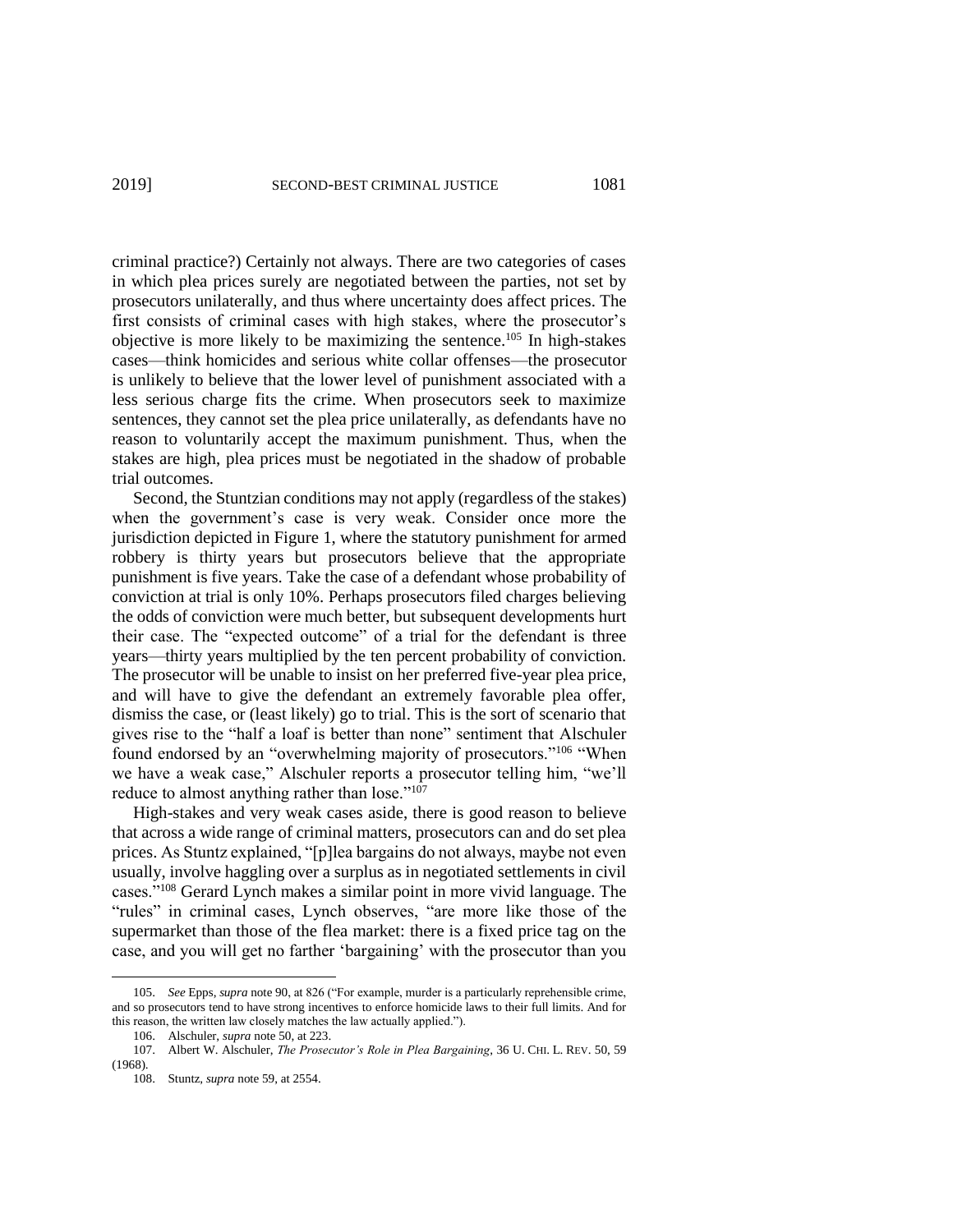will by making a counteroffer on the price of a can of beans at the grocery."<sup>109</sup> And, as we have seen, when a prosecutor has sufficient leverage to set the price of a plea, she need not take the strength of her case into account.

The "strength of the government's case" is the mirror image of uncertainty about whether the defendant is guilty or innocent. Such uncertainty takes several forms: legal, where there is doubt about how the law applies to the facts; factual, for example in cases of mistaken identity; or normative, where there is doubt as to whether and to what degree a defendant who is factually and legally guilty deserves to be punished. When the "Stuntzian conditions" apply, uncertainty about the defendant's guilt or innocence has no effect on the price of pleas.<sup>110</sup> An obviously guilty robber in the jurisdiction represented by Figure 1 will receive the same level of punishment (five years) as a person accused of robbery with a good, but less than ironclad, mistaken identity defense, notwithstanding the latter's superior prospects of an acquittal if his case went to trial.

Thus in a range of cases, plea prices do not take uncertainty into account.<sup>111</sup> But is that a problem? On one account, it would be useful if plea prices *never* incorporated uncertainty.<sup>112</sup> If prosecutors could not give favorable plea offers to defendants who might be innocent, those defendants would be more likely to take their cases to trial, where some would be acquitted. A system in which uncertainty *never* impacted plea prices would

 $\overline{\phantom{a}}$ 

112. This is the premise of proposals to fix the size of trial penalties, discussed *infra* at notes 137– 144 and accompanying text.

<sup>109.</sup> Lynch, *supra* note 77, at 2130.

<sup>110.</sup> At least, not once the probability crosses the prosecutor's threshold for filing a case. Depending on the magnitude of the most severe punishment available, that threshold might be below 50%.

<sup>111.</sup> A recent study by criminologists Shawn Bushway, Allison Redlich, and Robert Norris might be seen as evidence against this claim. Shawn D. Bushway, et al., *An Explicit Test of Plea Bargaining in the Shadow of Trial*, 52 CRIMINOLOGY 723 (2014). Bushway et al. asked judges, prosecutors, and defense lawyers to evaluate the probability of conviction, the sentence the defendant would receive if convicted at trial, and the plea price that they would find acceptable for a robbery scenario. *Id.* at 733– 35. To test the relationship between the probability of conviction and the expected plea sentences, the authors varied both the quantity and quality of evidence against the defendant. They found that for prosecutors and defense lawyers (the story was more complicated for judges), as the probability of conviction increased, so did the price of a plea. *Id*. at 739–49. While the study is intriguing and offers many insights, it does not disprove the claim that uncertainty about guilt can become irrelevant to plea outcomes under contemporary conditions. This is because the scenario did not incorporate tools of prosecutorial leverage. The defendant in the scenario was charged with only one crime—first degree armed robbery, carrying a maximum penalty of twenty-five years. *See* Shawn D. Bushway, et. al, *Supporting Information for "An Explicit Test of Plea Bargaining in the 'Shadow of the Trial.'"* WILEY ONLINE LIBR. 9 (2014), http://onlinelibrary.wiley.com/doi/10.1111/crim.2014.52.issue‐4/issuetoc. To more closely mimic plea bargaining under contemporary conditions, the scenario could have included a more serious charge—e.g., attempted murder—that a prosecutor could bring or threaten to induce an armed robbery plea at the sentencing level that she preferred. Because the study omitted tools of prosecutorial leverage, it cannot reveal whether a "shadow of trial" model fits a plea bargaining regime overrun by such leverage.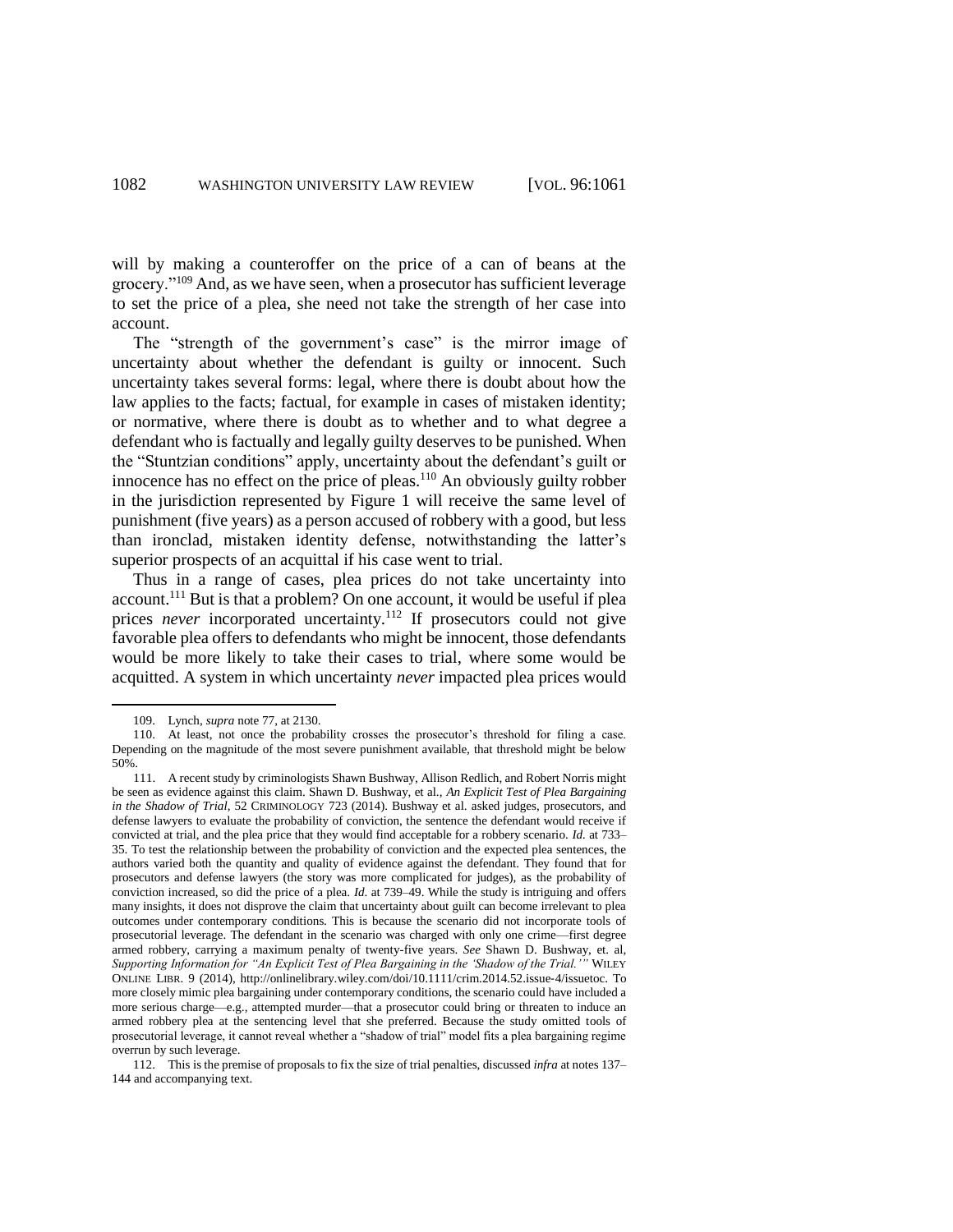thus convict fewer innocent defendants than does a system where prosecutors can reduce a plea to almost nothing rather than risk acquittal at trial. This logic, however, supposes that plea bargaining exists to sort cases that can be resolved without trial from those cases that should be tried. And perhaps that is how plea bargaining should work. But it is not how plea bargaining *does* work. American plea bargaining is about processing cases as quickly as possible, not correctly sorting defendants deserving punishment from those who do not.<sup>113</sup> If the trial constraint identified in Part I is real, that is not going to change.

To avoid convicting the innocent—or to minimize it, as errors are inevitable regardless—would require adjudication. But our criminal justice system's commitment is to minimizing trials, not errors. This is the awful reality of "post-trial" criminal justice. In a post-trial world, the relevant question is whether the innocent—or the plausibly innocent—should be punished *less* than the unambiguously guilty? My view—that they should is based on a decidedly second-best morality. Of course it is "wrong to convict the innocent."<sup>114</sup> But conditional on doing that, it is better to punish the innocent less. On *that* logic, the suppression of uncertainty counts as a deep pathology of the plea-bargaining status quo.

#### III. THE TRIAL CONSTRAINT AND PLEA BARGAINING REFORM

As noted in Part II, plea bargaining has many critics in the criminal law academy.<sup>115</sup> It should be no surprise, then, that ideas about how to fix plea bargaining have proliferated. Reform has been on the agenda since at least the late 1960s, when plea bargaining came under intense scrutiny.<sup>116</sup> Early reform efforts focused on abolishing plea bargaining, $117$  or, alternatively, streamlining trials to make them cheaper and more accessible.<sup>118</sup> The trial

l

<sup>113.</sup> Alschuler, *supra* note 90, at 922–23.

<sup>114.</sup> *Id.* at 922.

<sup>115.</sup> *See supra* note 81 and accompanying text.

<sup>116.</sup> *See* Alschuler, *supra* note 107, at 51 ("Most of these observers recognize that the guilty-plea system is in need of reform, but the legal profession now seems as united in its defense of plea negotiation as it was united in opposition less than a half-century ago."); *see also* Ortman, *supra* note 18, at 551.

<sup>117.</sup> During the last quarter of the twentieth century, Albert Alschuler and Steven Schulhofer each argued that plea bargaining should be rejected root and branch. *See, e.g.*, Albert W. Alschuler, *Implementing the Criminal Defendant's Right to Trial: Alternatives to the Plea Bargaining System*, 50 U. CHI. L. REV. 931, 937–48 (1983); Stephen J. Schulhofer, *Is Plea Bargaining Inevitable?*, 97 HARV. L. REV. 1037 (1984). John Langbein likewise employed comparative analysis to show the feasibility of criminal justice without plea bargains. *See* John H. Langbein, *Land without Plea Bargaining: How the Germans Do It*, 78 MICH. L. REV. 204, 225 (1979).

<sup>118.</sup> Proposals to substantially curb plea bargaining by reimagining the criminal trial as shorter and less expensive were offered by some of the leading abolitionists. *See* Alschuler, *supra* note 117, at 995–1023; Schulhofer, *supra* note 117, at 1082–86. More recently, Gregory Gilchrist has argued that the proportion of criminal cases resolved by plea could be reduced (and the proportion resolved by trial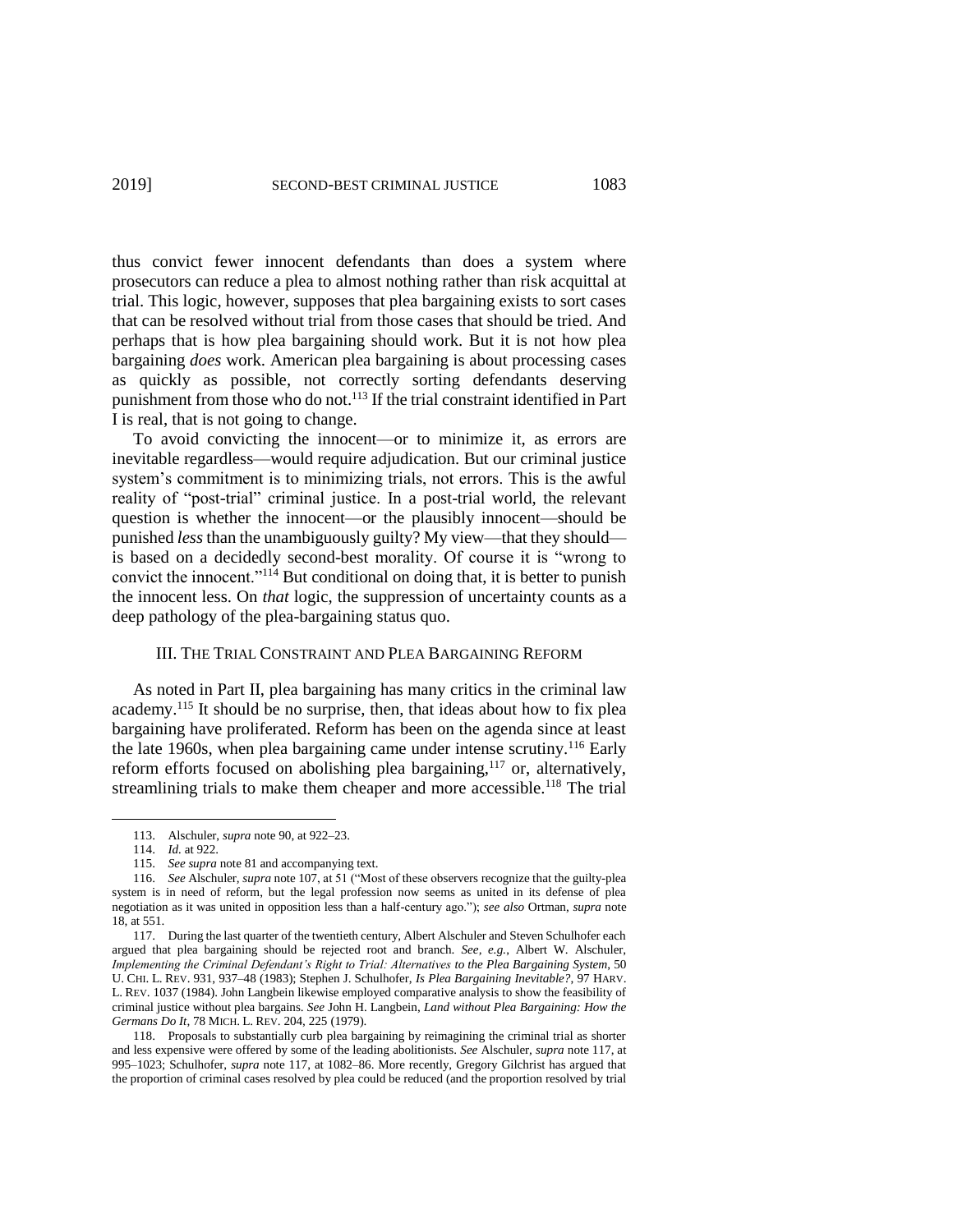rate's continued decline in the late twentieth-century confirms that neither sort of reform gained any real-world traction.<sup>119</sup> Over time, the emphasis shifted to smaller, more incremental reform. The pace accelerated when, in 2012, the Supreme Court issued a pair of decisions confirming that a defendant may assert that his counsel's plea bargaining performance was constitutionally ineffective.<sup>120</sup> Many observers saw these cases as "game changers,"<sup>121</sup> and, since 2012, dozens of books and law review articles on plea bargaining have generated a large array of reform strategies.<sup>122</sup>

The academy's renewed attention to plea bargaining reform is cause for celebration, but an obstacle may be lurking within this growing literature. Many prominent proposals to reform plea bargaining would, if implemented, likely increase the proportion of criminal cases resolved by trial rather than plea. Sometimes increasing the trial rate is the reformer's explicit goal. Often, as we will see, it is the unstated but predictable consequence of a proposal. Yet if the trial constraint is real, reforms that would increase the trial rate will, at least in the near term, run straight into it. That may not make the reforms impossible, but it means that they will be more difficult than they should be on their merits.

This Section shows that scholarship on plea bargaining reform often does not account for plea bargaining's seemingly unidirectional effect on the trial rate. The implication is that the aggregate plea bargaining literature (or parts of it) may have fallen prey to what Eric Posner and Adrian Vermeule call the "inside/outside" fallacy.<sup>123</sup> The fallacy, which Posner and Vermeule believe is common in public law scholarship,

occurs when the theorist equivocates between the external standpoint

increased), if prosecutors and defendants negotiate over specific trial rights. *See* Gilchrist, *supra* note 48; Gregory M. Gilchrist, *Counsel's Role in Bargaining for Trials Essays*, 99 IOWA L. REV. 1979 (2014). Along similar lines, John Rappaport explained that "defendants can, and sometimes do, 'unbundle' their jury trial rights and trade them piecemeal, consenting to streamlined trial procedures to reduce their sentencing exposure." John Rappaport, *Unbundling Criminal Trial Rights*, 82 U. CHI. L. REV. 181, 181 (2015).

<sup>119.</sup> *See, e.g.*, MILTON HEUMANN, PLEA BARGAINING: THE EXPERIENCES OF PROSECUTORS, JUDGES, AND DEFENSE ATTORNEYS 162 (1978) ("[T]o speak of a plea bargaining-free criminal justice system is to operate in a land of fantasy."). Reflecting in 2013, Alschuler observed that "[t]he time for a crusade to prohibit plea bargaining has passed." Alschuler, *supra* note 121, at 706.

<sup>120.</sup> *See* Missouri v. Frye, 132 S. Ct. 1399 (2012); Lafler v. Cooper, 132 S. Ct. 1376 (2012).

<sup>121.</sup> I. Bennett Capers, *The Prosecutor's Turn*, 57 WM. & MARY L. REV. 1277, 1278 (2016). Not all observers, however, were so enthused. *See* Russell D. Covey, *Plea-Bargaining Law After* Lafler *and*  Frye, 51 DUQ. L. REV. 595, 608 (2013) ("In one sense, the Lafler and Frye cases are 'no big deal.'"); Alschuler, *supra* note 52, at 679 ("These remarks [lauding Lafler and Frye] bring to mind some notable words of Justice Holmes: 'Oh bring in a basin.'").

<sup>122.</sup> A partial list of these pieces can be compiled from the footnotes in this Section. Given the volume of reform proposals and my inclination to keep this literature review relatively brief, my coverage is illustrative, not exhaustive.

<sup>123.</sup> Eric Posner & Adrian Vermeule, *Inside or Outside the System?*, 80 U. CHI. L. REV. 1743, 1745 (2013).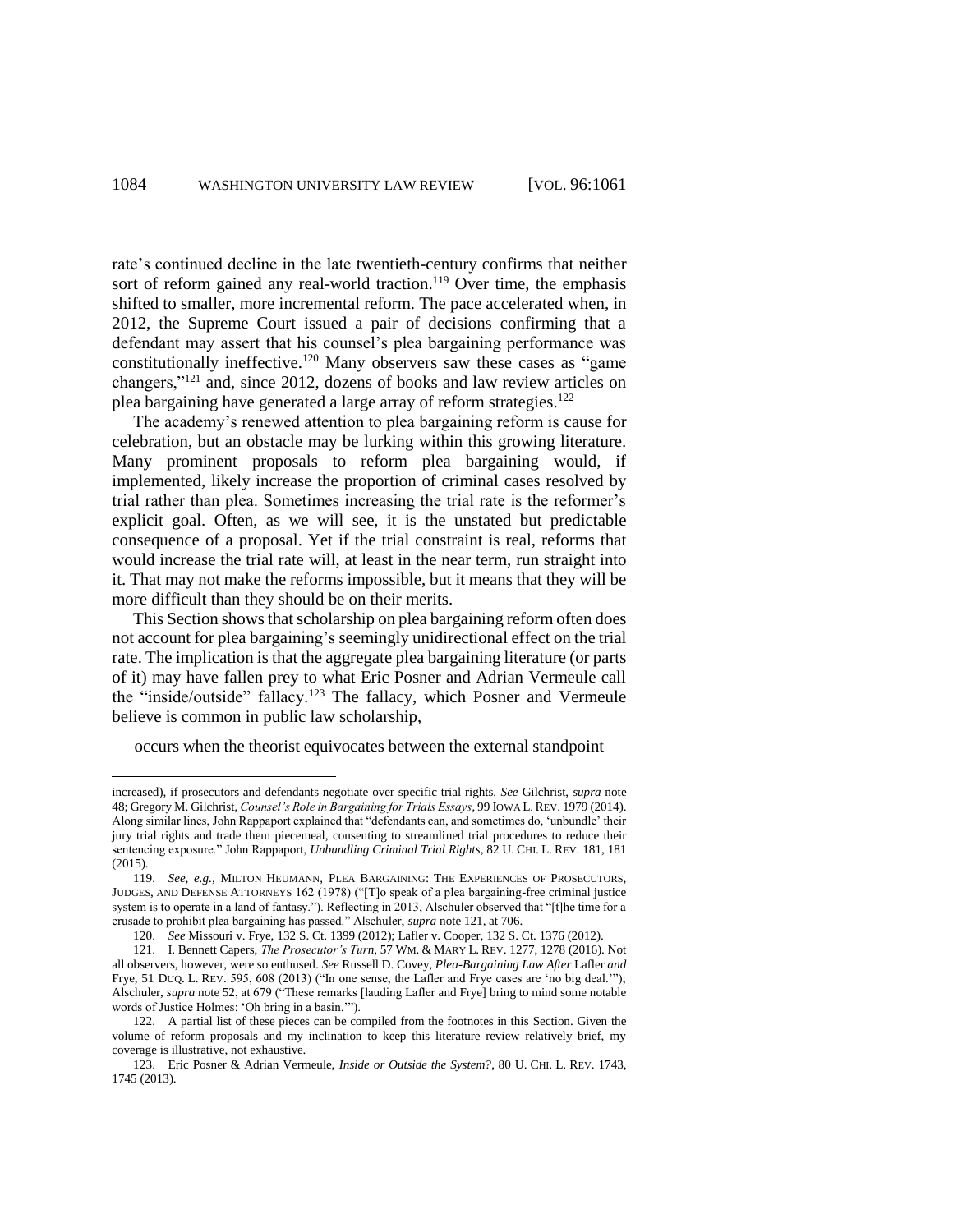of an analyst within the constitutional order, such as a political scientist, and the internal standpoint of an actor within the system, such as a judge . . . . In a typical pattern, the diagnostic sections of a paper draw upon the political science literature to offer deeply pessimistic accounts of the ambitious, partisan, or self-interested motives of relevant actors in the legal system, while the prescriptive sections of the paper then turn around and issue an optimistic proposal for public-spirited solutions.<sup>124</sup>

Posner and Vermuele's sketch of the inside/outside fallacy fits the (aggregate) literature on plea bargaining. At the level of description, the literature demonstrates that criminal justice policymakers constructed a system of plea bargaining that ensures that only a tiny percentage of criminal cases make it to trial.<sup>125</sup> But at the level of prescription, the literature argues that these same policymakers should adopt measures that would produce more trials. Combining the outsider's perspective for description with the insider's perspective for prescription has helped to obscure a fundamental point—the revealed preference of criminal justice policymakers to avoid criminal trials.<sup>126</sup>

The subsections that follow offer a taxonomy of prominent plea bargaining reform proposals that would likely increase trial rates. I divide these reforms into three categories: (i) proposals to change the coercive background environment of plea bargaining, (ii) proposals to inject adjudication into plea bargaining, and (iii) proposals to detect outlier plea deals.<sup>127</sup> Within each category, we will see proposals that would likely—by design or as an incidental consequence—increase the trial rate.

To be clear, when I argue that a plea-bargaining reform proposal would lead to more trials, I am *not* objecting to the proposal's normative merits. Many—perhaps all—of the reform proposals discussed in this section would, if implemented, lead to a fairer, more rational, less punitive, and ultimately more just process for adjudicating criminal cases. My protest

l

<sup>124.</sup> *Id.* at 1745.

<sup>125.</sup> *See supra* Section II.B.2.

<sup>126.</sup> *See supra* Part I. My critique applies to the plea bargaining literature as a whole. I do not mean to suggest that any of the individual pieces discussed in this Part is necessarily subject to an insideoutside objection.

<sup>127.</sup> The taxonomic exercise is reductionist (like all lumping exercises), but it reveals family resemblances between reform proposals that may at first glance seem unrelated. *Cf*. Bradley C. Karkkainen, *"New Governance" in Legal Thought and in the World: Some Splitting As Antidote to Overzealous Lumping*, 89 MINN. L. REV. 471, 479 (2004) ("It is sometimes said that the two most basic intellectual moves are 'lumping' and 'splitting'—that is, finding relevant common characteristics that allow us intelligently and usefully to group apparently distinct phenomena into a single category ('lumping'), and finding relevant distinguishing characteristics that allow us intelligently and usefully to separate otherwise similar phenomena into distinct classes ('splitting').").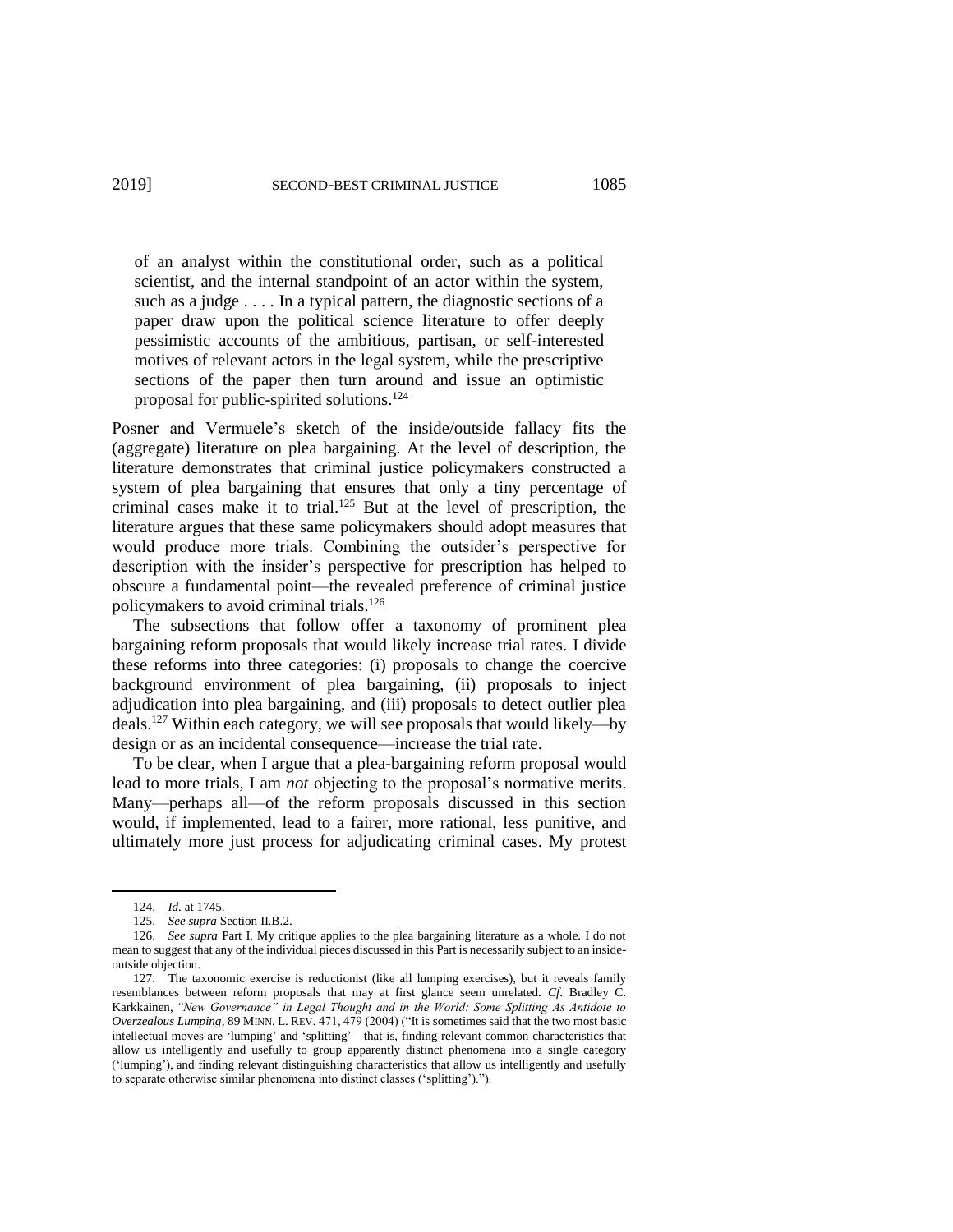goes only to their prospects in a world where (as I have asked the reader to assume) the trial constraint exists.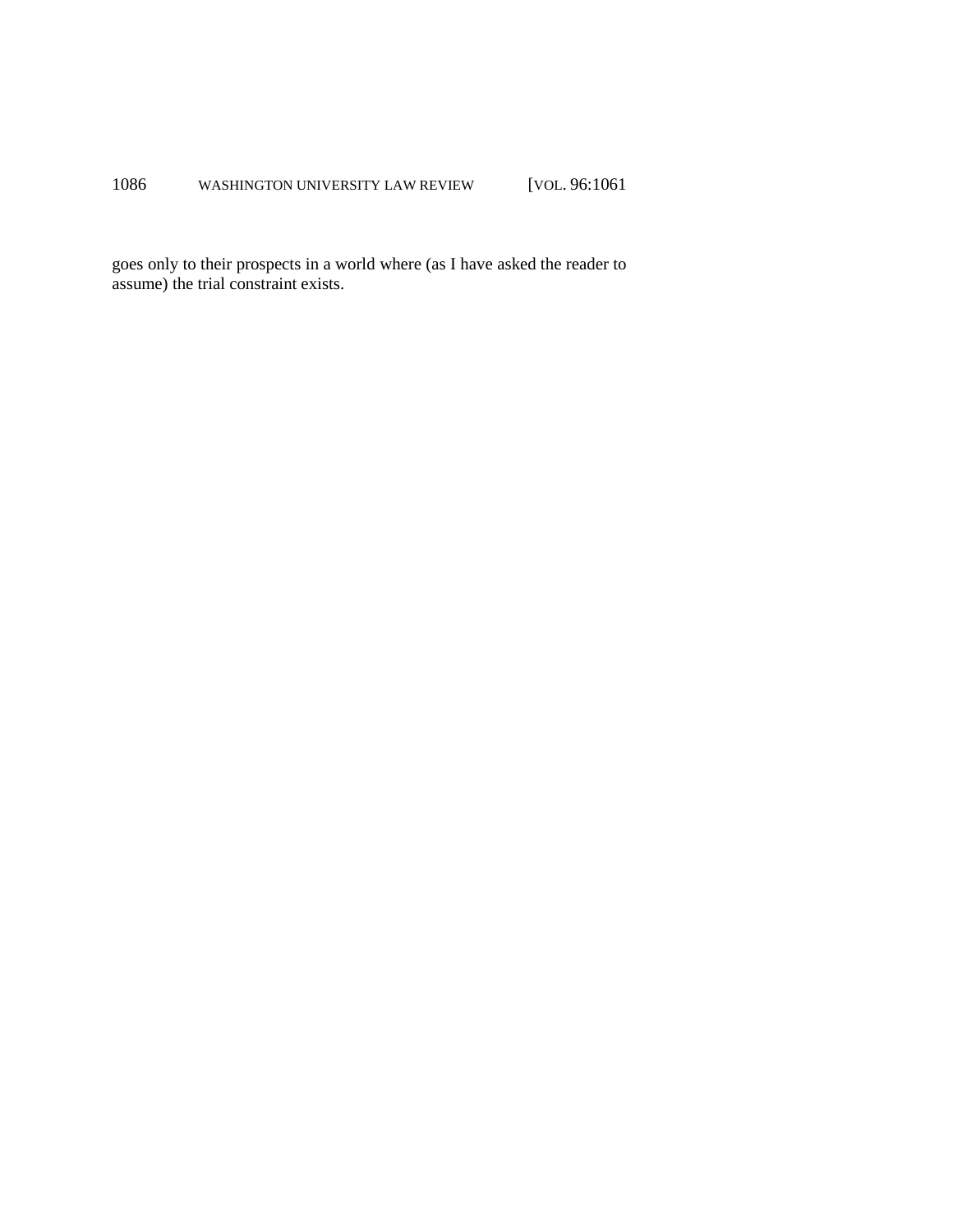#### *A. Making the Environment Less Coercive*

The first set of reforms seek to change the coercive environment in which plea bargaining happens. Reforms targeting coercion include:

*a. Eliminate Overlapping Offenses and Mandatory Sentencing.* We have already seen the effect of overlapping offenses and draconian sentencing laws (including but not limited to mandatory minimums) on plea bargaining. These are the driving forces behind large trial penalties, which are in turn the driving forces behind the deep pathologies of status quo plea bargaining.<sup>128</sup> Many in the criminal law academy have argued that narrowing overlapping offenses and repealing draconian sentencing laws are crucial, even necessary, steps in making plea bargaining a responsible way of doing criminal adjudication.<sup>129</sup> They get no quarrel here.<sup>130</sup>

But such proposals come with a complication. Precisely because overlapping offenses and severe post-trial sentencing laws are the principal source of prosecutorial leverage in plea bargaining, eliminating them *ceteris paribus* would lead to more—perhaps many more—trials. Overlapping offenses and draconian sentencing ensure that a guilty plea will (almost) always be the dominant option for defendants. <sup>131</sup> Take out these features of the substantive law and criminal adjudication would return to regular order, where going to trial is sometimes better than negotiating a plea. An increase in the trial rate is thus a predictable consequence of eliminating overlapping offenses and repealing draconian sentencing laws.

*b. Bail Reform*. Next to overlapping offenses and mandatory sentencing, pretrial detention may be the leading source of coercion in plea bargaining, particularly in low-level cases involving defendants who cannot afford to post bail.<sup>132</sup> As Alexandra Natapoff observes, "many arrestees

 $\overline{a}$ 

<sup>128.</sup> *See supra* notes 58–65 and accompanying text.

<sup>129.</sup> *See, e.g.*, Darryl K. Brown, *Prosecutors and Overcriminalization: Thoughts on Political Dynamics and A Doctrinal Response*, 6 OHIO ST. J. CRIM. L. 453, 465 (2009) (proposing reinvigorated merger doctrine as a check against overlapping offense); Cynthia Alkon, *An Overlooked Key to Reversing Mass Incarceration: Reforming the Law to Reduce Prosecutorial Power in Plea Bargaining*, 15 U. MD. L.J. RACE, RELIGION, GENDER & CLASS 191, 194 (2015) ("Legislative change alone will not reverse mass incarceration, but targeted legislative reform could help to change the overly coercive atmosphere of plea bargaining."); Covey, *supra* note 49, at 968 ("Undoubtedly, a major source of pleamarket distortion stems from the oversupply of penal leniency that is a product of draconian sentencing laws and prosecutorial discretion. Reducing this oversupply is critical to establishing a fairer plea market equilibrium."); Langer, *supra* note 80, at 287 ("Commentators and policy-makers have made important proposals to advance these goals that include clarifying definitions and reducing the number and overlap of criminal offenses . . . .").

<sup>130.</sup> *See infra* Part IV.

<sup>131.</sup> In the language of negotiation theory, they ensure that prosecutors and defendants in many cases have BATNAs worse than settlement. *See supra* text accompanying note 102.

<sup>132.</sup> *See* Paul Heaton et al., *The Downstream Consequences of Misdemeanor Pretrial Detention*, 69 STAN. L. REV. 715 (2017) ("For misdemeanor defendants who are detained pretrial, the worst punishment may come before conviction. Conviction generally means getting out of jail; people detained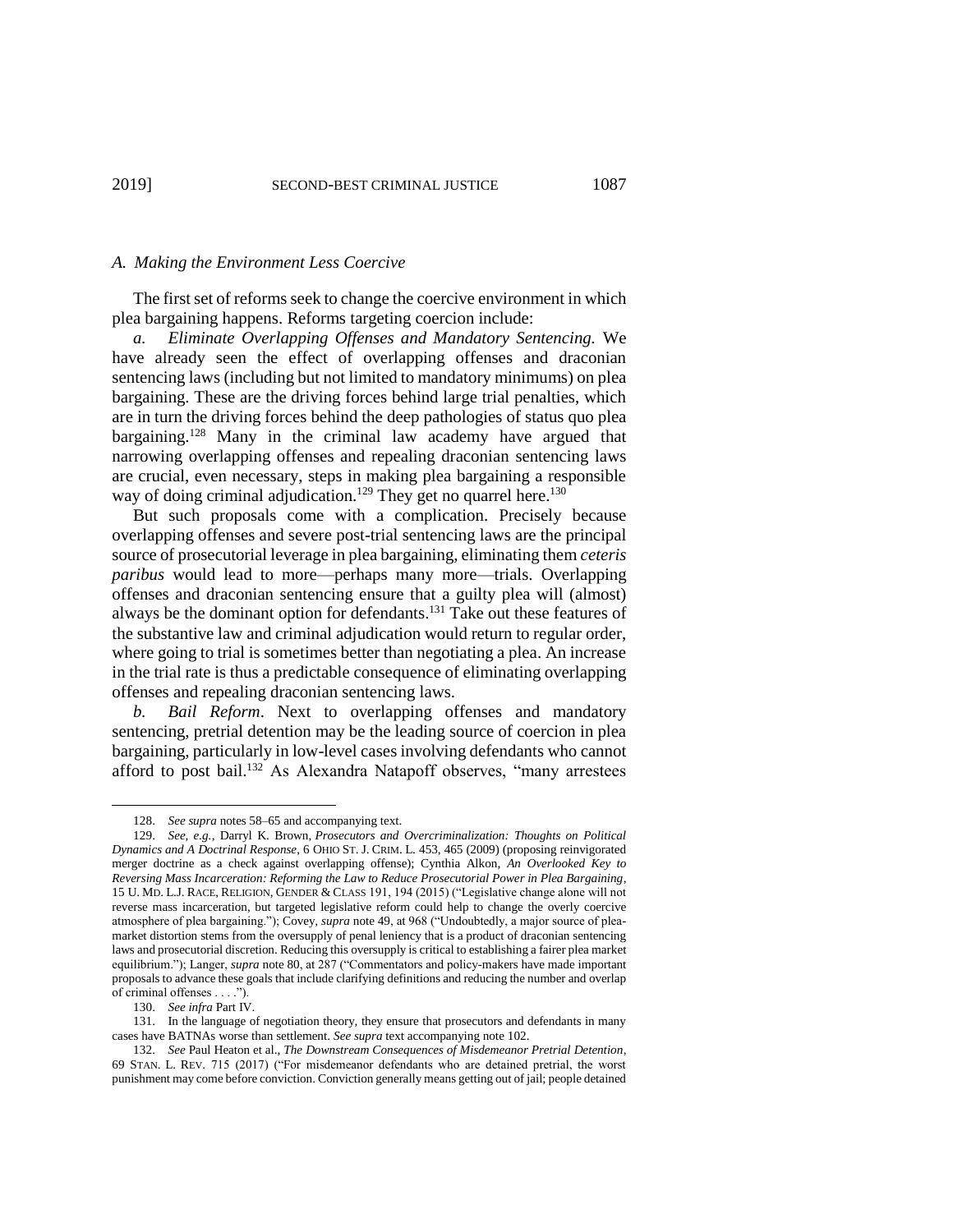plead guilty to petty offenses in exchange for a sentence of time served as a way of terminating what might otherwise be a longer period of incarceration than the offense carries."<sup>133</sup> Reformers have proposed reducing or even eliminating the use of monetary bail as a means of easing the pressure on defendants in low-level cases to plead guilty.<sup>134</sup>

These reforms get no quarrel from me either. But again, consider their likely effect on the trial rate. In a sophisticated empirical study comparing case outcomes for detained and released defendants in two large urban counties, Will Dobbie, Jacob Goldin, and Crystal Yang found evidence for the common-sense proposition that defendants released before trial have stronger negotiating positions vis-à-vis prosecutors than in-custody defendants.<sup>135</sup> For many defendants, that likely translates into a better plea deal, not a trial. But for some portion of defendants, pretrial release will make the difference between having a BATNA better than the prosecutor's plea offer or not. In other (less jargony) words, there are surely in-custody defendants in low-level cases currently pleading guilty to avoid prolonged pre-trial detention who would, if released, decide to contest the charges. If so, bail reform that reduces pre-trial detention entails more trials.<sup>136</sup>

*c. Trial Penalty Caps*. Another proposal to curtail coerciveness is to place explicit caps on trial penalties.<sup>137</sup> Such caps could take the form of "fixed discounts," where defendants who plead guilty are entitled to a specific "discount" off the sentence they would have received after trial, and not more.<sup>138</sup> Or, as Russell Covey has suggested, a trial penalty cap could instead be a "ceiling" on post-trial sentences, where the maximum sentence a defendant could receive after trial is based on a fixed multiplier of the

on misdemeanor charges are routinely offered sentences for 'time served' or probation in exchange for tendering a guilty plea."); Will Dobbie et al., *The Effects of Pre-Trial Detention on Conviction, Future Crime, and Employment: Evidence from Randomly Assigned Judges*, 108 AM. ECON. REV. 201, 236 (2018) ("We find that pre-trial release significantly decreases the probability of conviction, primarily through a decrease in guilty pleas.").

<sup>133.</sup> Alexandra Natapoff, *Misdemeanors*, 85 S. CAL. L. REV. 1313, 1322 (2012).

<sup>134.</sup> *See* Stevenson & Mayson, *supra* note 93, at 7 ("Reducing reliance on monetary bail is a central goal of many pretrial reform advocates."); JUSTICE POLICY INSTITUTE, BAIL FAIL: WHY THE U.S. SHOULD END THE PRACTICE OF USING MONEY FOR BAIL 13 (2012), http://www.justicepolicy.org/uploa ds/justicepolicy/documents/bailfail.pdf.

<sup>135.</sup> Dobbie et al., *supra* note 132, at 234.

<sup>136.</sup> That does not, of course, mean that it will be impossible, but only that it will be more difficult than it should. Indeed, recent bail reform efforts have already begun to show results. *See, e.g.*, Susan N. Herman, *Getting There: On Strategies for Implementing Criminal Justice Reform*, 23 BERKELEY J. CRIM. L. 32, 58 (2018); Devin Taseff, Note, *The Illinois Bail Reform Act of 2017: Roadmap to Reform, or Reform in Name Only?*, 38 N. ILL. U. L. REV. 528, 531 (2018).

<sup>137.</sup> *See, e.g.*, Russell D. Covey, *Fixed Justice: Reforming Plea Bargaining with Plea-Based Ceilings*, 82 TUL. L. REV. 1237, 1245 n.30 (2008).

<sup>138.</sup> *Id.* In a similar vein, Oren Gazal-Ayal proposes a "partial ban" on plea bargaining, which would "restrict sentence concessions to a certain percentage of the post-trial sentence." Oren Gazal-Ayal, *Partial Ban on Plea Bargains*, 27 CARDOZO L. REV. 2295, 2313 (2006).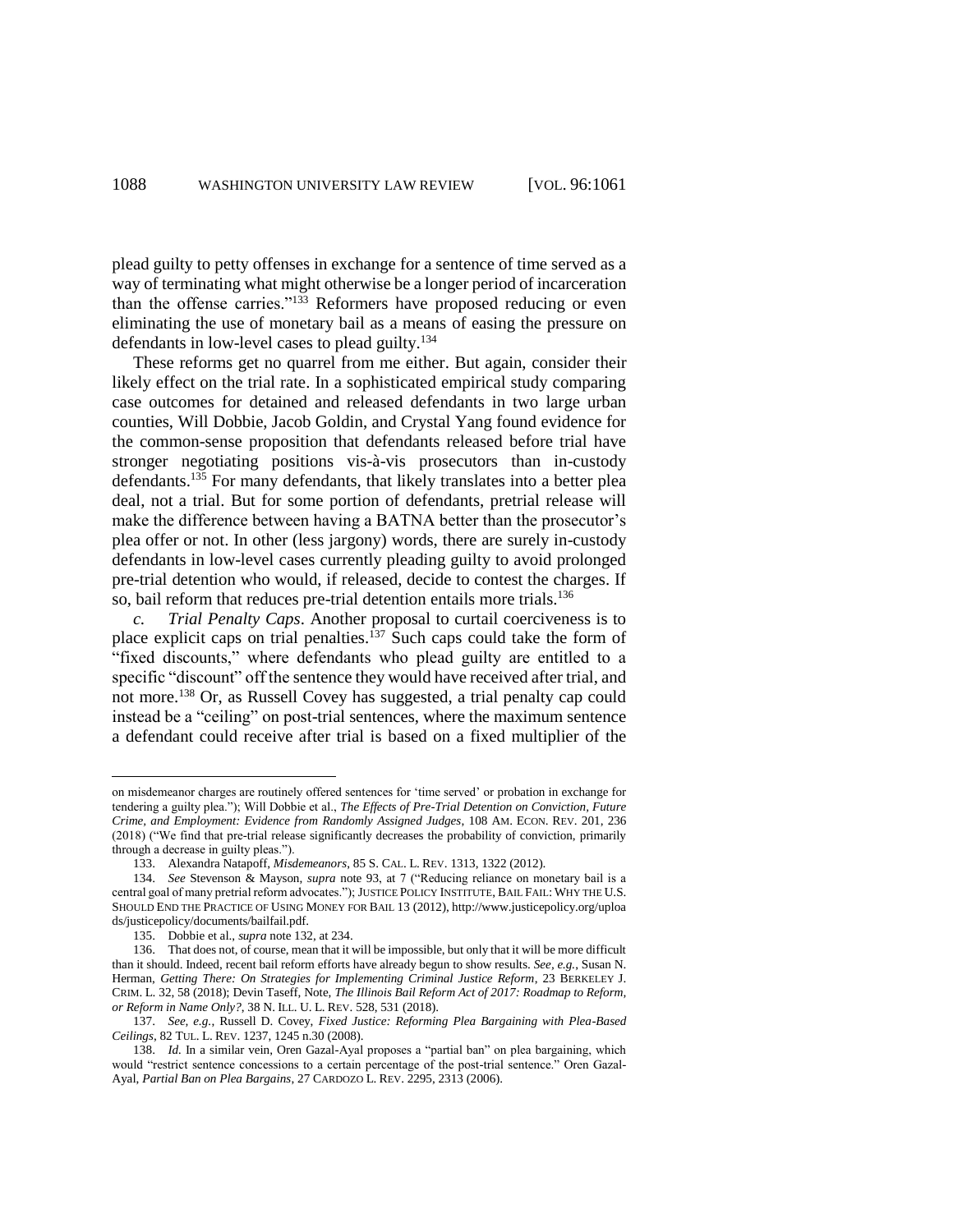most favorable plea offer he had received.<sup>139</sup> Covey persuasively argues that an enforceable cap on trial penalties would transform plea bargaining, making it less coercive and more protective of innocent defendants.<sup>140</sup>

But consider what a trial penalty cap would do to trial rates. Covey allows that a cap would affect the mix of cases that make it to trial.<sup>141</sup> Indeed, that is one of its virtues. An enforceable cap prevents prosecutors from giving extremely lenient plea offers to defendants in cases where the evidence is weak; as a result, the cases more often go to trial, and, some portion of the time, innocent defendants are acquitted.<sup>142</sup> A modest trial penalty cap does more than change the mix of cases, however.<sup>143</sup> It would also change the overall trial rate.<sup>144</sup> The "weak evidence" cases that a trial penalty cap would route to trial are cases that are currently *not* going to trial. Unless a trial penalty cap would offset that by dissuading the few defendants who are currently opting for trial from doing so—and there is no obvious reason why it would—it would likely increase the overall trial rate.

<sup>139.</sup> Covey, *supra* note 137, at 1242. Covey argues that a ceiling on trial sentences would be more effective than a fixed discount on pleas because discounts are "easily evaded through substitute bargaining mechanisms, including charge and fact bargaining, and most fixed-discount proposals provide few effective mechanisms to prevent the parties from engaging in alternative bargaining." *Id.* at 1260. Covey's criticism of fixed discounts is surely correct. *See* Jenia Iontcheva Turner, *Plea Bargaining*, *in* 3 ACADEMY FOR JUSTICE, A REPORT ON SCHOLARSHIP AND CRIMINAL JUSTICE REFORM 88–90 (Erik Luna ed., 2017. But trial sentence ceilings, Covey's alternative, are just as easily circumvented: prosecutors need only condition the *making* of an offer on its *acceptance*. Covey recognizes this and argues that "prosecutors should not be permitted to make the extension of a plea offer contingent on its acceptance." Covey, *supra* note 137, at 1273. It is unclear, however, how such a principle could be enforced.

<sup>140.</sup> Covey, *supra* note 137, at 1245.

<sup>141.</sup> *Id.* at 1250.

<sup>142.</sup> *Id.* at 1250–51.

<sup>143.</sup> The proponents of this reform favor a "modest" cap. *See id.* at 1242 ("Pursuant to the ceiling, no defendant could receive a punishment after trial that exceeded the sentence he could have had as a result of a plea offer by more than a modest predetermined amount."); James Vorenberg, *Decent Restraint of Prosecutorial Power*, 94 HARV. L. REV. 1521, 1560–61 (1981) (proposing "relatively modest, prescribed sentencing concession of ten or twenty percent of the sentence received for a guilty plea"); *see also* Wright, *supra* note 24, at 111 ("The trial distortion theory, therefore, promotes guilty plea negotiations and sentence practices that offer only modest plea discounts to defendants.").

<sup>144.</sup> To be sure, theoretically there is some fixed trial penalty that would be large enough to ensure no overall increase in the trial rate. As Schulhofer notes, with a sufficient explicit trial penalty, "a jurisdiction could retain control over its guilty plea rate and preserve its . . . level of resources committed to trials." Stephen J. Schulhofer, *Plea Bargaining as Disaster*, 101 YALE L.J. 1979, 2004 (1992). Schulhofer's point is true in theory and perhaps was even practical in 1992, when trial rates were around 10%. *See supra* note 25 and accompanying text. But what sort of explicit trial penalty would be required to preserve current rates? Considering the size of status quo trial penalties, *see supra* notes 54–57 and accompanying text, a "modest" penalty probably would not suffice.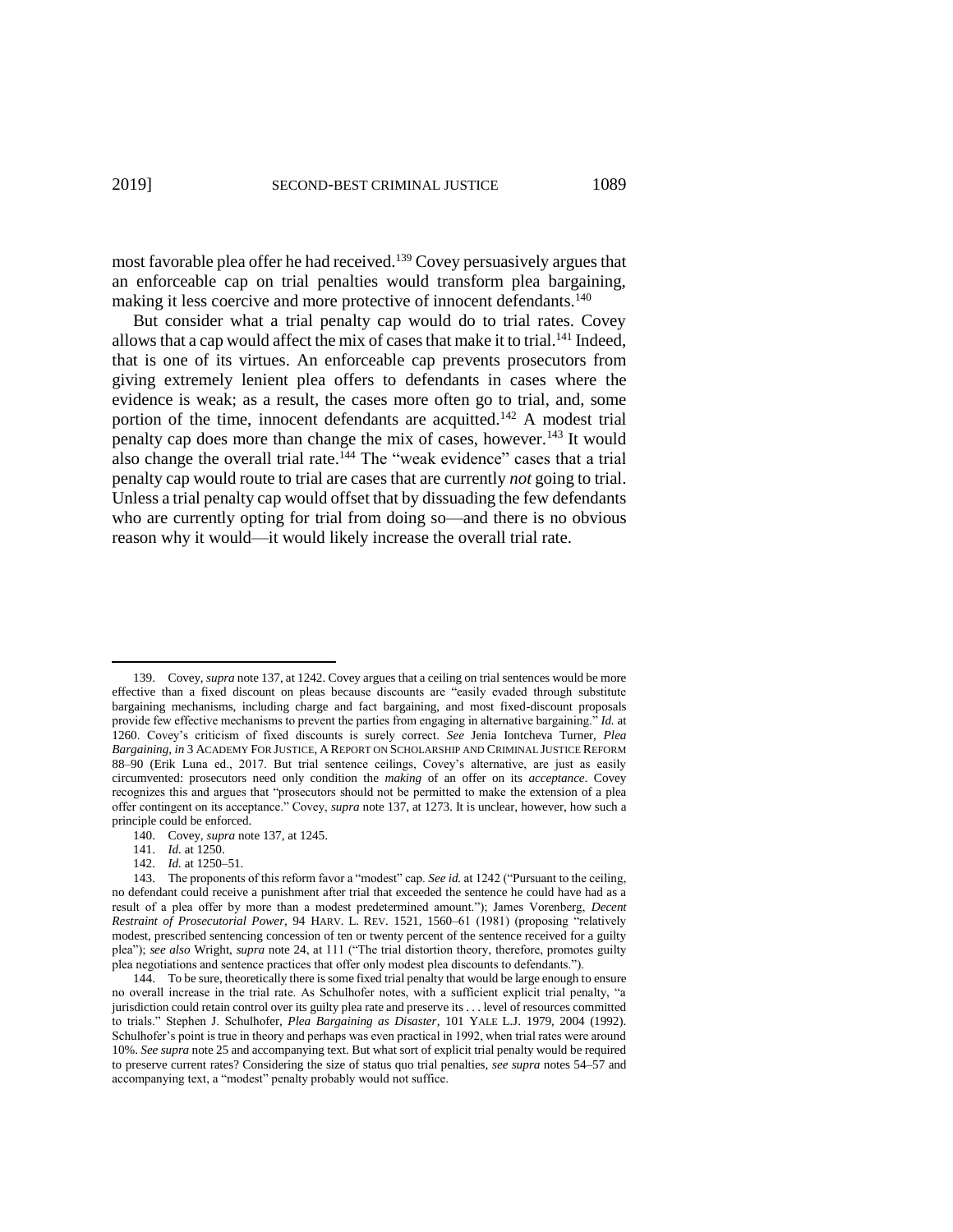#### *B. Injecting Adjudication*

As we have seen, many critics, and even some supporters, believe that plea bargaining is tantamount to conviction without adjudication.<sup>145</sup> A second set of reform proposals seek to inject meaningful adjudication into the plea process.

*External Review*. Some reformers propose to supplement the existing plea process with review by a body independent of the prosecutor-defenderjudge workgroup. Laura Appleman's "plea jury" proposal is illustrative.<sup>146</sup> To infuse adjudication and participatory democracy into a plea bargaining regime that lacks it, Appleman would require, as a precondition to any plea, that a jury determine: "(1) whether the facts stated fit the alleged crime; (2) whether the plea was knowing and voluntary; (3) and whether the proposed sentence was appropriate."<sup>147</sup> Appleman explains that this would "inject some genuine adjudication into our system of plea bargains, something that is badly needed."<sup>148</sup>

Appleman recognizes that running guilty pleas through the gauntlet of jury review "might make for slower processing of defendants to jail, prison, or probation."<sup>149</sup> But that would not be the plea jury's only effect on criminal case processing; jury review of pleas would also lead to more trials. Unless the plea jury merely rubber-stamped deals negotiated by the parties—in which case it would not serve the purposes Appleman sets out for it—it would, in some cases, find that the facts stated did *not* fit the alleged crime, that the plea was *not* knowing and voluntary, or that the proposed sentence was *not* appropriate.

Sometimes, as Appleman suggests, the parties would then return to the negotiating table and come back with a new deal that satisfied the jury.<sup>150</sup> In those cases the jury's rejection of the initial deal would affect only a plea's price. But in some cases—the proportion is unknowable—the plea jury's refusal to accept a negotiated plea would necessitate a trial.<sup>151</sup>

<sup>145.</sup> *See supra* Section II.B.

<sup>146.</sup> Laura I. Appleman, *The Plea Jury*, 85 IND. L.J. 731 (2010). Additional reforms along these lines include Roger Fairfax's proposal to make grand juries the independent reviewers of pleas. Roger A. Fairfax, Jr., *Thinking outside the Jury Box: Deploying the Grand Jury in the Guilty Plea Process*, 57 WM. & MARY L. REV. 1395 (2016), and John Blume and Rebecca Helm's citizen review panels, which would evaluate post-conviction innocence claims by prisoners who pled guilty. Blume & Helm, *supra* note 68, at 186. Such panels, Blume and Helm contend, would counteract plea bargaining's innocence problem.

<sup>147.</sup> Appleman, *supra* note 146, at 748.

<sup>148.</sup> *Id.* at 750.

<sup>149.</sup> *Id.* at 768.

<sup>150.</sup> *Id.* at 749.

<sup>151.</sup> Appleman acknowledges as much, noting that when the jury rejects a plea, "the defendant could back out of the plea deal entirely and take his chances with a trial." *Id.* at 749.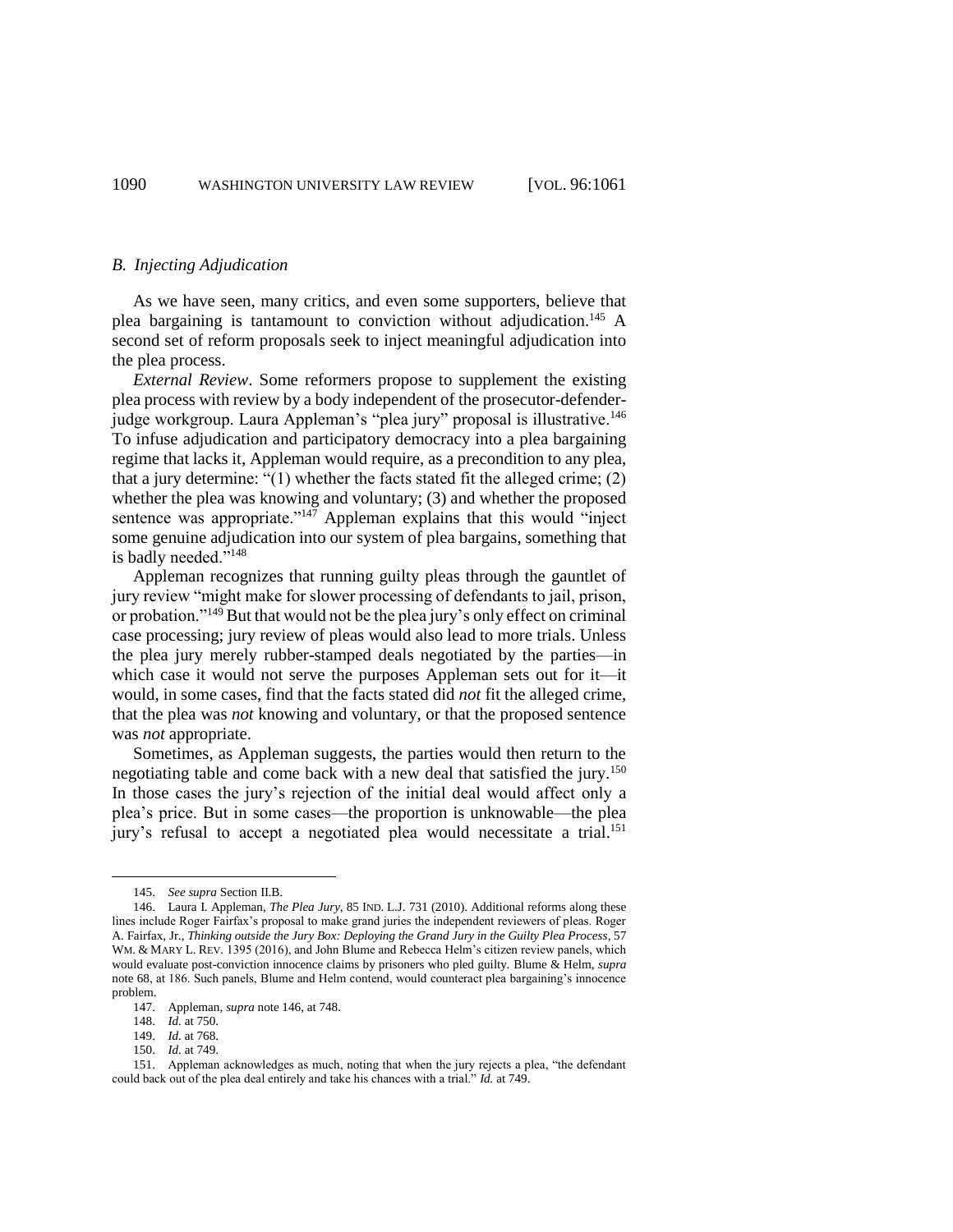Engrafting a plea jury onto the plea process means that some cases that are currently resolved by plea would have to be resolved by trials.<sup>152</sup>

*Hard Screening*. In a classic article, Ronald Wright and Marc Miller propose a different mechanism for injecting adjudication into criminal procedure. Adjudication, they contend, need not come from "external reviewers," such as judges or juries, but can instead take place "within the [prosecutor's] office."<sup>153</sup> They contend that the traditional "alternatives" to plea bargaining—abolishing pleas or shortening trials<sup>154</sup>—miss a viable prosecutorial strategy: thorough pre-charge prosecutorial screening combined with a firm refusal to negotiate reductions after charges are filed. The strategy, which they label "hard screening," allows prosecutors to reduce or eliminate plea "bargaining," in the sense of deals that are actively haggled for between prosecutor and defendant. Through hard screening, Wright and Miller argue, prosecutors can avoid the most unpleasant aspects of plea bargaining in a cost-effective manner.<sup>155</sup>

But what of hard screening's consequences for trial rates? Because prosecutors will have eliminated the weakest cases before filing charges, it is likely that more defendants would enter open guilty pleas than in jurisdictions without hard screening. If the evidence against the defendant is overwhelming, there may be little point to undergoing the ordeal of trial, especially if the defendant must pay his own attorneys. But it seems unlikely that *all* defendants who could be persuaded to plead guilty via bargaining would accede to an open plea under hard screening. Where prosecutors refuse to negotiate reductions after charges are filed, defendants who stand a reasonable prospect of acquittal have a powerful incentive to forge ahead to trial.

That hard screening entails more trials is not just a matter of speculation. Wright and Miller grounded their analysis in detailed data from the office of former New Orleans District Attorney Harry Connick, Sr.<sup>156</sup> Immediately after Connick took office and implemented hard screening, the number of trials in New Orleans exploded. In the final year of Connick's predecessor's tenure, the district attorney's office tried 190 cases. By the third year of Connick's term, the number was over one-thousand, and it remained "around the same level of up to  $1,000$  per year" for the next twenty years.<sup>157</sup>

<sup>152.</sup> Appleman notes that "[t]he reality of the modern criminal justice system prevents any increase in jury trials . . . ." *Id*. at 761.

<sup>153.</sup> Wright & Miller, *supra* note 68, at 49.

<sup>154.</sup> *See supra* notes 117–118 and accompanying text.

<sup>155.</sup> Wright & Miller, *supra* note 68, at 57–58.

<sup>156.</sup> *Id.* at 59.

<sup>157.</sup> *Id*. at 76. Wright and Miller acknowledge that "[t]raditional assumptions about the plea bargain/trial tradeoff would predict an increase in trials from a decrease in plea bargains," but argue that "we have shown that the traditional assumptions are misguided, and the actual effect on trial rates of implementing the screening/bargaining tradeoff is hard to predict." *Id.* at 59. Wright and Miller show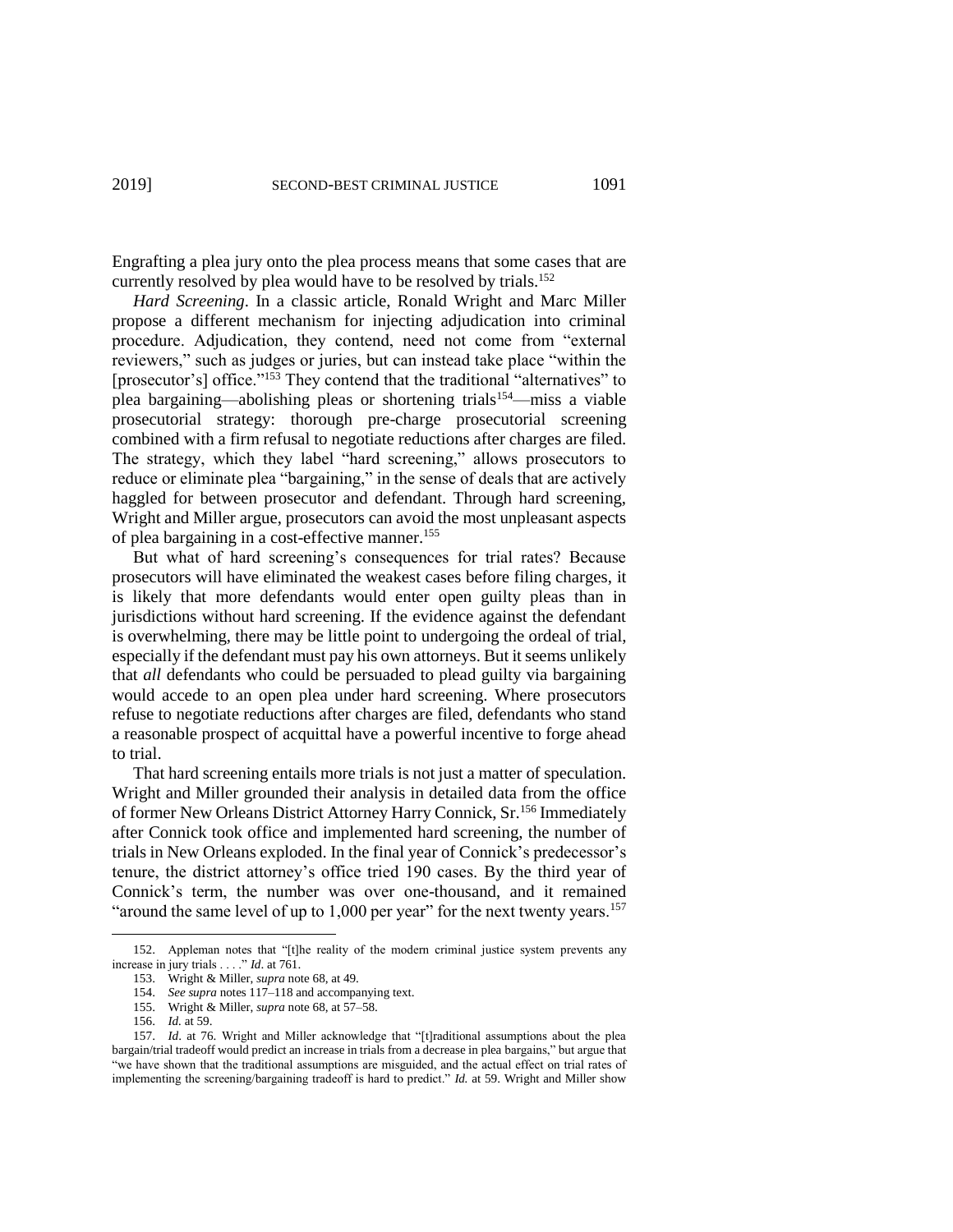#### *C. Detecting Outliers*

A third category of plea bargaining reforms consists of measures meant to detect outlier plea bargains produced by bad lawyering, cognitive biases, prosecutorial overreach, and more. Perhaps the most prominent of these is the proposal of Stephanos Bibas (then a law professor and now a judge on the Third Circuit) to combat the "chronic misunderstandings and irrationality" in plea bargaining via consumer protection-style regulation.<sup>158</sup> For example, to counteract the pressure that defendants feel to plead guilty, Bibas suggests a "cooling-off period for plea bargains authorizing five years' imprisonment or more."<sup>159</sup> Bibas also offers a range of consumer protection-style disclosure requirements that would "give defendants fair warnings of the sentences they are likely to receive in exchange for their pleas."<sup>160</sup> Like consumer protection laws, Bibas's plea bargaining rules would ensure that defendants not hastily enter pleas based on an incomplete or faulty understanding of the terms.

If one's goal is to construct a more humane, rational, and just plea bargaining system, Bibas's ideas are clearly good ones. Why, then, hasn't consumer protection-style regulation flooded the plea bargaining zone? The trial constraint suggests an explanation.

For all the similarities that Bibas points out between consumers and defendants, they differ in the most critical dimension. When a company makes a legally-mandated disclosure that persuades a would-be consumer not to do business with the company, the would-be consumer walks away. The consumer protection law has done its work, and the person is no longer a would-be consumer. When a prosecutor or judge makes a legally-

that the traditional assumptions about how *prosecutors* can respond to plea bargaining are misguided. Yet two other key players—defendants and judges—must also be considered. As noted in the text, defendants in hard screening jurisdictions have more reason than defendants in traditional plea bargaining jurisdictions to insist on trial. Still, as Wright and Miller point out, a hard screening regime could maintain a negligible trial rate if judges sentence defendants who go to trial much more harshly than defendants who plead guilty. *Id*. at 75–76. But if so, hard screening merely substitutes one form of coercive plea bargaining for another. That is, hard screening with judicially imposed trial penalties converts plea bargaining from a practice that plays out between prosecutors and defendants behind closed into a practice that involves judges and defendants communicating with winks and nods. That is how Gerard Lynch interpreted Wright and Miller's data from New Orleans. Connick's hard screening policy did not actually eliminate plea bargaining in New Orleans, Lynch observed, but rather turned it into an "implicit bargain between defendants and judges," through which "defendants who plead guilty receive an imprecise, unannounced, yet roughly predictable sentencing discount from judges in exchange for their waiver of rights." Gerard E. Lynch, *Screening versus Plea Bargaining: Exactly What Are We Trading Off?*, 55 STAN. L. REV. 1399, 1402 (2003).

<sup>158.</sup> Stephanos Bibas, *Regulating the Plea-Bargaining Market: From Caveat Emptor to Consumer Protection*, 99 CALIF. L. REV. 1117, 1152 (2011).

<sup>159.</sup> *Id.* at 1155.

<sup>160.</sup> *Id.* at 1156. For a related reform proposal, see Covey, *supra* note 49, at 964 (arguing for "[b]argaining at the retail, rather than the wholesale, level").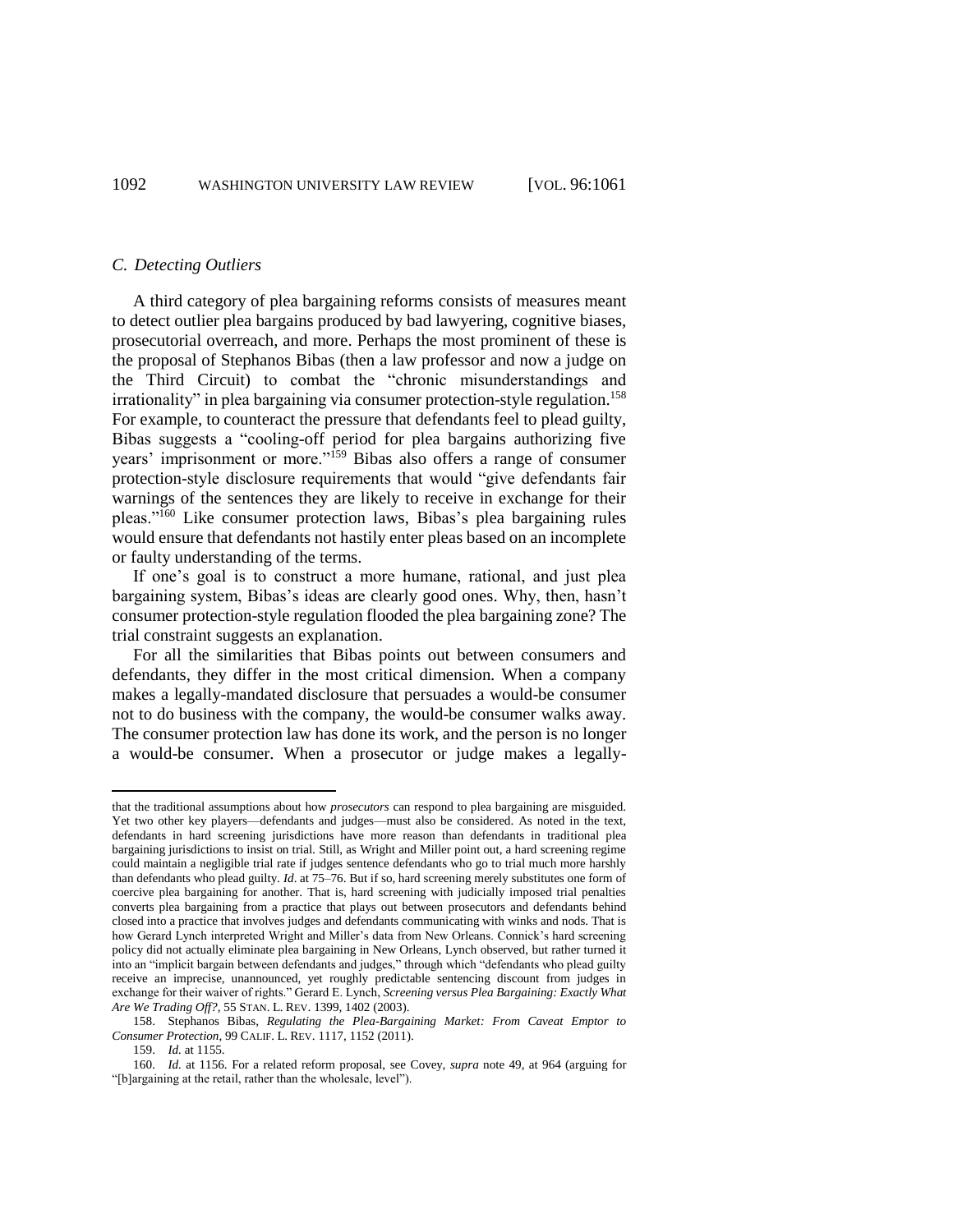mandated disclosure to a defendant that dissuades the defendant from pleading guilty, the defendant is still a criminal defendant. Bibas's rule has done its job, except now, unless the prosecutor or judge can find a way to put the broken deal back together, he is a defendant heading for trial. Consumer protection-style rules governing plea bargaining would dissuade some defendants from pleading guilty and push them to insist on trials. As such, the trial constraint implies that policymakers are unlikely to adopt them. Is that just? Of course not. It is wretched that maintaining a negligible trial rate depends on forcing some half-informed defendants to make hurried decisions with only a dim sense of the consequences. But that is the pathological structure of our criminal process.

#### IV. TOWARDS SECOND-BEST CRIMINAL PROCEDURE

The first three Parts add up to an impasse. Part II described two deep objections to status quo plea bargaining—it coerces defendants to convict themselves and in many cases (though not all) it renders uncertainty irrelevant to punishment. The reform measures described in Part III would ameliorate these status quo pathologies. Indeed, because they curtail prosecutorial leverage, the proposals discussed in Section III.A eliminating overlapping offenses and draconian sentencing, reforming pretrial detention, and/or capping trial penalties—might even be *necessary* steps in constructing a reasonable plea bargaining system. Yet the reforms described in Part III—*especially* those targeting prosecutorial leverage would likely increase the trial rate. If the trial constraint posited in Part I is real, that means that the Part III reforms will be unduly difficult to accomplish in the near-term.

This Part explores a "second best" way out of the impasse. Specifically, this Part shows that if we want to make the plea bargaining reforms discussed in Part III feasible, we could combine them with reforms that would simultaneously make formal criminal litigation *in*efficient.The logic comes from the general theory of second best. Efficient criminal procedure would be part of "first best" criminal justice, but if strategic inefficiency could make criminal trials undesirable to both sides, then prosecutorial leverage could be eliminated without increasing trial rates. The idea is to make American criminal justice more like American civil justice, which achieves trial rates comparable to the criminal justice system without (typically) giving overwhelming leverage to any party.<sup>161</sup> The "civil justice" model of reform would not lead to a first-best system—few familiar with

<sup>161.</sup> *See infra* Section IV.B.2.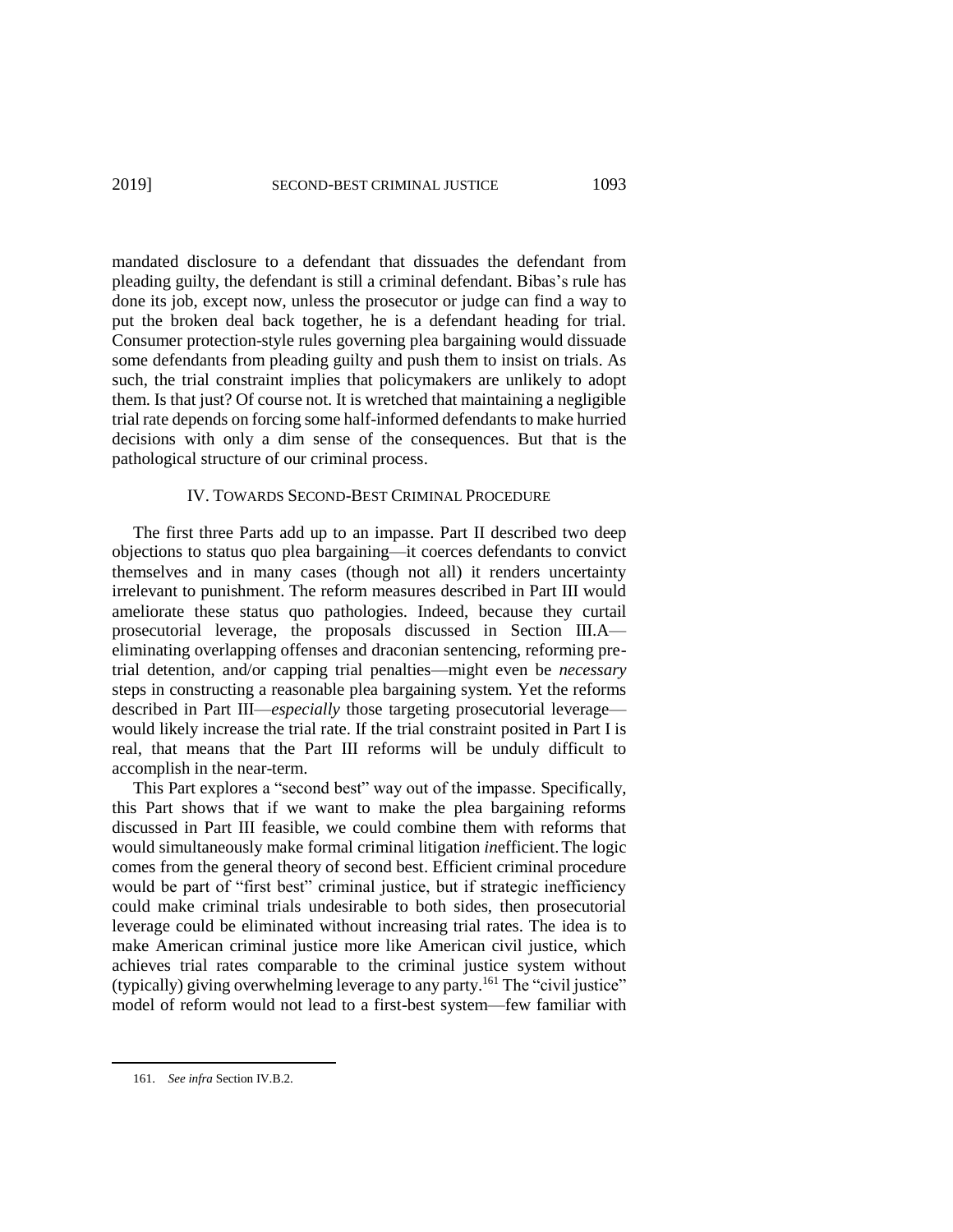American civil justice would contend that it deserves such acclaim—but it could be less pathological than the status quo.

Beyond the civil justice model, this Part also briefly considers an alternative second-best strategy. If prosecutors were empowered to formally determine that a defendant is guilty (perhaps subject to some form of afterthe-fact judicial review), they would not need leverage to coerce pleas. I call this the "administrative enforcement" second best, as it bears a loose resemblance to enforcement in administrative law. I argue that while the administrative enforcement second best is still plausibly better than the status quo in many cases, it is inferior to the civil justice model.

This Part proceeds in three sections. Section IV.A introduces the general theory of second best and its application to questions of institutional design. Section IV.B identifies and analyzes a second-best model of criminal justice based on making formal criminal procedure less efficient. Finally, Section IV.C considers, but ultimately rejects, a second best model of criminal justice patterned on administrative enforcement.

#### *A. The General Theory of Second Best*

l

If the trial constraint is real, and American criminal justice is stuck with a negligible trial rate, the logic of second best comes into play. The general theory of second best provides that when one of the inputs necessary to a Pareto (or "first-best") optimum is unavailable, it is usually foolish to try to get all of the other inputs that the optimum would include. <sup>162</sup> As the theory's progenitors, economists Lipsey and Lancaster, explain more formally, "[g]iven that one of the Paretian optimum conditions cannot be fulfilled, then an optimum situation can be achieved only by departing from all the other Paretian conditions."<sup>163</sup> The theory has important implications for institutional reform. When the ingredients necessary for an optimal institutional ordering are attainable, reformers ought to focus on attaining them. But when one of them becomes unavailable, reformers should refrain from chasing the rest.

<sup>162.</sup> *See generally* Adrian Vermeule, *System Effects and the Constitution*, 123 HARV. L. REV. 4, 17–18 (2009) (introducing general theory of second best); Lawrence B. Solum, *Constitutional Possibilities Essay*, 83 IND. L.J. 307, 311–12 (2008) (same); Thomas S. Ulen, *Courts, Legislatures, and the General Theory of Second Best in Law and Economics*, 73 CHI. KENT L. REV. 189, 192–96 (1998) (same); Richard S. Markovits, *A Basic Structure for Microeconomic Policy Analysis in Our Worse-Than-Second-Best World: A Proposal and Related Critique of the Chicago Approach to the Study of Law and Economics*, 1975 WIS. L. REV. 950, 967–76 (1975) (same).

<sup>163.</sup> R.G. Lipsey & Kelvin Lancaster, *The General Theory of Second Best*, 24 REV. ECON. STUD. 11, 11 (1956).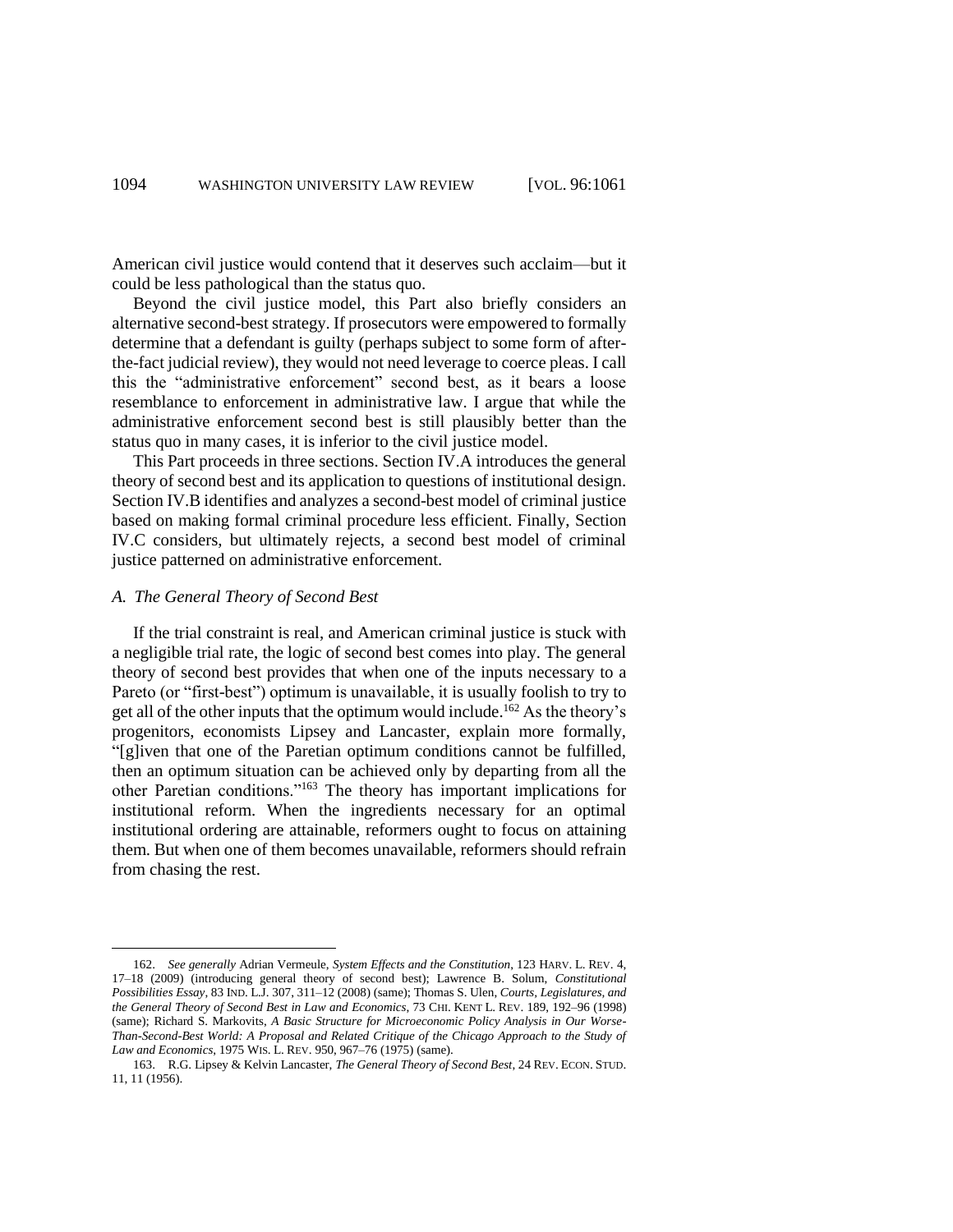Though developed in welfare economics, the theory of the second best "generalizes easily" to matters of law, policy, and institutional design.<sup>164</sup> In these domains, the theory often implies that a social policy (or law, institution, etc.) that is undesirable on first principles might be usefully checked by a second policy that is *also*, on first principles, undesirable.<sup>165</sup> This is because the relationship between policies is interactive rather than additive.<sup>166</sup> For example, Jon Elster, drawing on Tocqueville, notes that ancien régime France had three governance features that were, at first glance, objectionable: (i) "the royal administration had wide, ill-defined, and arbitrary powers," (ii) "venality of office made bureaucracy impossible," and (iii) the "obstruction of . . . highly politicized courts . . . made it difficult to pursue consistent policies."<sup>167</sup> Yet, Elster observes, one could argue—and Tocqueville did—that in light of the first feature, the others were useful checks on monarchial abuse.<sup>168</sup>

Bruce Coram has explained that applying the theory of second best to questions of institutional design involves a difficulty that applying it to economic questions usually does not: "choosing an appropriate standard for the first best."<sup>169</sup> That is, unlike in economics, where maximizing welfare is the agreed-upon goal, the designers of social and political institutions lack a shared objective. This requires a "flexible" application of the theory, Coram explains: "The most natural application of the first best in cases of non-market institutions would be to use it to refer to the set of rules being used for the model of the best arrangement."<sup>170</sup> The first best, a "simplified model of mechanisms and outcomes that has been constructed under certain assumptions about information or preference revelation," can then be used in the "general sense of an ideal, or benchmark, or unit of comparison, that has to be specified for each case."<sup>171</sup>

To apply the theory of second best to criminal justice, we must specify what "first-best" criminal adjudication would look like. Of course, there are no *a priori* optima here. The ideal method for adjudicating criminal cases

 $\overline{a}$ 

<sup>164.</sup> Vermeule, *supra* note 162, at 18; *see also* Robert E. Goodin, *Political Ideals and Political Practice*, 25 BRIT. J. OF POL. SCI. 37, 53 (1995) ("In its original application, of course, the general theory of second best was devised by economists for application to economics."); Juha Räikkä, *The Problem of the Second Best: Conceptual Issues*, 12 UTILITAS 204, 204 (2000) ("The problem of the second best is not limited to economics alone.").

<sup>165.</sup> Vermeule provides numerous examples. *See* Vermeule, *supra* note 162, at 18–23.

<sup>166.</sup> *Id.* at 18 ("Because the variables interact, a failure to attain the optimum in the case of one variable will necessarily affect the optimal value of the other variables.").

<sup>167.</sup> JON ELSTER, EXPLAINING SOCIAL BEHAVIOR: MORE NUTS AND BOLTS FOR THE SOCIAL SCIENCES 440 (2007); *see also* Vermeule, *supra* note 162, at 18 (citing Elster).

<sup>168.</sup> ELSTER, *supra* note 167, at 440. 169. Bruce Talbot Coram, *Second Best Theories and the Implications for Institutional Design*, *in* THE THEORY OF INSTITUTIONAL DESIGN 92 (Robert E. Goodin, ed. 1996).

<sup>170.</sup> *Id.*

<sup>171.</sup> *Id.*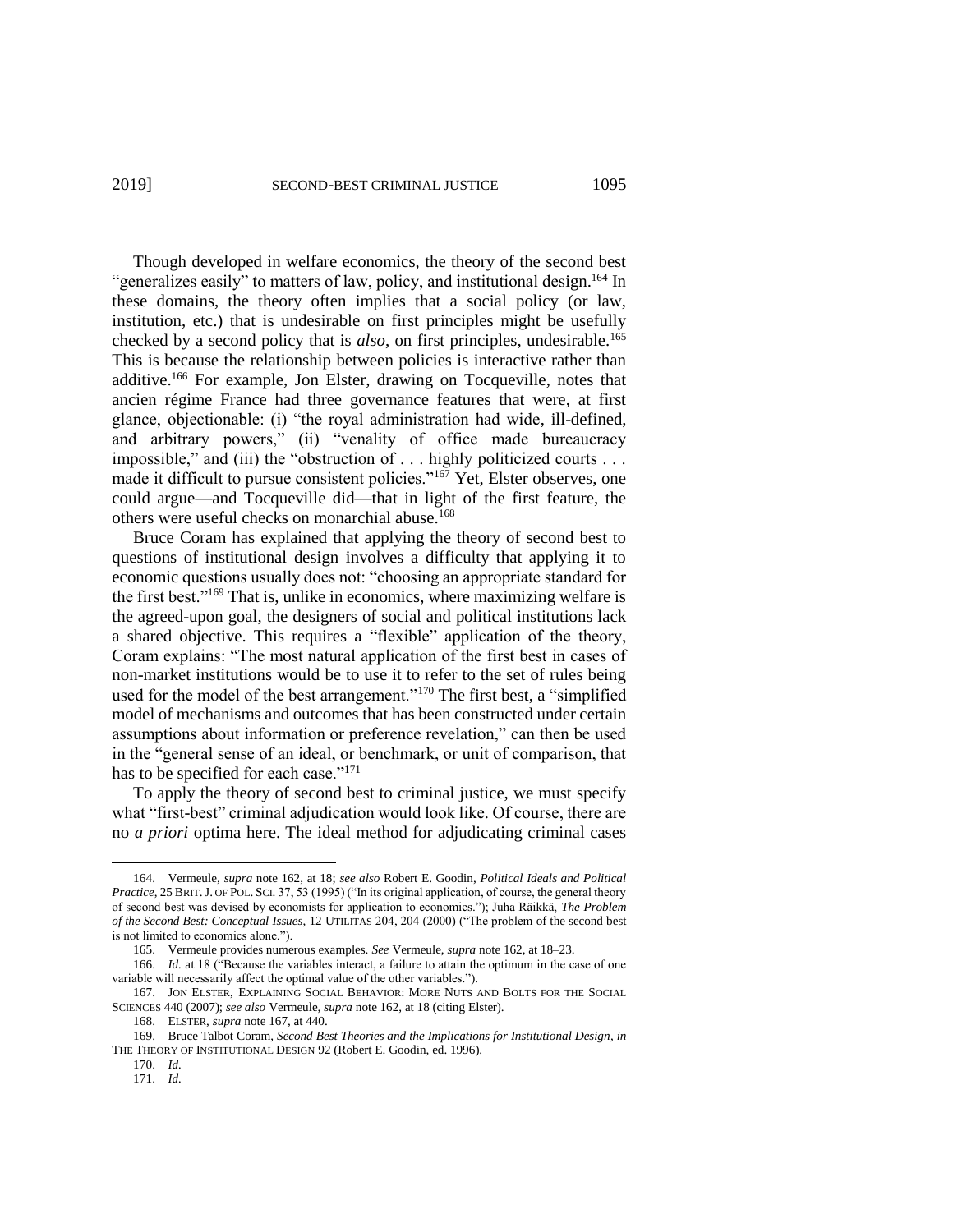might, for instance, be inquisitorial.<sup>172</sup> But consistent with the adversarial ideal long thought to be central to American criminal justice, $173$  I proceed conservatively (in the Burkean sense) on the assumption that "optimal" American criminal justice is what Gerard Lynch calls the "idealized model of adversary justice described in the textbooks."<sup>174</sup> Just how do the textbooks describe adversary criminal justice? One popular high school civics textbook identifies the "Steps of Justice": arrest, interrogation, grand jury proceeding, trial, punishment, and appeal.<sup>175</sup> Or consider this from a college American government text:

The second virtue of the adversary process is that it helps preserve the equality of the contending parties in criminal as well as civil cases. In criminal cases, because of the adversary process, the government is simply one of the contending forces. . . . [T]he routine of adversary proceedings do help keep the judge in the middle rather than on the side of the government.<sup>176</sup>

First-best criminal justice entails abundant, efficient trials that embody due process ideals with well-funded counsel on all sides. The textbook model is simplistic and artificial, and has likely never existed anywhere or at any time.<sup>177</sup> Yet, in a meaningful sense, it is what the criminal justice system professes to aim towards.

Of course, the first-best model runs headlong into the trial constraint. The robust trials "ingredient" is unattainable, or so I have asked the reader to assume for purposes of the thought experiment. <sup>178</sup> This is the starting point for second-best analysis. It does not, however, imply that our criminal justice system can, at present, be characterized as a second best; it may be a great deal worse.

The remainder of Part IV considers the implications of applying secondbest logic applies to plea bargaining reform. The most important implication

178. *See supra* Part I.

<sup>172.</sup> Indeed, Vermeule has suggested that adversarial criminal justice might be a second best, with inquisitorial criminal justice as the first best. *See* Vermeule, *supra* note 162, at 22.

<sup>173.</sup> LANGBEIN, *supra* note 37, at 1 ("The lawyer-conducted criminal trial, our so-called adversary system, is the defining feature of criminal justice in . . . countries like the United States that are founded on the English common law."); Epps, *supra* note 90, at 764 ("While few criminal cases today are resolved through full-blown trials, the adversarial ideal nevertheless guides the entire criminaladjudicative process.").

<sup>174.</sup> Lynch, *supra* note 77, at 2121.

<sup>175.</sup> WILLIAM A. MCCLENAGHAN, MAGRUDER'S AMERICAN GOVERNMENT 594–95 (Teacher's Ed. 2009).

<sup>176.</sup> THEODORE J. LOWI & BENJAMIN GINSBERG, AMERICAN GOVERNMENT 350 (1990).

<sup>177.</sup> *See* Coram, *supra* note 169, at 92 ("[T]he first best may be a simplified model of mechanisms and outcomes that has been construed under certain assumptions about information or preference revelation."); *see also* Feeley, *supra* note 2, at 344–46 (pointing out that nineteenth century criminal trials were "perfunctory affairs that bear but scant resemblance to contemporary trials").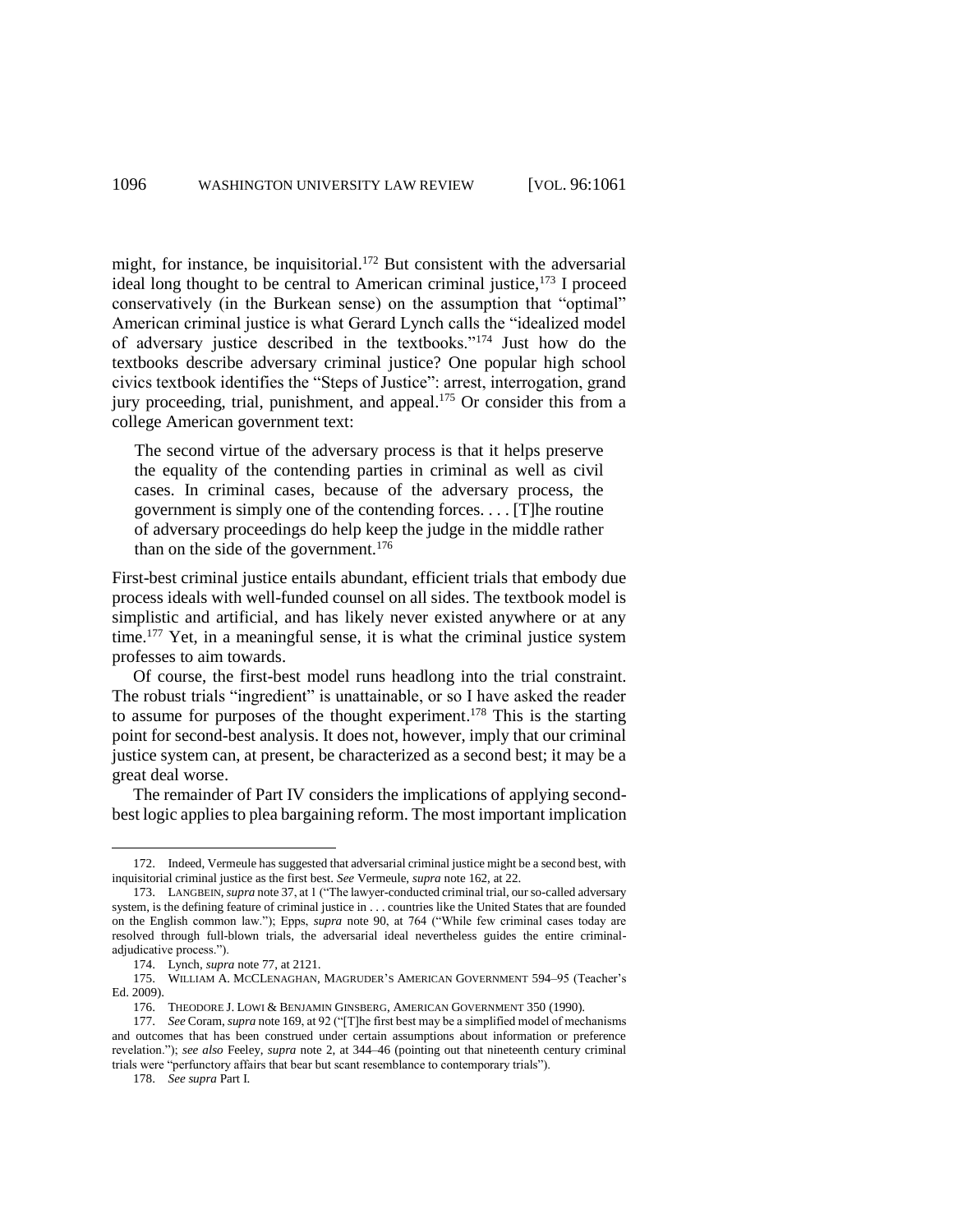is that it is an error for a reformer to conclude that just because some institutional feature is worthwhile on first principles, it is necessarily worthwhile for us. Efficient litigation might seem sensible in principle, and it would be in a first-best system. But as we will see, it is not necessarily sensible under second-best conditions.<sup>179</sup>

#### *B. Second-Best Criminal Justice: The Civil Justice Model*

The objective for a "second-best" criminal procedure is to process cases without either (very many) trials or the pathological status quo tools of prosecutorial leverage. This Section describes such a second-best approach—the civil justice model. The basic idea is simple: adjust criminal procedure so that plea bargaining works more like civil settlement.

#### *1. The Basic Model*

So how can we encourage defendants and prosecutors to resolve criminal cases without resorting to coercive prosecutorial leverage? By making the formal litigation process *in*efficient—by filling it with procedural devices that add costs—both parties in criminal cases could be dissuaded from taking cases to trial. Policymakers could then eliminate the sources of prosecutorial leverage without affecting the trial rate. Setting constitutional constraints aside (for the moment), there are any number of possible mechanisms to increase the cost of formal criminal litigation. Prosecutor's offices could be required to pay a large "tax" to the court (in effect, an intragovernmental transfer) for cases not resolved by plea. While a defense trial tax would likely not create useful incentives, $180$  the explicit trial penalty i.e., the trial penalty fixed by law, rather than by coercive charging and pretrial detention—could be calibrated to have the equivalent effect.<sup>181</sup> Alternatively, litigation itself could be bloated (even more than it is) with inefficient procedures. And making trials expensive need not be about direct costs. Unpredictable trials are also costly to litigants, so this strategy could include measures that make it hard to predict trial outcomes.<sup>182</sup>

<sup>179.</sup> *See infra* Section IV.B.

<sup>180.</sup> This is because the majority of defendants are indigent. *See* Russell C. Gabriel, *Public Defenders, Local Control, and Brown v. Board of Education*, 67 MERCER L. REV. 625, 637 (2016) ("80 percent of defendants are indigent."). The point of a trial tax would be to disincentive a party from demanding trial, not to prohibit trials.

<sup>181.</sup> By "explicit" trial penalty, I mean a trial penalty that is set forth expressly in sentencing law. For instance, the law might provide that when a defendant is convicted at trial, his sentence is first calculated in the same manner as it would have been had he pleaded guilty, and then an additional 30% (or whatever number was required to maintain the trial rate) is tacked on as the "trial penalty." *See supra* notes 137–144 and accompanying text.

<sup>182.</sup> *Cf*. Albert W. Alschuler, *Mediation with a Mugger: The Shortage of Adjudicative Services and the Need for a Two-Tier Trial System in Civil Cases*, 99 HARV. L. REV. 1808, 1825 (1986) ("[T]he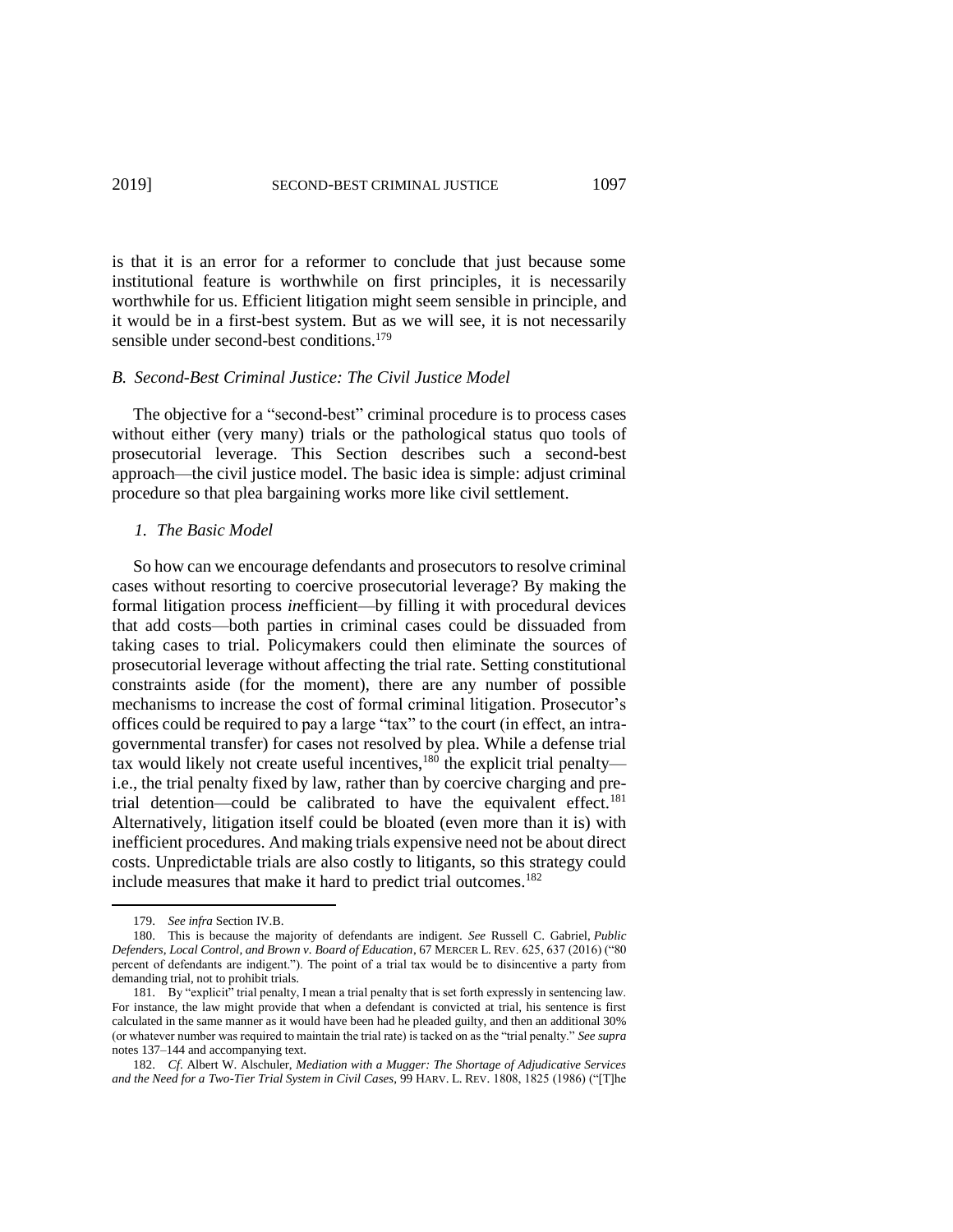Obviously, increasing litigation costs in criminal cases is deeply unappealing on first principles.<sup>183</sup> But in exchange for inflating the cost of litigation, reformers could eliminate the sources of prosecutorial leverage without violating the trial constraint. If neither side of a criminal case can credibly threaten to take a case to trial, overlapping offenses and draconian sentencing could be relaxed without worry that the prosecutor's loss of leverage would increase the trial rate. Whatever specific form litigation costs might take, the point is to reduce both sides' BATNAs to the point where settlement will almost always be in their interests. The cost of litigation, on this approach, serves the function that overlapping offenses and mandatory sentencing (and pre-trial detention in low-level cases) do in the status quo. In this second-best environment, introducing inefficiencies can counterintuitively make the system more efficient.<sup>184</sup>

While this approach would not change trial rates, bargaining would look different. As we have seen, in status quo plea bargaining, plea outcomes in many (though not all) cases are a function of one variable—the prosecutor's preferred level of punishment.<sup>185</sup> In these cases, the parties' relative probabilities of victory at trial do not matter. In a criminal justice system where the parties are both averse to formal litigation (but in which the prosecutor lacks coercive levers), plea outcomes would incorporate the parties' appraisals of the probability that the decision maker would find the defendant legally, factually, or (more controversially) normatively innocent.<sup>186</sup> The approach thus avoids one of the deep pathologies of status quo plea bargaining.<sup>187</sup>

An example will illustrate. Assume that armed robbery has a statutory maximum sentence of twenty years, with no mandatory minimum, such that following a conviction, the judge has discretion to impose a sentence anywhere from zero to twenty years. Prosecutor (*P*) and Defendant (*D*)

l

lawlessness of our [civil] jury system—especially the largely unguided discretion that juries exercise in assessing damages—exerts pressure for settlement on risk-averse litigants on both sides.").

<sup>183.</sup> *Cf*. Irving R. Kaufman, *Judicial Reform in the Next Century*, 29 STAN. L. REV. 1, 15 (1976) ("Legislatures, therefore, must make more stringent efforts to reduce the cost of justice and to render the litigation process simpler and more efficient.").

<sup>184.</sup> *Cf*. Brown, *supra* note 64, at 223 ("But it can improve political decision-making—as a Pigouvian tax can improve decision-making—to acknowledge that the price of goods with negative externalities can be too low.").

<sup>185.</sup> *See supra* text accompanying notes 99–110.

<sup>186.</sup> Normative innocence is more controversial because it implicates the question of jury nullification. The parties would be negotiating about the likelihood that a jury would acquit a defendant it believed to be factually and legally guilty beyond a reasonable doubt. On the nullification debate, see Josh Bowers, *Legal Guilt, Normative Innocence, and the Equitable Decision Not to Prosecute*, 110 COLUM. L. REV. 1655, 1683–84 (2010).

<sup>187.</sup> There is a caveat here. There are some cases—for instance, high stakes cases where the government has fairly weak evidence—that do go to trial now and result in acquittals, but would probably result in plea deals favorable to the defendant in the civil justice model. Depending on one's perspective, the status quo might be a better way of handling these outlier cases.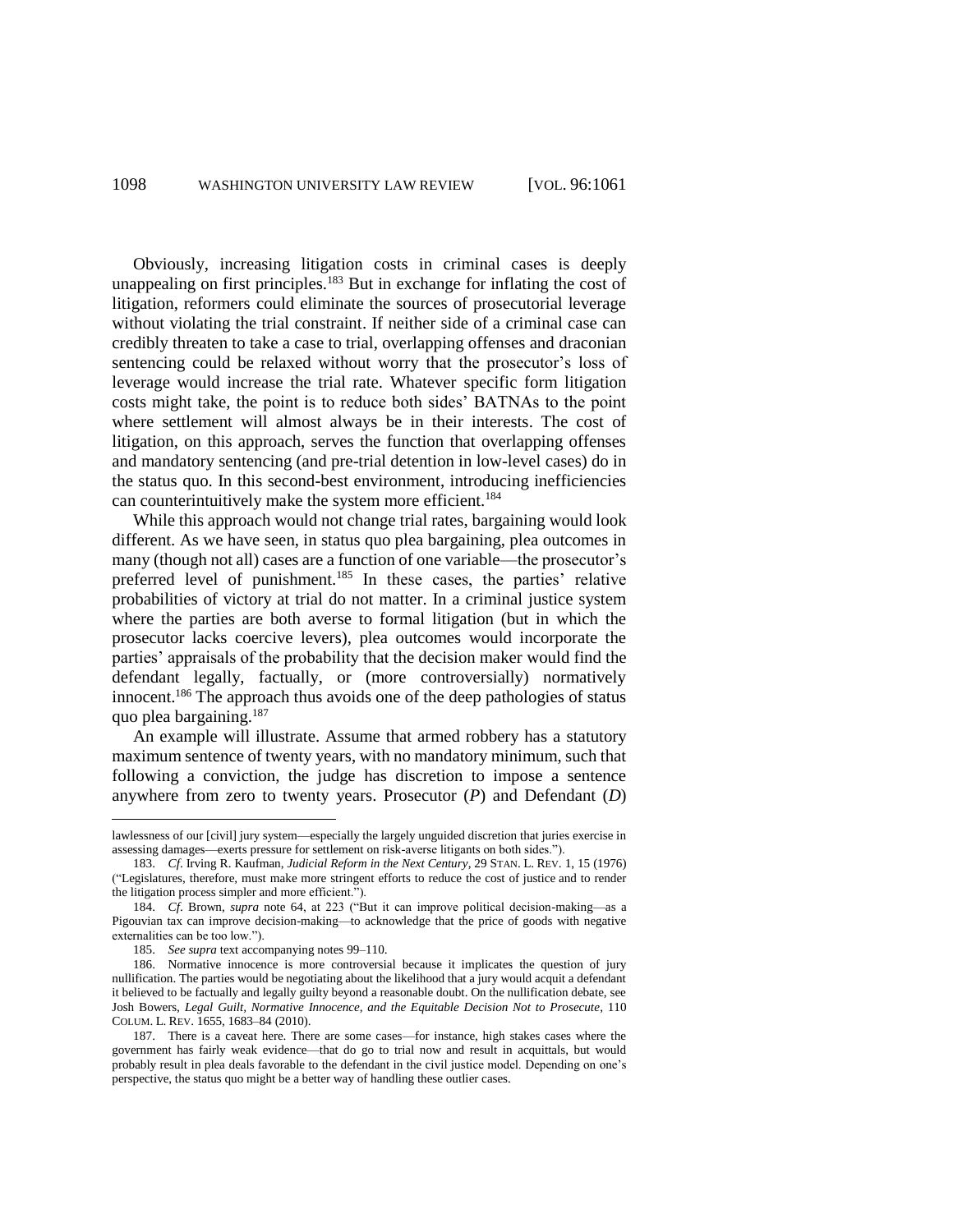disagree about the probability of conviction at trial. *P* believes the probability of conviction is 90%; *D* believes it is 70%. The parties agree, however, that if *D* is convicted, the judge will sentence *D* to between twelve and fifteen years. If litigation is costless (no attorney fees, no trial penalty, etc.), there is no plausible settlement range. From *P*'s perspective, the expected outcome of trial is a range of between 10.8 and 13.5 years (i.e., the 90% chance of conviction multiplied by the 12–15 year sentencing range). *D* believes the expected outcome of trial is a range of 8.4 to 10.5 years. *P* is unwilling to offer anything less than 10.8 years and *D* will be unwilling to accept anything higher than 10.5. Both side's BATNAs are better than a negotiated settlement.

Now impose litigation costs. For *D*, assume that the law explicitly imposes a one-third discount for pleas. For *P*, assume that costs can be imposed equivalent to the utility that *P* receives from six years of imprisonment. The expected "value" of trial for *P* falls to a range from 4.8 to 7.5 years. *D* still expects the outcome of trial to be between 8.4 and 10.5 years. But *D* also expects that if he pleads guilty without an agreement, his sentence will be in a range from approximately 8 years to approximately 10 years (the 12–15 year range multiplied by the 33% discount). Now both sides are better off negotiating a sentence of between 7.5 (the best *P* can expect to do at trial) and 8 years (the best  $D$  can do in an open plea).<sup>188</sup> Litigation costs ensure that both side's BATNA is worse than negotiating.<sup>189</sup>

Making formal litigation undesirable while at the same time enacting the sorts of reforms discussed in Part III.A—that is, eliminating overlapping offenses and mandatory sentencing (and potentially money bail)—would produce a regime that resembles the contractual model of plea bargaining imagined by Easterbrook, Scott, and Stuntz.<sup>190</sup> It would also resemble segments of civil litigation.<sup>191</sup> While comparing civil and criminal

 $\overline{a}$ 

<sup>188.</sup> The settlement range could be considerably bigger, moreover, if we take into account the parties' attitudes toward risk.

<sup>189.</sup> With a larger plea discount, it could easily become the case that the defendant's dominant option is to plead without an agreement. In our example, if the plea discount was 75%, *D* would expect a sentence of between and 3 and 3.75 years if he pleads guilty without an agreement. As *P* will refuse any settlement offer below 4.8 years (the worst *P* can expect to do at trial), *D*'s best choice would be an open plea. While "open pleas" are not negotiated settlements, they nonetheless avoid trial, and so abide the trial constraint.

<sup>190.</sup> *See supra* text accompanying notes 70–80. To be sure, making trials undesirable to both sides would not solve plea bargaining's implementation problems. *See supra* notes 82–85 and accompanying text (describing critiques of plea bargaining focused on problems of implementation). In particular, the principal-agent problems that mar contemporary plea bargaining would remain, especially if indigent defense remains underfunded. My aim is to work through problems of plea bargaining design using second best theory. Implementation questions are important, but beyond my scope.

<sup>191.</sup> *Cf*. Robert D. Cooter & Daniel L. Rubinfeld, *Reforming the New Discovery Rules*, 84 GEO. L.J. 61, 62 (1995) ("Equalizing discovery costs eliminates distortions in bargaining power between the parties and promotes fairness.").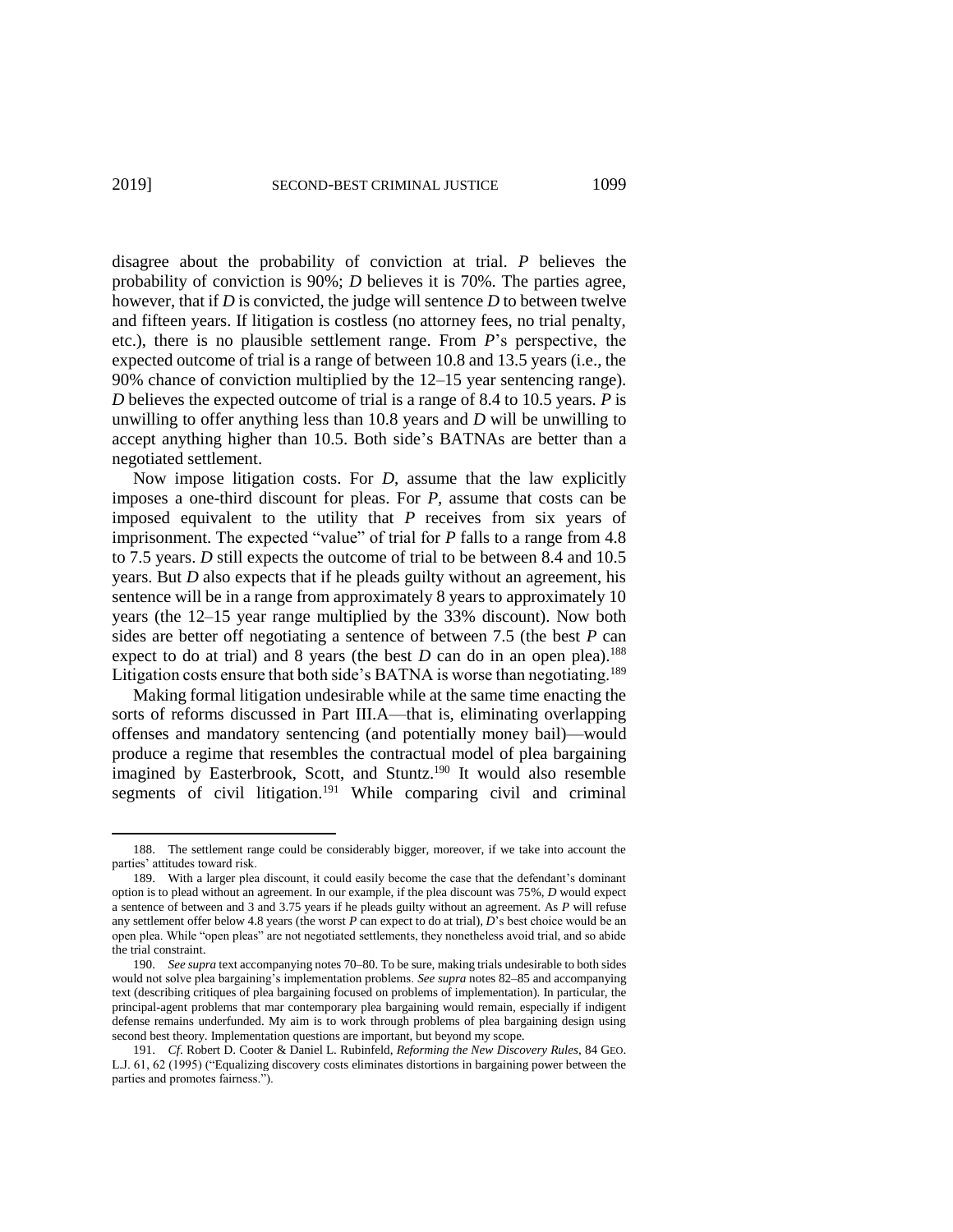settlement rates is a fraught exercise, $192$  it is noteworthy that civil and criminal cases settle at roughly comparable rates.<sup>193</sup> Yet civil litigation lacks (in many, albeit not all, cases)<sup>194</sup> any analogue to the overlapping offenses and mandatory sentencing that drive plea bargaining. With no party able to deploy extreme leverage, why do so few civil cases make it to trial? Scholars offer a range of explanations,<sup>195</sup> but civil litigation's expense plays a leading role. To take an extreme example, few will take a contract dispute with \$50,000 in controversy to judgment if the attorney fees are expected to be \$60,000.<sup>196</sup> The expense compels settlement in lieu of trial. And while distributional concerns in civil settlement are important,  $197$  civil plaintiffs and defendants negotiate on far more equal terms than do criminal prosecutors and defendants.<sup>198</sup>

#### *2. Approximating the Model*

 $\overline{\phantom{a}}$ 

But how can formal criminal litigation be made more inefficient, *not* setting aside constitutional constraints? The criminal trial itself is already famously slow and costly;<sup>199</sup> slowing it down even more seems unlikely. Yet there are opportunities to introduce inefficiencies on trial's front-end—

<sup>192.</sup> One reason comparing civil and criminal settlement rates is fraught is that many civil disputes are resolved between the parties prior to litigation. Such disputes do not show up in court statistics at all. By contrast, subject to narrow exceptions, criminal matters almost always require some judicial process. The implication is that official court statistics likely undercount civil compared to criminal settlements.

<sup>193.</sup> Russell M. Gold et al., *Civilizing Criminal Settlements*, 97 B.U. L. REV. 1607, 1660 (2017). 194. To be sure, sometimes civil litigation is rife with leverage. In a "strike suit" or "nuisance suit," a civil claim is asserted "for the purpose of coercing a settlement rather than obtaining judicial relief." Paul A. LeBel, *Standing After* Havens Realty*: A Critique and an Alternative Framework for Analysis*, 1982 DUKE L.J. 1013, 1040 (1982). This is obviously not the kind of civil litigation to which I look as a model.

<sup>195.</sup> Marc Galanter, *The Vanishing Trial: An Examination of Trials and Related Matters in Federal and State Courts*, 1 J. EMPIRICAL LEGAL STUD. 459, 515–20 (2004) (identifying causes of civil trial decline). As Galanter observes, "going to trial has become more costly as litigation has become more technical, complex, and expensive." *Id.* at 517.

<sup>196.</sup> In law and economics, these are known as "negative expected value" claims. *See generally* Lucian Bebchuk & Alon Klement, *Negative-Expected-Value Suits*, *in* PROCEDURAL LAW AND ECONOMICS 341–48 (Chris Sanchirico, ed. 2011). The logic of negative expected value claims is discussed *infra* notes 228–234 and accompanying text.

<sup>197.</sup> Owen M. Fiss, Commentary, *Against Settlement*, 93 YALE L.J. 1073, 1077–78 (1984).

<sup>198.</sup> Gold et al., *supra* note 193, at 1659.

<sup>199.</sup> *See* LANGBEIN, *supra* note 37, at 9 ("In the two centuries from the mid-eighteenth to the midtwentieth, a vast transformation overcame the Anglo-American institution of criminal jury trial, rendering it absolutely unworkable as an ordinary dispositive procedure . . . ."); *see also* William J. Stuntz, *The Political Constitution of Criminal Justice*, 119 HARV. L. REV. 780, 802 (2006) ("The law of criminal procedure makes criminal trials more expensive than they otherwise would be."); Albert W. Alschuler, *The Supreme Court and the Jury: Voir Dire Peremptory Challenges, and the Review of Jury Verdicts*, 56 U. CHI. L. REV. 153, 155 (1989) ("Our mistrust of the jurors whom we extol has led us to surround the criminal trial with an extraordinarily expensive and cumbersome collection of courtroom procedures.").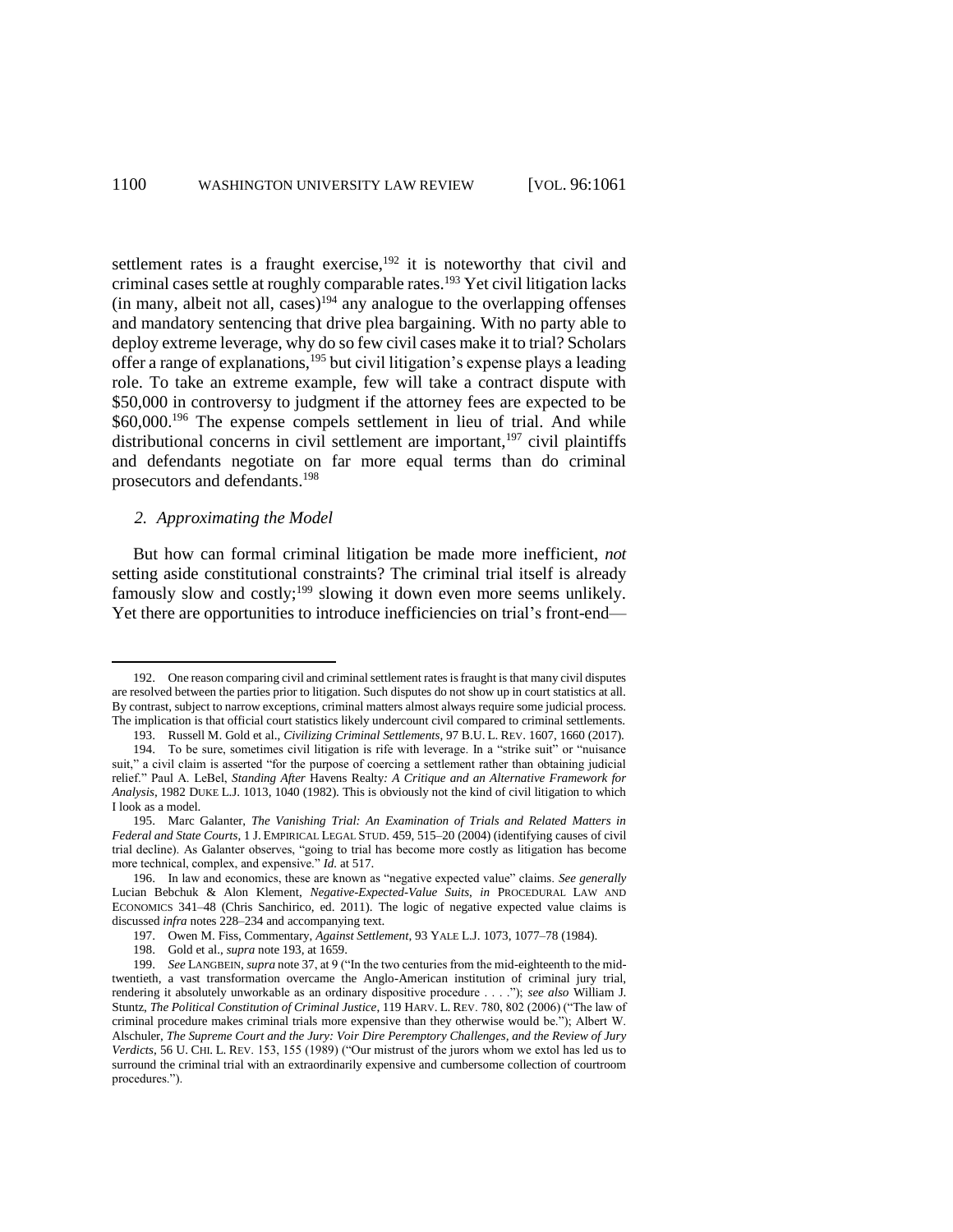by introducing civil litigation-style discovery and motions—and its backend—by providing more opportunities for interlocutory appeals.

The pre-trial phase of criminal litigation could be a lot heftier. Unlike in civil litigation, where motions to dismiss and summary judgment motions are major milestones in a case, pre-trial motions on the merits (as distinguished from suppression motions) rarely factor into criminal litigation.<sup>200</sup> Commentators have proposed giving motions to dismiss a more prominent role in criminal litigation, $201$  creating a new summary judgment stage, $202$  or both. $203$  As a recent article by Russell Gold, Carissa Byrne Hessick, and F. Andrew Hessick proposes, defendants "could move for summary judgment, which would require the government to demonstrate with evidence that a reasonable jury could find beyond a reasonable doubt that the defendant satisfied every element of the crime."<sup>204</sup> This proposal sets the standard for a defensive summary judgment motion at the same level as a federal motion for judgment of acquittal, <sup>205</sup> but a more demanding standard is conceivable. The judge, for example, could be instructed to grant summary judgment on a defendant's motion unless the government's evidence would render a conviction "appropriate," giving the judge more leeway to consider normative questions and matters of credibility.<sup>206</sup> Moreover, although the Sixth Amendment precludes prosecutors from seeking offensive summary judgment on the ultimate question of whether the defendant is guilty, it would not preclude prosecutorial motions for summary judgment on a defendant's affirmative defenses.<sup>207</sup> Drafting and responding to dispositive motions is time-consuming and expensive. <sup>208</sup> If one's goal is to make criminal litigation more costly, and thereby to dissuade trials, expanding pre-trial motions practice makes good sense.

But if one wished to *really* boost the cost of pre-trial criminal litigation, the discovery process is the place to look. The core tools of civil

l

<sup>200.</sup> *See* Gold et al., *supra* note 193, at 1642–43; James M. Burnham, *Why Don't Courts Dismiss Indictments?*, 18 GREEN BAG 2D 347, 348 (2015).

<sup>201.</sup> Burnham, *supra* note 200.

<sup>202.</sup> Carrie Leonetti, *When the Emperor Has No Clothes: A Proposal for Defensive Summary Judgment in Criminal Cases*, 84 S. CAL. L. REV. 661, 691–94 (2011).

<sup>203.</sup> Gold et al., *supra* note 193, at 1642–43.

<sup>204.</sup> *Id.* at 1648.

<sup>205.</sup> *See, e.g.*, United States v. Miranda, 425 F.3d 953, 959 (11th Cir. 2005) ("In considering a motion for the entry of a judgment of acquittal, a district court must view the evidence in the light most favorable to the government, and determine whether a reasonable jury could have found the defendant guilty beyond a reasonable doubt.") (internal quotation omitted) (citing United States v. Sellers, 871 F.2d 1019, 1021 (11th Cir. 1989)).

<sup>206.</sup> This would, to be sure, depart somewhat from the civil litigation analogy.

<sup>207.</sup> Gold et al., *supra* note 193, at 1649.

<sup>208.</sup> John Bronsteen, *Against Summary Judgment*, 75 GEO. WASH. L. REV. 522, 535 (2007) ("Drafting these motions and the responses to them is a crucial part of the lawyers' work . . . . [P]arties are willing to pay lawyers to spend massive numbers of hours drafting and revising these long, detailed motions on which the outcome of the litigation turns.").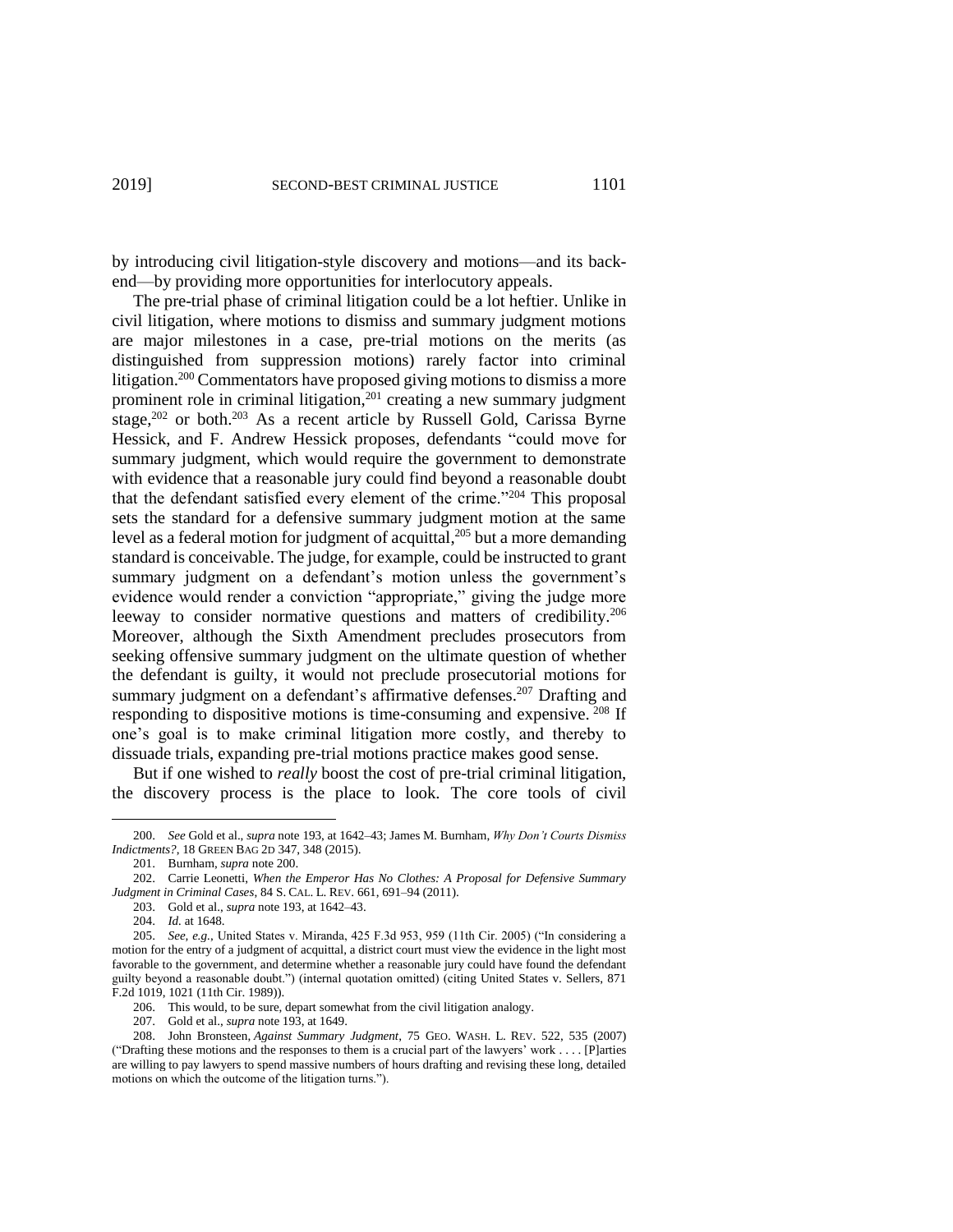discovery—interrogatories, requests for the production of documents, and depositions—are largely unknown in criminal litigation in most American jurisdictions,<sup>209</sup> a gap that many observers have urged policymakers to close. <sup>210</sup> Discovery is, of course, a major source of litigation costs in civil litigation.<sup>211</sup> Responding to interrogatories and requests for the production of documents is burdensome, as is preparing witnesses for depositions.<sup>212</sup> The higher discovery costs go, the more parties want to avoid them by settling.<sup>213</sup>

While I am certainly not the first to suggest expanding motions practice and discovery in criminal litigation, there are important distinctions between this proposal and those that have come before. First consider expanded motions practice. Prior proposals to create a summary judgment stage in criminal cases are premised on the value of judges' decisions on these motions. Thus, Gold and his coauthors argue that the principal virtue of dispositive motions in criminal cases is that they would "provide the court an opportunity to weigh in on the merits of the case . . . which may help the parties' view of the case converge and thus facilitate settlement," and further, that the "ability to challenge legal theories would also tend to clarify

 $\overline{a}$ 

<sup>209.</sup> *See* Ion Meyn, *Discovery and Darkness: The Information Deficit in Criminal Disputes*, 79 BROOK. L. REV. 1091, 1094 (2014) ("In civil litigation, these powers take the form of depositions, interrogatories, and document requests. A criminal defendant, however, is rarely afforded such tools.").

<sup>210.</sup> Gold et al., *supra* note 193, at 1645–48; Daniel S. McConkie, *Judges as Framers of Plea Bargaining*, 26 STAN. L. & POL'Y REV. 61 (2015); Susan R. Klein, *Enhancing the Judicial Role in Criminal Plea and Sentence Bargaining*, 84 TEX. L. REV. 2023 (2006).

<sup>211.</sup> *See* Rebecca Love Kourlis, *Civil Justice at A Crossroads*, 11 PEPP. DISP. RESOL. L.J. 3, 9 (2010) ("The ABA, ACTL, and NELA surveys also asked about discovery costs, and more than 70% of respondents in all three surveys indicated their belief that it was too expensive."); John H. Beisner, *Discovering A Better Way: The Need for Effective Civil Litigation Reform*, 60 DUKE L.J. 547, 549 (2010) ("[P]retrial discovery process is broadly viewed as dysfunctional, with litigants utilizing discovery excessively and abusively."); Michael Boudin, *The Real Roles of Judges*, 86 B.U. L. REV. 1097, 1097 (2006) ("On the civil side, the courts have become victims of their own success in making litigation so 'fair' through discovery 'reforms' as to be both expensive and slow."); Thomas E. Willging et al., *An Empirical Study of Discovery and Disclosure Practice Under the 1993 Federal Rule Amendments*, 39 B.C. L. REV. 525, 547–48 & tbl.4 (1997) ("Among attorneys reporting discovery expenses, the proportion of litigation expenses attributable to discovery is typically fairly close to 50 [percent] . . . . Half estimated that discovery accounted for 25 [percent] to 70 [percent] of litigation expenses.").

<sup>212.</sup> *See* Bronsteen, *supra* note 208, at 534–35 (explaining high costs of document review, producing and responding to interrogatories and requests for production, and depositions in civil cases).

<sup>213.</sup> *See* Stephen C. Yeazell, *Getting What We Asked For, Getting What We Paid For, and Not Liking What We Got: The Vanishing Civil Trial*, 1 J. EMP. L. STUD. 943, 950 (2004) ("Discovery leads to a decline in trials because it both produces information and requires continued investment."); AM. COLL. OF TRIAL LAWYERS & INST. FOR THE ADVANCEMENT OF THE AM. LEGAL SYS., *Final Report on the Joint Project of the American College of Trial Lawyers Task Force on Discovery and the Institute for the Advancement of the American Legal System* 9 (2009), http://www.uscourts.gov/sites/default/files/ final\_report\_on\_the\_joint\_project\_of\_the\_actl\_task\_force\_on\_discovery\_and\_the\_iaals\_1.pdf ("Fewer than half of the respondents thought that our discovery system works well and 71% thought that discovery is used as a tool to force settlement.").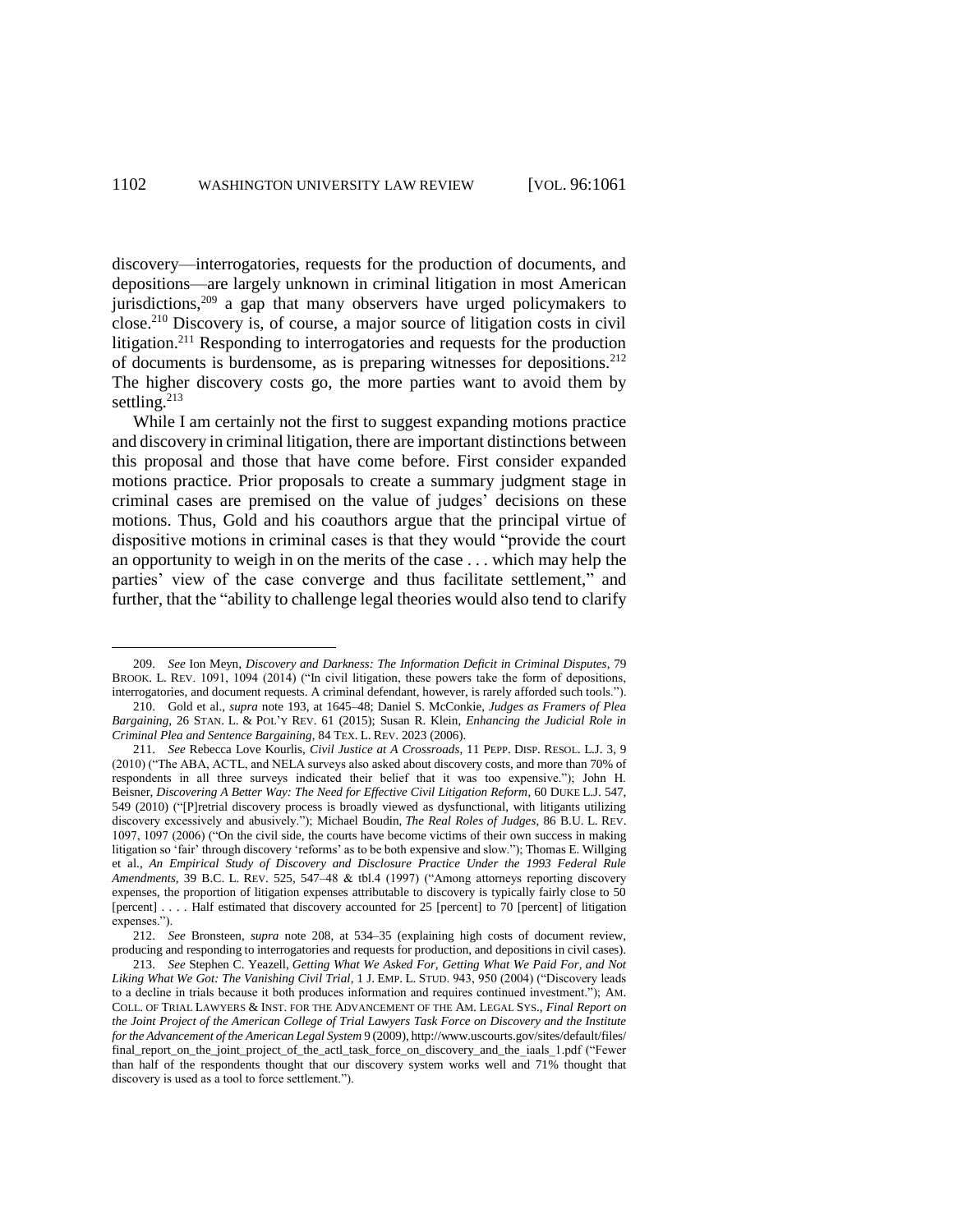the law for future cases, which would facilitate future plea bargaining."<sup>214</sup> These are important benefits, but note that they accrue only if judges actually rule on summary judgment motions. On the other hand, if the parties settle before filing these motions in order to avoid an expensive litigation process (of which the motions are a part), they are elusive. <sup>215</sup> For my purposes, it does not matter whether judges actually decide many summary judgment motions. Rather, the key benefit of adding a summary judgment stage to criminal procedure is that it augments the litigants' incentives to settle.<sup>216</sup>

Likewise with discovery. Previous proposals to enhance criminal discovery have centered on "level[ing] the investigative playing field."<sup>217</sup> The asymmetry of information in criminal cases is a major problem, as many have observed.<sup>218</sup> Given the existing imbalance, if defendants took advantage of new discovery tools, that *could* have a levelling effect. Of course, if defendants traded away expanded discovery rights for sentencing concessions, the rights would impact the price of pleas but not the symmetry of information.<sup>219</sup> On the traditional justification for expanded discovery, that is a problem. It is not a problem for my purposes, because the additional tools in the discovery toolkit would still give the parties more reason to settle.

So far I have considered mechanisms that would make pre-trial criminal litigation more like pre-trial civil litigation. In civil litigation, the costs of dispositive motions practice and discovery contribute to the near-

<sup>214.</sup> Gold et al., *supra* note 193, at 1642, 1650.

<sup>215.</sup> Gold and his coauthors recognize this point, observing that "[s]o long as the procedures are waivable, prosecutors will likely seek waivers of those procedures as part of the plea bargain." *Id.* at 1653. And they are appropriately sanguine about the viability of formal bars on defendants waiving procedural rights. *Id*. at 1654 ("[Waiver-bans] would likely not prevent all waivers. Prosecutors and defendants could work together to avoid these limits on waivers by negotiating before charges have been filed.").

<sup>216.</sup> To be sure, the more straightforward benefits that Gold and his coauthors identify are—one hopes—politically sellable.

<sup>217.</sup> Grunwald, *supra* note 52, at 773.

<sup>218.</sup> *See, e.g.*, Miriam H. Baer, *Timing Brady*, 115 COLUM. L. REV. 1, 25 (2015) ("Criminal defendants often know less about the government's case than the government itself, and their only means for determining the weakness of the government's case is by proceeding to trial. Since most defendants lack the resources and fortitude to seek this option, criminal discovery's information asymmetry severely undermines the integrity and reliability of the plea-bargaining process."); *see also* Laurent Sacharoff & Sarah Lustbader, *Who Should Own Police Body Camera Videos?*, 95 WASH. U. L. REV. 269, 293 (2017) ("This asymmetry exacerbates the inequities of the criminal justice system when it comes to access to information and discovery . . . ." ); Russell Covey, *Reconsidering the Relationship Between Cognitive Psychology and Plea Bargaining*, 91 MARQ. L. REV. 213, 234 (2007) ("Limited discovery in criminal trials is a longstanding feature of criminal law that reflects and responds to the fundamental asymmetries of criminal litigation.").

<sup>219.</sup> *See* Grunwald, *supra* note 52, at 804 ("The first is that one defendant's right to discovery is another's right to exchange it for lenience. Thus, particularly if the plea-trial differential represents a plea discount, open-file could help guilty defendants obtain more lenient sentences simply by giving them a valuable bargaining chip to trade away.").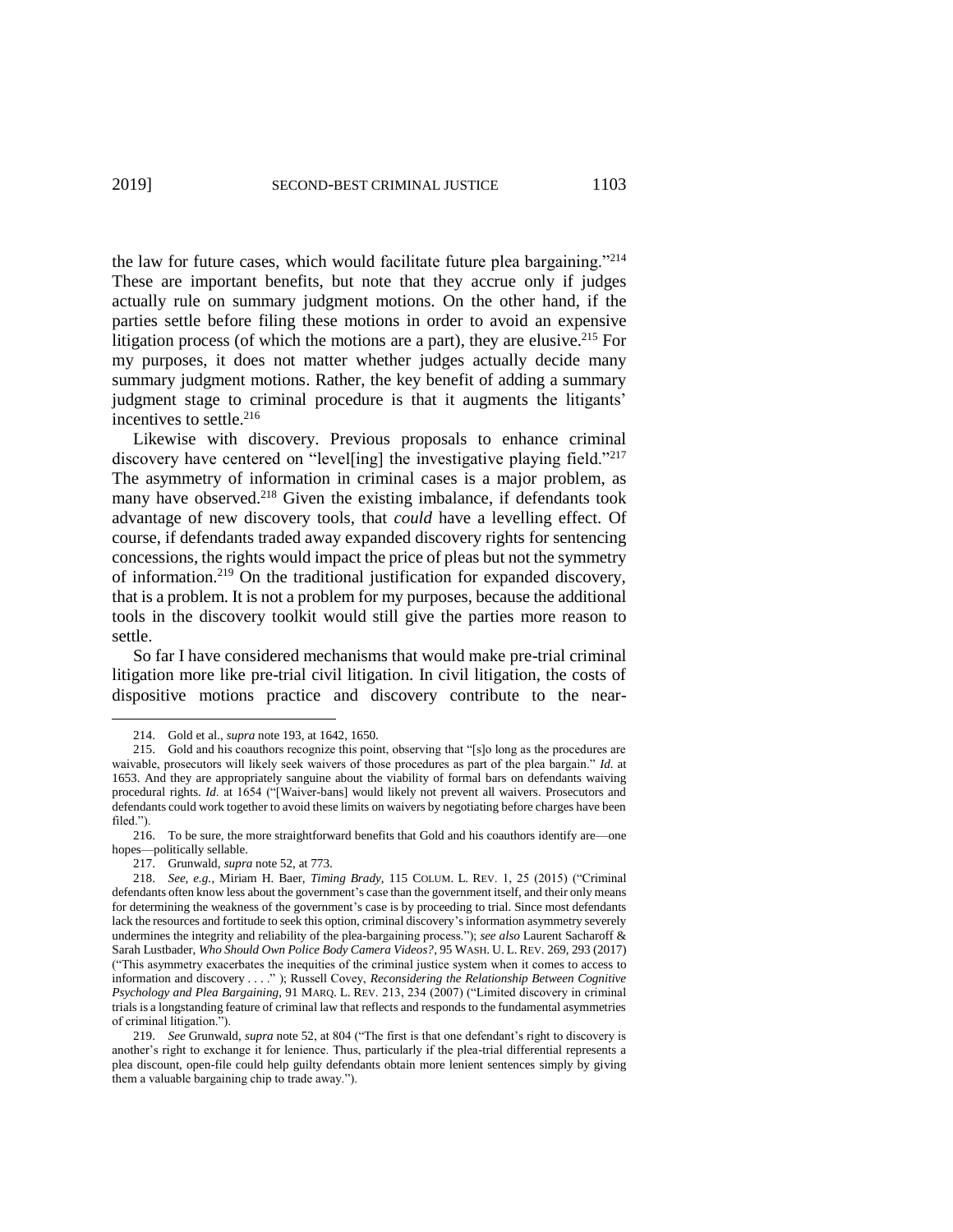elimination of trials. But that may not suffice to maintain a criminal trial rate close to zero. Settlement-promoting inefficiencies can also be added by creating more opportunities for interlocutory appeals.

In the federal system and most states, prosecutors are entitled to take an interlocutory appeal from an order suppressing material evidence.<sup>220</sup> Perhaps the quickest way to stultify trials would be to liberalize who can take an interlocutory appeal and from what orders. This goes beyond anything in civil litigation, where the final judgment rule applies, $^{221}$  but if a prosecutor or defendant could halt trial proceedings every time the judge makes an ordinary evidentiary ruling with which she disagrees, or whenever the judge determines to give a jury instruction contrary to what she has proposed, inefficiency would flourish. Indeed, that is why courts ordinarily disallow interlocutory appeals. As Justice Frankfurter wrote for the Supreme Court in *United States v. Cobbledick*, the "momentum" of a case would be "arrested by permitting separate reviews of the component elements in a unified case."<sup>222</sup> "To be effective," Frankfurter explained, "judicial administration must not be leaden-footed."<sup>223</sup> Following Frankfurter, if the final judgment rule makes the administration of justice "effective," then liberalizing interlocutory appeals should make the (formal) administration of criminal justice *in*effective.

Both on the front and back end of trial, criminal litigation could be made significantly more inefficient than it is now. It is worth reiterating that inefficiency is not an *intrinsic* value of the civil justice model of criminal justice reform. Its value is instrumental. Making the formal litigation process costlier makes it possible for policymakers to dismantle the tools of prosecutorial leverage—overlapping offenses, draconian sentencing laws, and so on—without increasing the trial rate. While litigation in a first-best world would surely be efficient, inefficiency is a second-best response to a world in which the trial constraint must be abided.

There are two further wrinkles to consider. First, the civil justice model depends on the existence of criminal defense lawyers who can credibly threaten to *use* the expanded motions, discovery, and interlocutory appeals. To succeed, that means, the civil justice model would require adequate

l

<sup>220.</sup> 18 U.S.C. § 3731; § 27.3(c), 7 Crim. Proc. § 27.3(c) (4th ed.) ("The federal government and most states have adopted legislation providing for review of suppression orders as a matter of right."). This is because the government cannot ask an appellate court to review the suppression order after a final judgment, as the Double Jeopardy Clause precludes a government appeal from an acquittal. *See* Sanabria v. United States, 437 U.S. 54, 63 (1978).

<sup>221.</sup> *See generally* Timothy P. Glynn, *Discontent and Indiscretion: Discretionary Review of Interlocutory Orders*, 77 NOTRE DAME L. REV. 175, 176 (2001) (explaining final judgment rule).

<sup>222.</sup> Cobbledick v. United States, 309 U.S. 323, 325 (1940)

<sup>223.</sup> *Id*.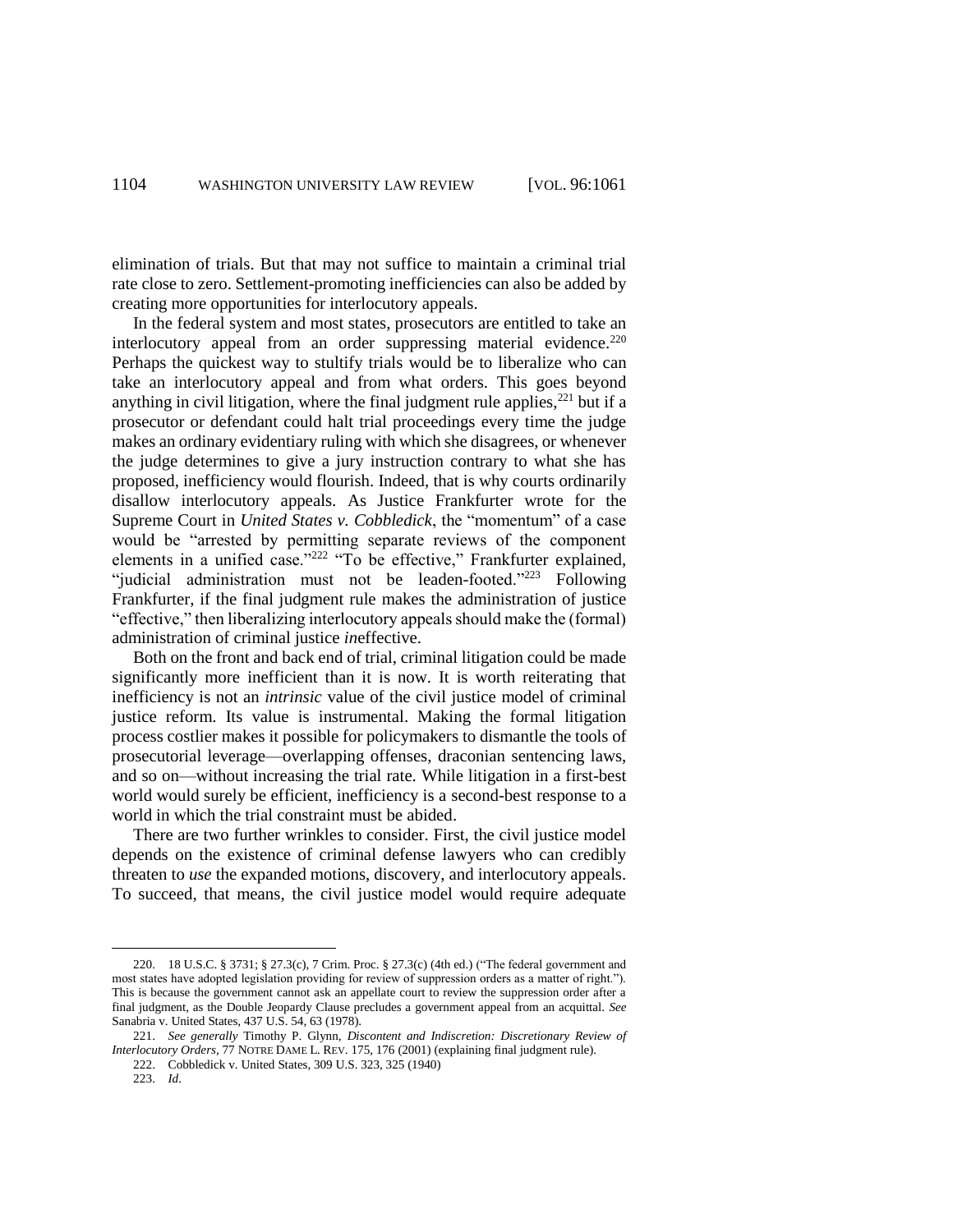funding of indigent defense.<sup>224</sup> In a world of underfunded indigent defense, that may not be realistic. $225$  Is that a fatal blow to the civil justice model? Not necessarily. If the trial constraint is grounded in minimizing costs, then perhaps we should not expect policymakers to adequately fund indigent defense.<sup>226</sup> But I suggested above that the trial constraint may not be just about minimizing  $\cos^{-227}$  Rather, it may be that policymakers prefer to avoid trials because that means the government never (or rarely) suffers the embarrassment of losing. If that is the underlying motivation for the trial constraint, then while increasing the trial rate is off the table, adequately funding indigent defense is not. In the civil justice model, indigent defense could be funded without materially increasing the government's risk of losing.

The second wrinkle is that defendants, imbued with new opportunities to file motions and receive discovery, might be less willing to settle, and thus force prosecutors to either try more cases or dismiss valid charges. The logic is as follows: Defendants will know that if they refuse to settle, prosecutors will face expensive motions and discovery practice (in addition to trial costs). Defendants will also know that in many cases—particularly less serious cases—it would not be worth the prosecutor's efforts to incur these expenses in order to secure any particular conviction. In law and economics terminology, enhanced motions and discovery would mean that more criminal cases have "negative expected value" (NEV) to prosecutors. The law and economics literature on NEV claims rebuts that logic. Readers not interested in a detour through that literature, however, would be welladvised to skip ahead to Part IV.C now. The main story picks up there.

An NEV claim exists where the expected value of a judgment is less than it would cost the claimant to litigate to judgment.<sup>228</sup> Armed with the knowledge that his case is NEV for the prosecutor, a defendant in a lowlevel criminal case might call the prosecutor's bluff by insisting on trial. If so, the civil justice approach to reform would *increase* the trial rate and, on my own logic, must be rejected. The law and economics literature on NEV civil claims shows why this possibility is unrealistic.

Early law and economics models puzzled over why civil defendants do not tell plaintiffs with NEV claims to pound sand.<sup>229</sup> More sophisticated

229. *Id.*

l

<sup>224.</sup> I am grateful to Jon Weinberg for emphasizing this point.

<sup>225.</sup> There is an enormous literature on the crisis of indigent defense funding. *See, e.g.*, Mary Sue Backus & Paul Marcus, *The Right to Counsel in Criminal Cases, A National Crisis*, 57 HASTINGS L.J. 1031, 1045–46 (2006); Benjamin H. Barton & Stephanos Bibas, *Triaging Appointed-Counsel Funding and Pro Se Access to Justice*, 160 U. PA. L. REV. 967, 972–77 (2012).

<sup>226.</sup> *See supra* text accompanying notes 36–38.

<sup>227.</sup> *See supra* text accompanying note 40.

<sup>228.</sup> Bebchuk & Klement, *supra* note 196, at 341.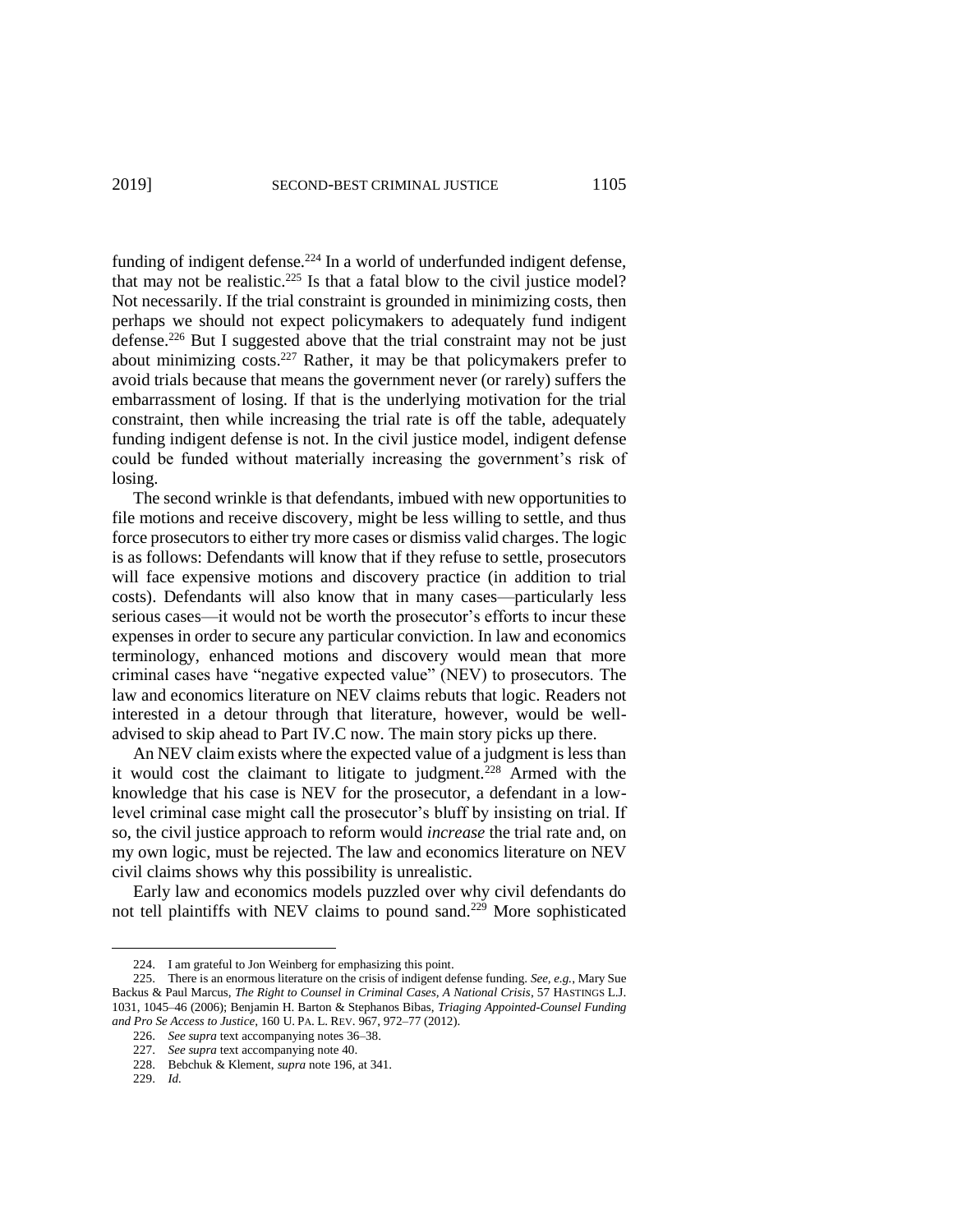models demonstrate that under realistic conditions, plaintiffs with NEV claims *can* extract positive-value settlements from defendants, and that this is often welfare-enhancing.<sup>230</sup> At least two of the conditions that enable plaintiffs to settle NEV claims would be implicated by the civil justice model.

First, "the divisibility of the litigation process can provide a plaintiff with a credible threat, and enable it to extract a settlement, even if the plaintiff is known by the defendant to have an NEV suit."<sup>231</sup> Civil litigation is "divisible" in the sense that defendants do not expend their litigation costs in one shot, but rather spread them over the course of a dispute. Criminal cases operate in an analogous manner. The criminal defendant's principal analogue to the civil defendant's litigation costs is the trial penalty. Just as civil defendants' total expenditures rise as they sink deeper into litigation, so too can criminal defendants' trial penalty. The formal plea discount works just this way in the federal system. Under the federal sentencing guidelines, a defendant who "demonstrates acceptance of responsibility" code for pleading guilty—reduces his offense level by two points.<sup>232</sup> If he accepts responsibility early in the case, "thereby permitting the government to avoid preparing for trial and permitting the government and the court to allocate their resources efficiently,"<sup>233</sup> he can receive an additional one point off. Criminal defendants' litigation costs are thus, like civil defendants' litigation costs, divisible.

Second, repeat players have built-in credibility in asserting NEV claims: "If any one of the parties is a repeat player, this party might develop a reputation that would might enable it to bind itself to take a different course of action than the one that it would be expected to take in the case of oneshot litigation."<sup>234</sup> Prosecutors are the ultimate repeat players. While it might not be worth a prosecutor's effort to go through with motions practice and discovery to obtain any particular low-level conviction, she must

<sup>230.</sup> A related but analytically separate question is why defendants plea bargain at all, given that prosecutors lack the capacity to take more than a small fraction of their cases to trial. *See* Oren Bar-Gill & Omri Ben-Shahar, *The Prisoners' (Plea Bargain) Dilemma*, 1 J. LEGAL ANALYSIS 737 (2009). According to Bar-Gill and Ben-Shahar, because defendants lack a cooperation mechanism, prosecutors can adopt a divide-and-conquer strategy. *Id.* at 754 ("As long as prosecutors are able to identify sequencing strategies and other divide-and-conquer strategies and make it publicly known that they subscribe to these orderings, they will be able to bargain with each defendant as if they have a credible threat to take this defendant to trial."). This would remain the case in the civil justice model.

<sup>231.</sup> Bebchuk & Klement, *supra* note 196, at 343 (citing Lucien A. Bebchuk, *A New Theory Concerning the Credibility and Success of Threats to Sue*, 25 J. LEGAL STUD. 1, 9 (1996)).

<sup>232.</sup> *See* U.S. SENTENCING GUIDELINES MANUAL § 3E1.1(a) (U.S. SENTENCING COMM'N 2018); Covey, *supra* note 137, at 1245 n.30 ("The Guidelines incorporate an approximately 25-35% fixed discount for 'acceptance of responsibility,' universally understood to serve as code language for pleading guilty.").

<sup>233.</sup> USSG § 3E1.1(b).

<sup>234.</sup> Bebchuk & Klement, *supra* note 196, at 346.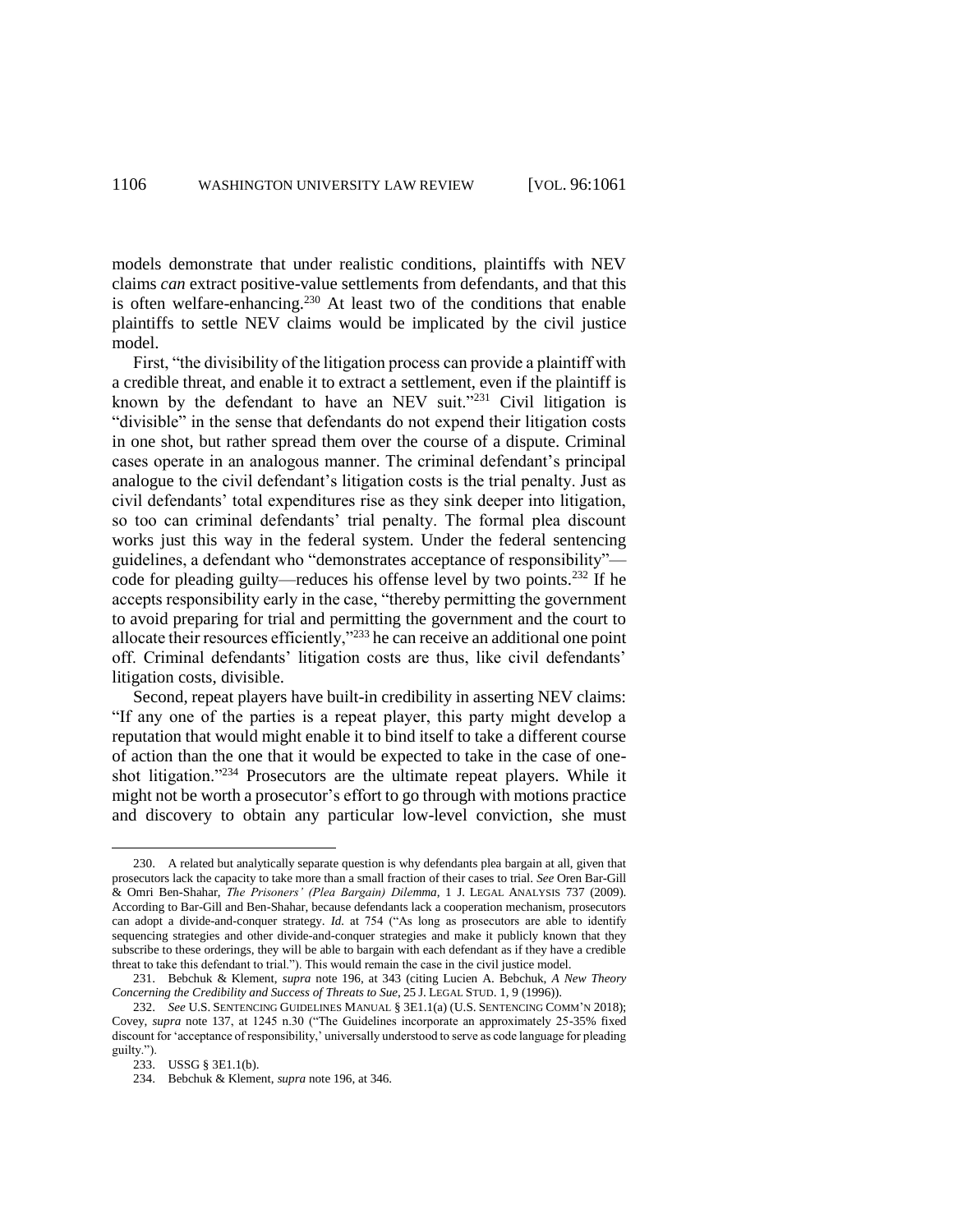maintain a reputation for being willing to do so. And because defendants know that, they would be unlikely to call the prosecutor's "bluff," even in low level cases that the prosecutor would rather not spend the time on.

#### *C. Alternative Second Best: The Administrative Enforcement Model*

The civil justice model is not the only strategy for achieving a near-zero trial rate without using overlapping offenses and draconian sentencing to coerce guilty pleas. An alternative second best approach is to minimize the defendant's active participation in the adjudicative process. There are a number of ways in principle that this could work. As in the current criminal justice system, law enforcement officers could bring their investigations to prosecutors for an up or down decision. Today the prosecutor decides whether to charge the suspect or decline prosecution.<sup>235</sup> Instead, the prosecutor's decision could be whether to convict and sentence. Or it could be whether to convict, with the sentencing decision moving to the judge. Or the conviction itself could be "reviewable" by a judge, perhaps in the deferential manner by which administrative enforcement matters are subject to judicial review.<sup>236</sup> The precise details are unimportant for present purposes. The point is that in principle, a system could be constructed that processes cases without trials, but also without requiring defendants to actively convict themselves.<sup>237</sup>

Most readers will understandably recoil at this approach—which for convenience I call the "administrative enforcement" second best. I certainly agree that giving prosecutors unilateral control over convictions is distasteful. Even so, I argue in Part IV.C.1, the approach would plausibly be better than the status quo in many cases, though that says more about the pathology of the status quo than anything else.<sup>238</sup> In Part IV.C.2, however, I show that it lacks something that the civil justice model offers—a longrun pathway to first-best criminal justice.<sup>239</sup>

 $\overline{a}$ 

<sup>235.</sup> *See* Marc L. Miller & Ronald F. Wright, *The Black Box*, 94 IOWA L. REV. 125, 130 (2008).

<sup>236.</sup> *Cf*. Lynch, *supra* note 77, at 2135 ("In this system, the formal adversarial jury trial serves as a kind of judicial review, in which a defendant who is not content with the administrative adjudication by the prosecutor has a right to de novo review of the decision in another forum.").

<sup>237.</sup> Strictly speaking, such a system would not be a plea bargaining regime at all, as it would involve no bargaining.

<sup>238.</sup> *See infra* Section IV.C.1.

<sup>239.</sup> *See infra* Section IV.C.2. It has surely not missed the reader's notice that as described in the text, the model is flagrantly unconstitutional. Because I conclude that the administrative enforcement model is inferior to the civil justice one, *see infra* Section IV.C.2, I will not test the reader's patience with a lengthy discussion of how to approximate the administrative enforcement model in a constitutionally acceptable form. It does bear mention that a specific reform making inroads in some jurisdictions—mediation of guilty pleas by judges—may point in that direction. In an important recent article, Nancy King and Ronald Wright identify a variety of mechanisms by which trial judges manage their dockets, several of which place the judge in the role of "mediator" of pleas. Nancy J. King &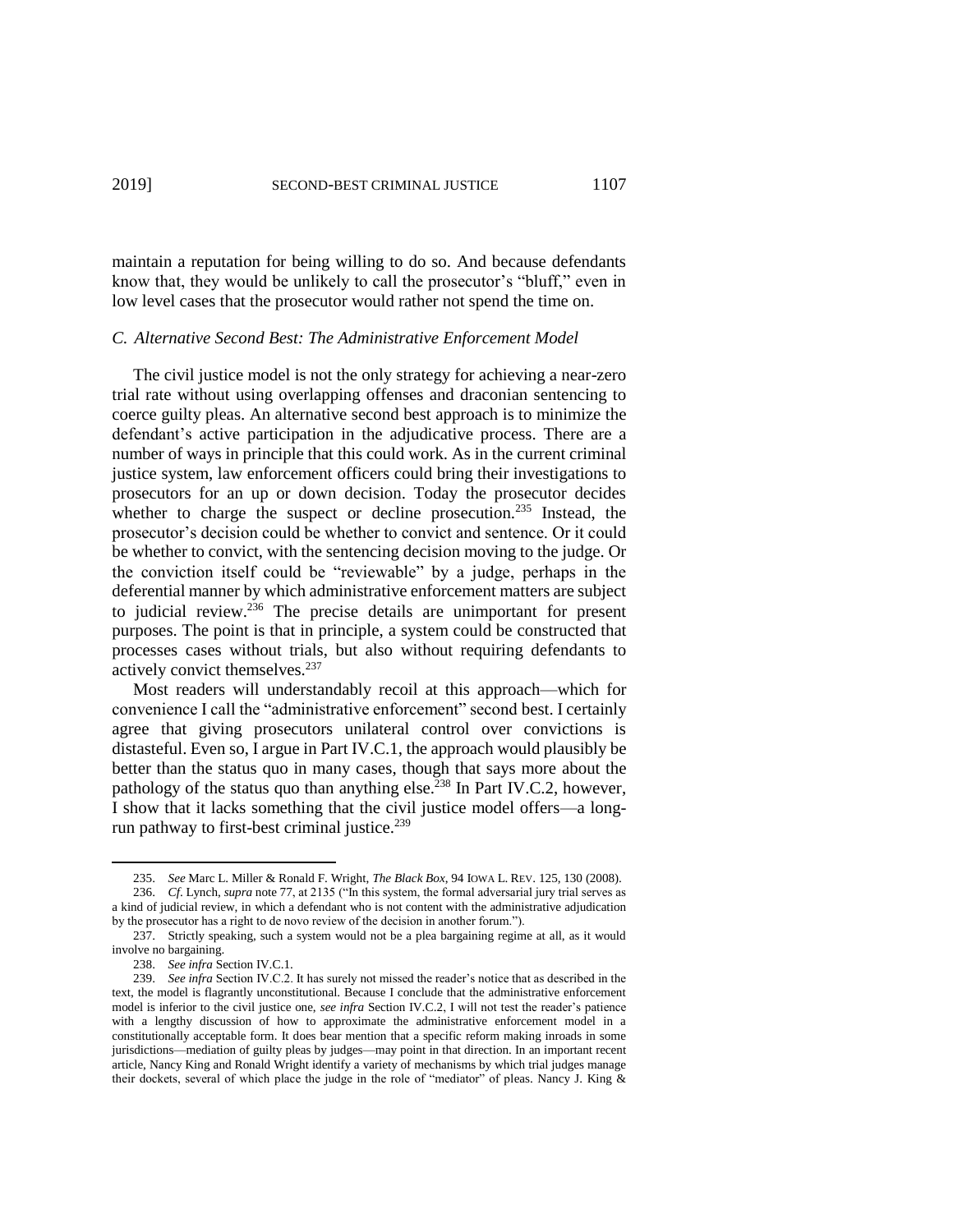#### *1. Comparison to Status Quo*

Why do I say that the administrative enforcement approach could be preferable to the status quo? The core point here is that because of their outsized leverage in plea bargaining, prosecutors *already* unilaterally adjudicate guilt in many cases. $240$  The administrative enforcement approach would make the prosecutor's unilateral determination of guilt *de jure* while—and here is its advantage—relieving defendants of the obligation of convicting themselves.

But wait, the reader may be thinking, does this "model" eliminate the opportunity for advocacy by defense lawyers? Not entirely. It could, however, entail changing the lawyer's role from adversary to lobbyist. Depending on the system's details, the defense lawyer's core function in the administrative enforcement second best might be to try to persuade the prosecutor not to bring charges, or to bring lesser ones. For some defendants—especially those who can afford aggressive lawyers—this would be a disadvantageous change. Still, the change in role is perhaps not as momentous as it appears. In the status quo world of excessive prosecutorial leverage, the criminal defense lawyer's function is sometimes already closer to lobbyist than adversary. As Lynch observes, "the defense attorney who wishes to have any influence over the inquisitorial process of the prosecutor is largely limited to the power of persuasion."<sup>241</sup>

Ronald F. Wright, *The Invisible Revolution in Plea Bargaining: Managerial Judging and Judicial Participation in Negotiations*, 95 TEX. L. REV. 325, 351–55 (2016). King and Wright's interviews with defense lawyers, prosecutors, and judges yield evidence suggesting that that the judicial mediation process, while not "coercive" in a traditional sense, *id.* at 383, exerts pressures on defendants and defense lawyers to be "reasonable" by accepting a resolution short of trial. *See id*. at 343 & n.99. One judge, for example, commented on the pressure to be "reasonable" in settlement conferences: "If there is an *unreasonable* defense practitioner who is looking to jam up the system, wanting to have as many cases set for trial or push things as far as they can to gum up the works, the judge is able to impact things then." *Id.* at 367 (emphasis added). Recall that the primary quality of the administrative enforcement model is that it does not require the defendant to play an *active* role in his own conviction. This judge's comment raises the prospect that judicial mediation may propagate anti-trial norms that encourage defendants to passively accept mediated pleas. If so, widespread judicial mediation of pleas could mean that prosecutors set the terms of discussion (and the fact of conviction) via their charging decisions, with judges-as-mediators then adjusting the terms—likely, if King and Wright's findings are generalizable, in a somewhat lenient direction. *See id.* at 371–72. If that is how judicial mediation plays out, it would be a reasonable approximation of the administrative enforcement model.

<sup>240.</sup> *See supra* Section II.B.2.

<sup>241.</sup> Lynch, *supra* note 77, at 2125. Indeed, the administrative enforcement second best is, in many respects, similar to the vision of plea bargaining that Lynch defends, but with one important difference. For Lynch, it is important that "the de facto administrative process operates within the shell of the due process model," such that "defendants retain the power to opt out of that process and submit themselves instead to a formal judicial procedure that is bound strictly by due process rules." *Id.* at 2144– 45. There may be less of a due process backstop in the administrative enforcement second best, but as a practical matter there is not much of a backstop in the status quo plea bargaining regime either. *See supra* Part II.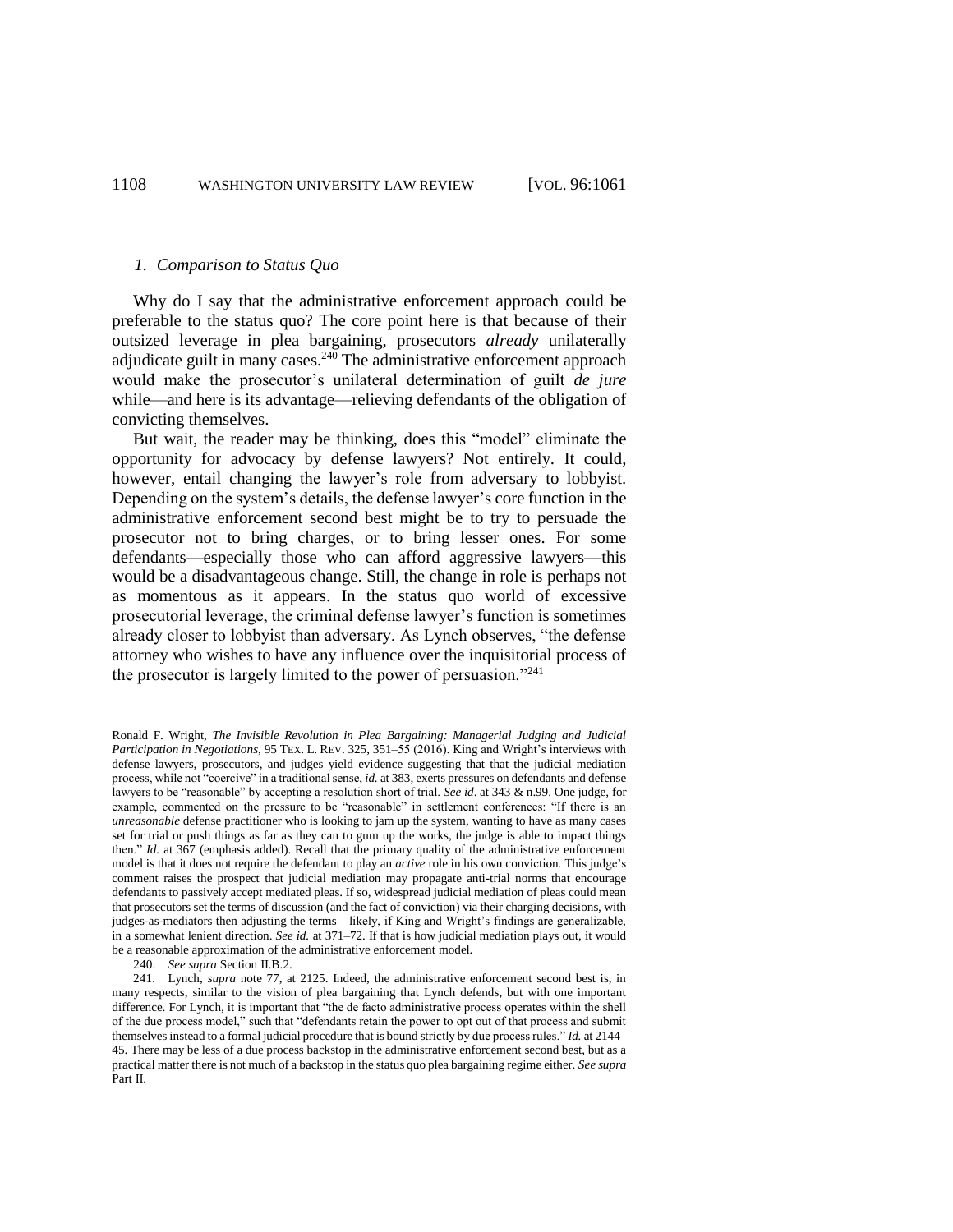Even if the administrative enforcement model is less of a departure than it might first appear for defense lawyers, there is still the matter of prosecutors and police. Wouldn't they be less careful about screening cases in a world in which there was no (or reduced, depending on the details) adversarial check on their decisions?<sup>242</sup> This is a possible, but not necessary, consequence. The administrative enforcement approach would reduce "legal" checks on prosecutorial screening. Specifically it would eliminate the probable cause charging standard (which applies in most jurisdictions) $243$  and the beyond a reasonable doubt conviction standard (which applies in all). Yet in the contemporary plea bargaining regime, these legal checks do very little to ensure screening. In a previous paper, I argued that the anemic and largely unenforceable probable cause standard exacerbates the pathologies of plea bargaining.<sup>244</sup> The beyond a reasonable doubt standard for convictions, moreover, does little work in a criminal justice system that uses prosecutorial leverage to compel pleas before trial. $245$ 

The impetus for police and prosecutorial screening in the contemporary criminal justice system comes from professional norms and standards as much as, if not more than, external regulation.<sup>246</sup> As Marc Miller and Ronald Wright observed about the New Orleans screening attorneys they studied, prosecutors decline "some charges in an effort to interpret the criminal law faithfully, even when there is no reason to believe that some other interpreter stands ready to overturn the prosecutor's choice."<sup>247</sup> The administrative enforcement approach would abrogate external enforcement that is of questionable significance, but it need not annul professional norms surrounding police and prosecutorial screening. Indeed, by eliminating the fiction that probable cause and beyond a reasonable doubt are back-end checks on such screening, it could even strengthen those norms.<sup>248</sup>

To be sure, the normative case for the administrative enforcement approach over the status quo is not a slam dunk. Prosecutors are not

<sup>242.</sup> *Cf*. Alschuler, *supra* note 90, at 922 ("A legal system in which a prosecutor could convict whomever he liked just by pointing could lead to conviction in cases in which the prosecutor had no evidence at all. The system would be even more effective than ours in producing wrongful convictions.").

<sup>243.</sup> *See* Ortman, *supra* note 18, at 546.

<sup>244.</sup> *Id.* at 558–60.

<sup>245.</sup> *See* Albert W. Alschuler, *Straining at Gnats and Swallowing Camels: The Selective Morality of Professor Bibas*, 88 CORNELL L. REV. 1412, 1413–14 (2003) ("The plea bargaining system effectively substitutes a concept of partial guilt for the requirement of proof of guilt beyond a reasonable doubt.").

<sup>246.</sup> *See generally* Miller & Wright, *supra* note 235.

<sup>247.</sup> *Id.* at 154.

<sup>248.</sup> *Cf.* Daniel Epps, *The Consequences of Error in Criminal Justice*, 128 HARV. L. REV. 1065, 1124 (2015) ("[I]t's possible that a system less formally committed to protecting the innocent might actually do a better job of minimizing false convictions.") (emphasis omitted).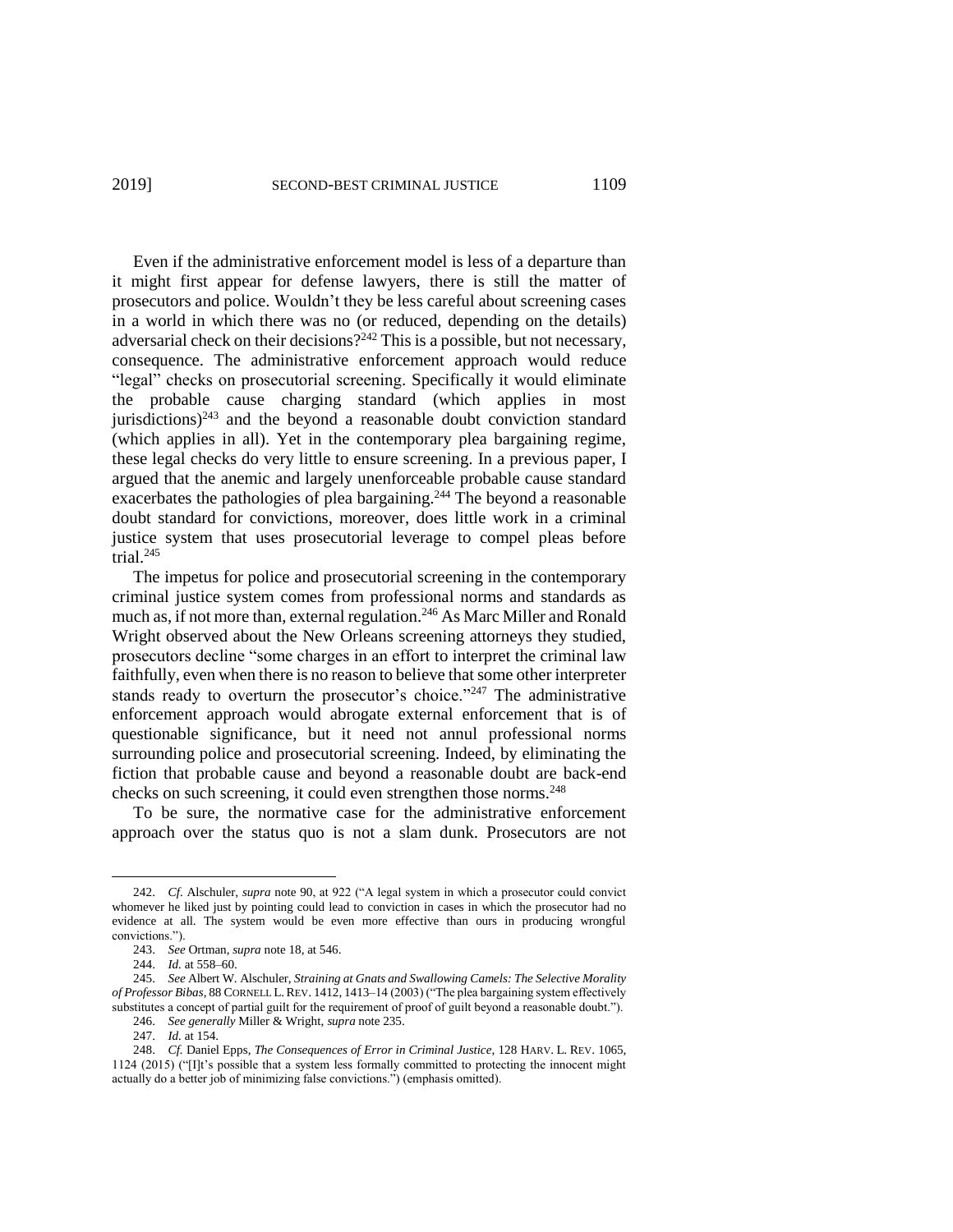unilateral price-setters in every status quo case, after all. $^{249}$  In weak cases defendants have *some* negotiating power, which they would lose in the administrative enforcement model. Perhaps, as I have suggested, some of these weak cases would not have been brought in the first place, but some surely would, and those defendants would be worse off than they are now. My point, however, is not that the administrative enforcement model is Pareto superior to the status quo. It isn't. My modest aim is to show that the model is plausibly better than the status quo in many cases. That the comparison is even possible condemns the status quo.

## *2. Comparison to the Civil Justice Model*

It is at least plausible that the administrative enforcement model would be preferable to the status quo in a range of cases. Why then, did I devote the lion's share of Part IV to the civil justice model? The administrative enforcement model has a significant downside when compared to the civil justice model. In Part I, I asked the reader to accept the premise that the trial constraint is a fact of life in the short and medium runs. I excluded the long run from the request. The day may come when policymakers are ready for more trials. That prospect makes the civil justice model preferable to the administrative enforcement model.

The civil justice model is premised on injecting costly procedures into criminal adjudication to make trials unattractive to both sides. Moving from that world to a first-best world—one in which trials are available at least in cases where there is a serious question about whether the defendant is guilty—becomes a matter of eliminating the costly trial-avoiding procedures, which can be done incrementally. So long as that is not accompanied by a return of prosecutorial leverage, the likely effect would be an increase in the trial rate.

The administrative enforcement model, on the other hand, is more binary. Either defendants play an active part in criminal adjudication or they do not. In the administrative enforcement model, they would not, and no incremental reform from that baseline could increase trial rates on the margins. The administrative enforcement model is thus a one-way door. Opening it means closing the door on a first-best criminal justice system, not only in the short and medium runs, but in the long run as well.

**CONCLUSION** 

<sup>249.</sup> *See supra* notes 105–107 and accompanying text.